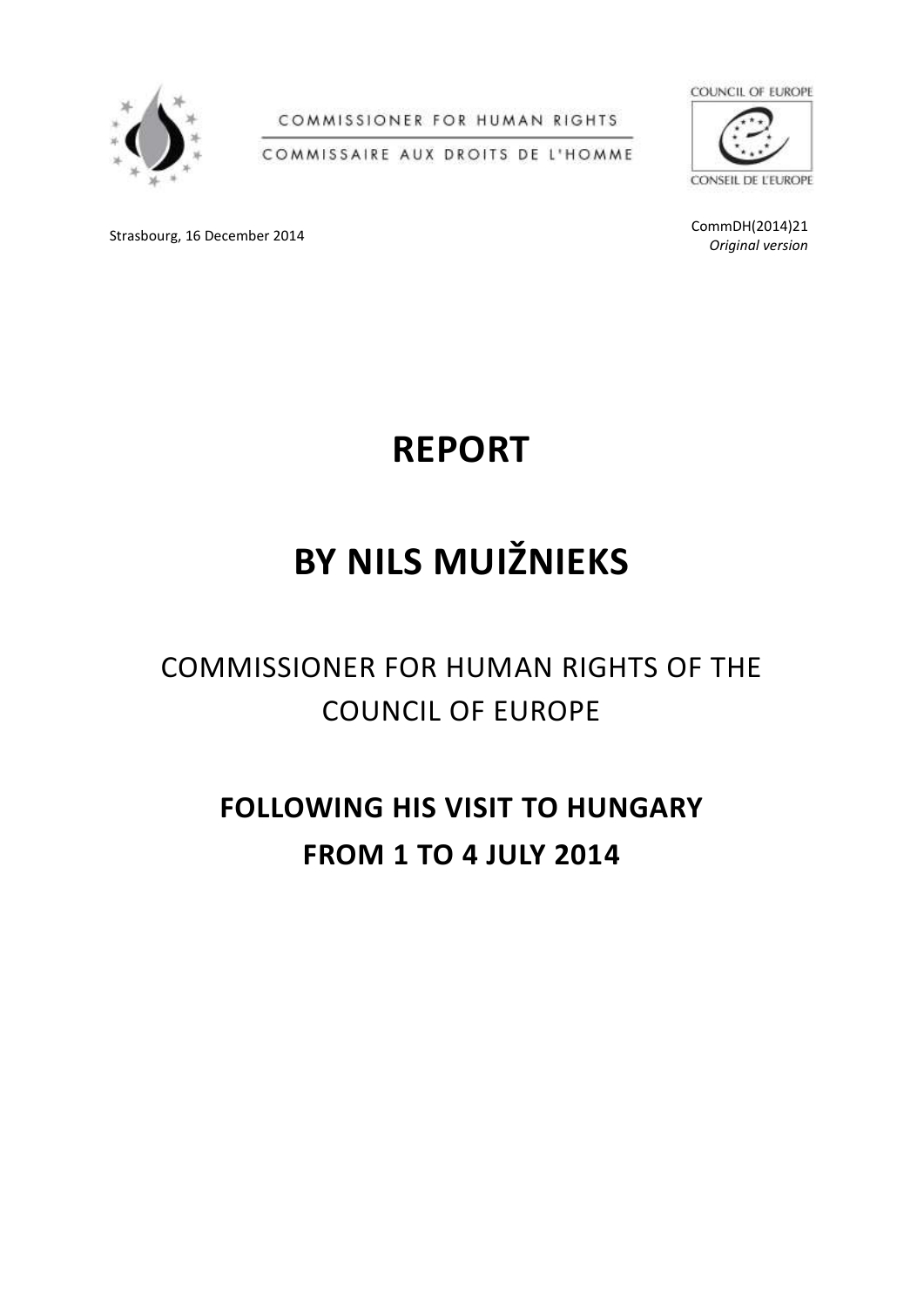| 1            |         |                              |  |  |  |  |  |
|--------------|---------|------------------------------|--|--|--|--|--|
| 1.1          |         |                              |  |  |  |  |  |
|              | 1.1.1   |                              |  |  |  |  |  |
|              | 1.1.2   |                              |  |  |  |  |  |
|              | 1.1.3   |                              |  |  |  |  |  |
|              | 1.1.4   |                              |  |  |  |  |  |
|              | 1.1.5   |                              |  |  |  |  |  |
|              | 1.1.6   |                              |  |  |  |  |  |
| 1.2          |         |                              |  |  |  |  |  |
|              | 1.2.1   |                              |  |  |  |  |  |
|              | 1.2.2   |                              |  |  |  |  |  |
|              | 1.2.3   |                              |  |  |  |  |  |
|              | 1.2.4   |                              |  |  |  |  |  |
| 1.3          |         |                              |  |  |  |  |  |
|              | 1.3.1   |                              |  |  |  |  |  |
| $\mathbf{2}$ |         |                              |  |  |  |  |  |
| 2.1          |         |                              |  |  |  |  |  |
|              | 2.1.1   |                              |  |  |  |  |  |
|              | 2.1.2   |                              |  |  |  |  |  |
|              | 2.1.3   |                              |  |  |  |  |  |
|              | 2.1.4   |                              |  |  |  |  |  |
|              | 2.1.5   |                              |  |  |  |  |  |
|              | 2.1.6   |                              |  |  |  |  |  |
| 2.2          |         |                              |  |  |  |  |  |
|              |         | 25<br>2 2.1 General context. |  |  |  |  |  |
|              | 2.2.1.1 |                              |  |  |  |  |  |
|              | 2.2.2   |                              |  |  |  |  |  |
|              |         |                              |  |  |  |  |  |
|              |         |                              |  |  |  |  |  |
|              | 2.2.3   |                              |  |  |  |  |  |
|              |         |                              |  |  |  |  |  |
|              | 2.2.4   |                              |  |  |  |  |  |
|              |         |                              |  |  |  |  |  |
|              | 2.2.5   |                              |  |  |  |  |  |

 $\label{eq:2.1} \frac{1}{\sqrt{2}}\int_{0}^{\infty}\frac{1}{\sqrt{2\pi}}\left(\frac{1}{\sqrt{2\pi}}\right)^{2}d\mu_{\rm{max}}\left(\frac{1}{\sqrt{2\pi}}\right).$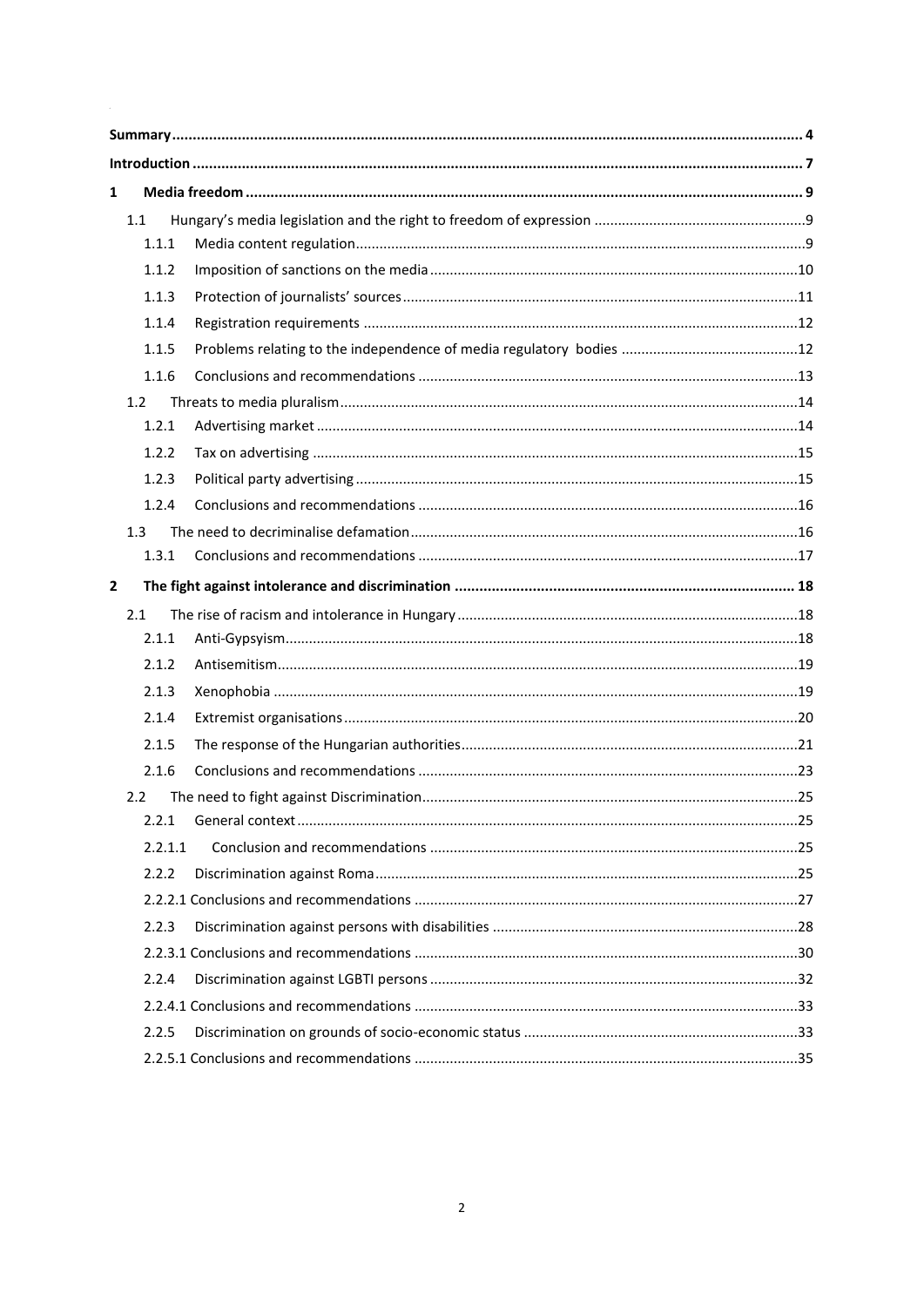| 3                |     |       |  |  |
|------------------|-----|-------|--|--|
|                  | 3.1 |       |  |  |
|                  |     | 3.1.1 |  |  |
|                  |     |       |  |  |
|                  |     |       |  |  |
|                  | 3.2 |       |  |  |
|                  |     | 3.2.1 |  |  |
|                  |     |       |  |  |
|                  |     | 323   |  |  |
| 3.3 <sub>1</sub> |     |       |  |  |
|                  |     |       |  |  |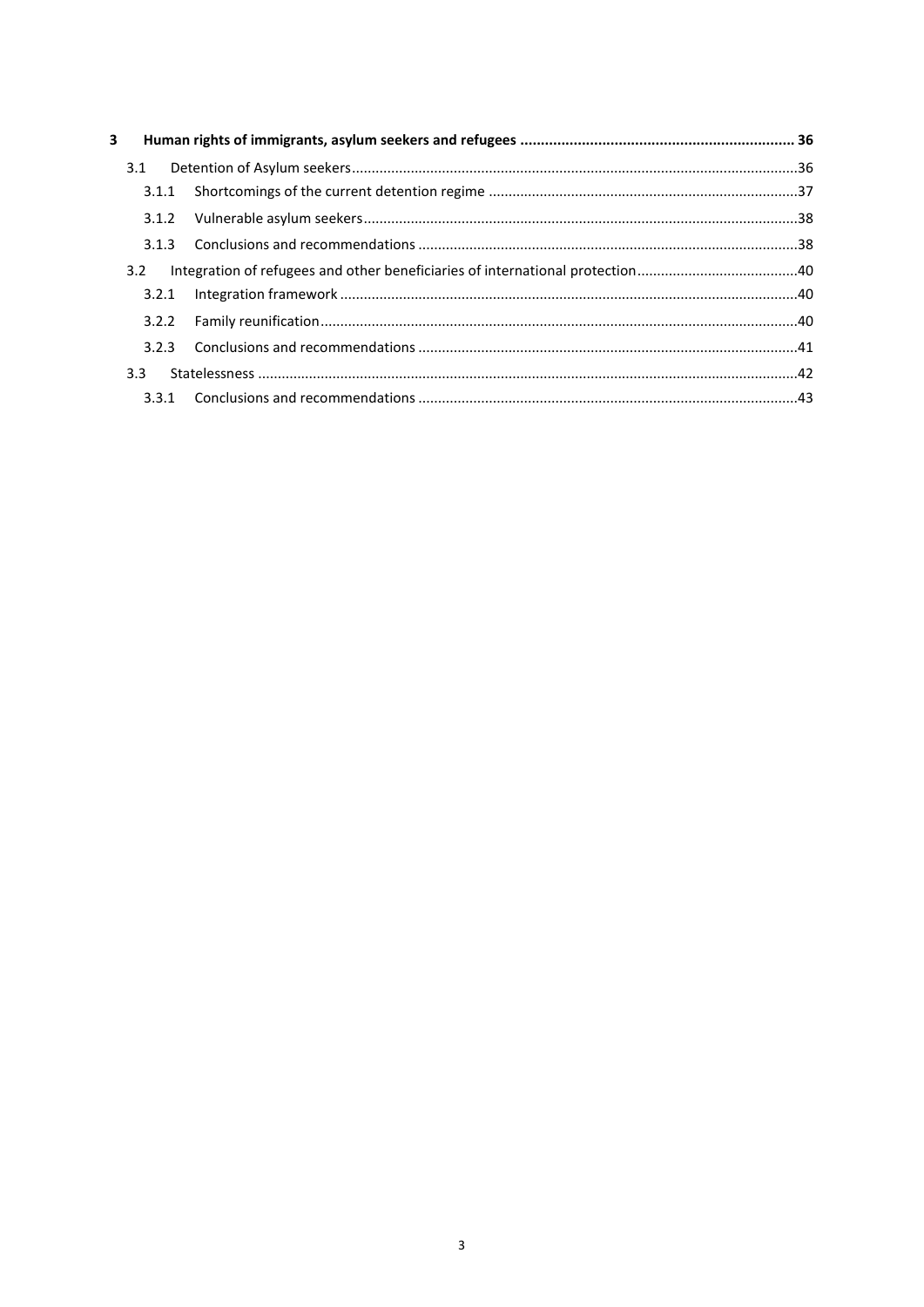#### <span id="page-3-0"></span>**SUMMARY**

Commissioner Nils Muižnieks and his delegation visited Hungary from 1 to 4 July 2014. In the course of the visit the Commissioner held discussions with state authorities and non-governmental, national and international organisations. The present report focuses on the following human rights issues:

#### **Media freedom**

Four years after the adoption of the "media package", which introduced a complete overhaul of Hungary's media legislation, the Commissioner follows up on his predecessor's findings on the package and subsequent changes in legislation and practice, focusing in particular on: the regulation of media content; the sanctions which can be imposed by the Media Council for breaches of media legislation; the protection of journalists' sources; and the obligation for media to register. The Commissioner welcomes that a series of amendments were adopted to bring Hungary's media legislation in line with European standards. However, he remains concerned that, in practice, the mere existence of some provisions has a chilling effect on journalistic freedom. This is particularly true for the severe sanctions, including high fines which, although rarely imposed, appear to have forced a number of media outlets to engage in self-censorship. The extensive administrative regulatory power of the Media Council in terms of media content also remains problematic. The Commissioner recommends that the Hungarian authorities adopt additional amendments, including: the repeal or reformulation of the provisions of the Media Act on opinion and political views; the extension of the protection of journalists' sources to freelance journalists; and the exclusion of print and online media from the registration requirements.

Regarding the independence of the Media Council, the Commissioner notes that the political constellation in Hungary, characterised by a dominant majority, coupled with the wide-ranging powers of this body, leads to the fact that the Media Council is not seen as independent from political influence and control. The Commissioner calls on the authorities to review the appointment procedure for media regulatory bodies.

The Commissioner is also concerned about increasing threats to media pluralism. He sees measures such as the designing of the tax on advertising revenues and restrictions on political advertising as further attempts to curb media freedom in the country. He exhorts the Hungarian authorities to refrain from adopting measures which further restrict the space in which the media can operate freely and fully perform their watchdog functions.

Finally, the Commissioner regrets that the Hungarian authorities did not take the opportunity of the reform of the Criminal Code to decriminalise defamation. On the contrary, the criminal regulation of defamation was recently tightened and the sanctions attached to it, increased. The Commissioner calls on the authorities to revise the current legal framework criminalising defamation in Hungary and repeal criminal defamation provisions in favour of civil sanctions, which should be strictly proportionate to the actual harm caused.

#### **The fight against intolerance and discrimination**

The Commissioner is concerned at the deterioration of the situation as regards racism and intolerance in Hungary, with anti-Gypsyism being the most blatant form of intolerance, as illustrated by distinctively harsh manifestations, including violence targeting Roma people and paramilitary marches and patrolling in Romapopulated villages. Despite positions taken by the Hungarian authorities to condemn antisemitic speech, antisemitism is a recurring problem, manifesting itself through hate speech and instances of violence against Jewish persons or property. In addition, there is a recrudescence of xenophobia targeting migrants, including asylum seekers and refugees, and of intolerance affecting other social groups such as LGBTI persons, the poor and homeless persons.

One of the most worrying trends in the field of racism and intolerance in Hungary is the growing visible presence of extremist organisations in the last years. A distinctive feature of this phenomenon is the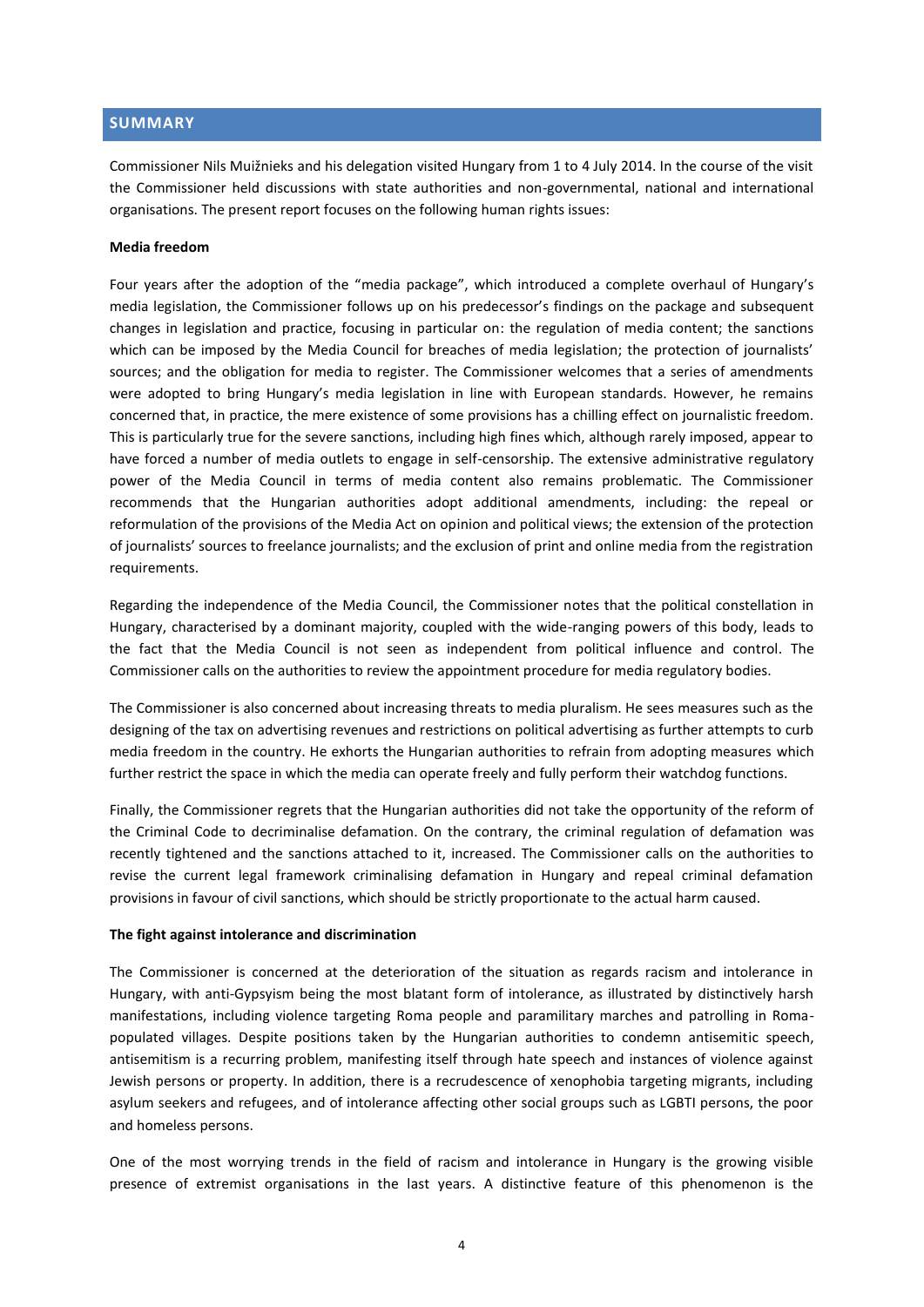combination of the strong presence in the Hungarian national parliament of a party which uses extremist rhetoric and the close links between the latter and paramilitary groups carrying out acts of intimidation against Roma. Also of concern is the increasing influence of extremist rhetoric on the discourse of mainstream politicians and on society at large.

While welcoming steps taken to reinforce Hungary's legislative framework against hate crimes and hate speech and to improve its implementation, the Commissioner urges the Hungarian authorities to address persisting failures, including by better investigating the possible racial motivation of offences. Noting with appreciation the ban imposed on the Hungarian Guard, the Commissioner calls on the Hungarian authorities to take appropriate sanctions against individuals and groups advocating for and involved directly or indirectly in acts of racist violence, inciting racial hatred and opposing the basic principles of democracy and the rule of law.

The Commissioner stresses the need to fight against all forms of discrimination affecting several social groups in Hungary. He urges the Hungarian authorities to step up efforts to improve Roma access to education by addressing all forms of school segregation of Roma children. The dire housing situation of many Roma living in substandard and segregated settlements and the discriminatory impact on Roma of some measures taken at local level should also be addressed as a matter of priority. The Commissioner urges the authorities to combat widespread direct and indirect discrimination of Roma in access to employment, notably by ensuring full respect of the social rights of the employees working in public work programmes and their rapid integration into the primary labour market.

Concerning discrimination against persons with disabilities, the Commissioner strongly urges the Hungarian authorities to make progress in ensuring compliance with the right of these persons to live independently in the community, enshrined in the UN Convention on the Rights of Persons with Disabilities. The authorities are encouraged to create new living settings which comply with this right, stop new placements in institutions, avoid opening new - even if smaller – institutions, and move resources from institutions to the development of individualised support services. Furthermore, noting the high number of persons with disability who are placed under guardianship in Hungary, the Commissioner calls for a genuine shift from the substitute decision-making paradigm to one that is based on supported decision-making. The Commissioner also urges the Hungarian authorities to review their legislation to ensure that all persons with disabilities regardless of their impairment, legal status or place of residence have a right to vote and that they can participate in political and public life on an equal basis.

While welcoming progress made in the fight against intolerance and discrimination against LGBTI persons, the Commissioner is concerned at attempts to introduce legislation criminalising the "promotion" of homosexuality and to ban the annual Pride March in 2011 and 2012. He calls on the authorities to take all necessary measures to address discrimination against LGBTI persons, fight physical violence against them and promote public awareness of diversity and respect for all persons' sexual orientation and gender identity.

In relation to discrimination on the grounds of socio-economic status, the Commissioner is worried at measures taken in the last three years to prohibit rough sleeping and construction of huts and shacks in Budapest and other cities, which have widely been described as criminalising homelessness in practice. Given the obsolete and overcrowded system of emergency shelters in Budapest and elsewhere, the Commissioner urges the Hungarian authorities to review the restrictive regulations in light of internationally agreed standards binding Hungary and guaranteeing human dignity. They should also investigate reported cases of forced evictions without alternative solutions and of children being taken away from their families on the grounds of poor socio-economic conditions, in violation of international human rights standards. There will be no solution to the problem of homelessness without Hungary adopting a national social housing strategy adapted to the needs of homeless persons.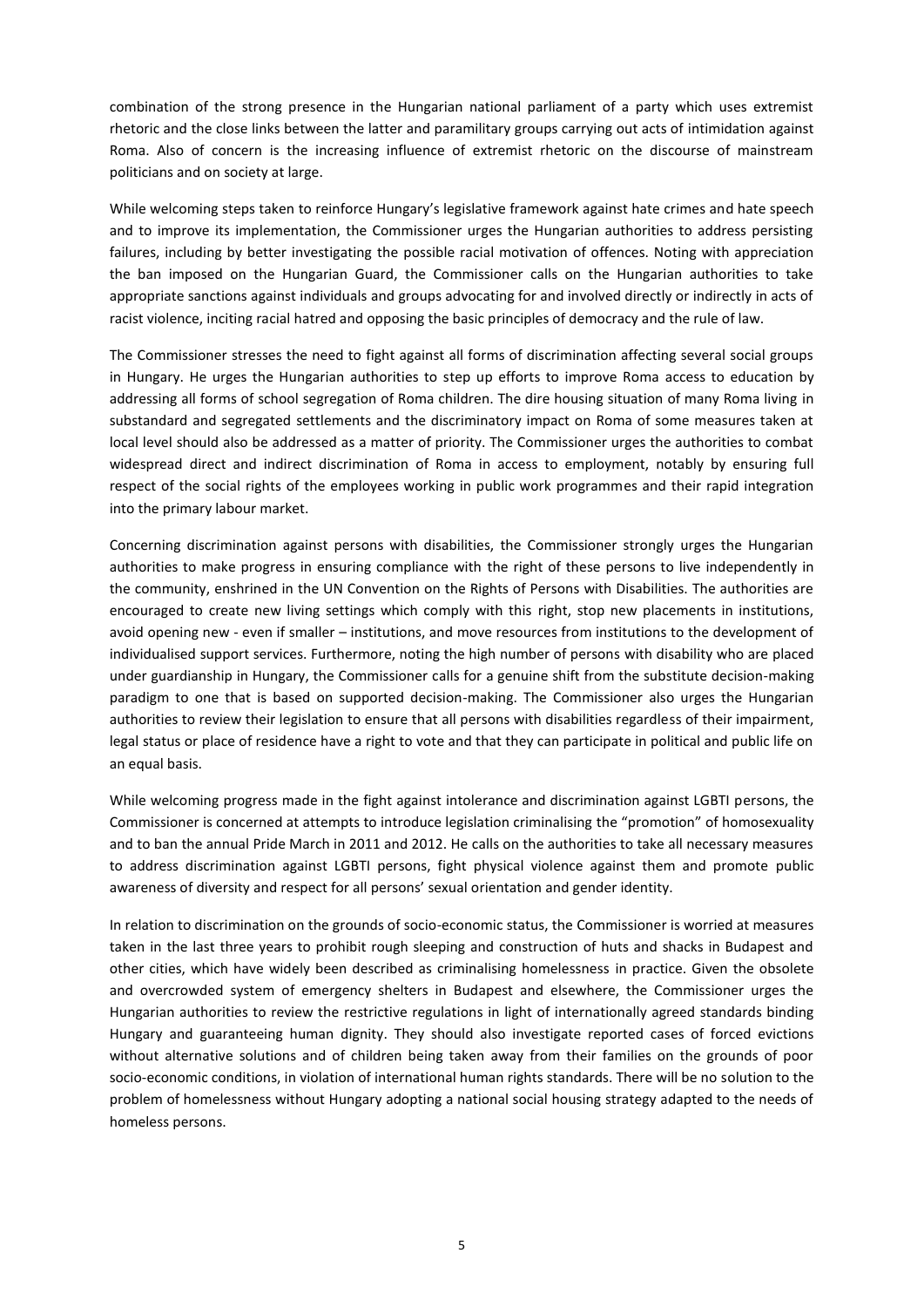#### **Human rights of immigrants, asylum seekers and refugees**

At the juncture of various migration routes in Central Europe, Hungary has experienced a considerable increase in asylum applications in recent years, which has put a strain on its asylum system. The extensive use of detention of asylum seekers has been a long-standing problem in Hungarian asylum law and practice. In spite of improvements in the legal framework introduced in 2013, the Commissioner remains concerned about the infrequent use made of alternatives to detention in practice, the arbitrariness which characterises the asylum detention regime and the lack of effective judicial review. He calls upon the Hungarian authorities to ensure that the detention of asylum seekers is only used as a last resort, for the shortest possible period of time and on the basis of individual assessments.

Another issue of serious concern to the Commissioner is the detention of unaccompanied asylum seeking minors, despite the fact that it is prohibited by the law. Moreover, the Commissioner notes that the detention of asylum seeking families is still provided for by the law, although there have been no cases of such detention recently. In the Commissioner's view, children should not be subjected to immigration detention, whether with or without their families. He thus exhorts the authorities to remove the possibility of detaining families with children from the law and establish an adequate system of age assessment in order to avoid placing unaccompanied minors in detention.

The Commissioner is concerned that refugees and other beneficiaries of international protection in Hungary face serious integration challenges which threaten their enjoyment of social and economic rights. While the Hungarian authorities have started to address this issue, they should ensure that their integration efforts are supported by adequate financial and human resources. Noting with concern the serious obstacles to family reunifications resulting from the application of strict rules on travel documents, the Commissioner calls on the Hungarian authorities to rapidly develop alternatives to facilitate the travel of family members who do not have valid travel documents.

While commending Hungary's efforts to combat statelessness, notably by establishing a procedure to assess and confer formal status on stateless persons, the Commissioner notes that the Hungarian legislation still prevents persons who are not lawfully residing in Hungary from applying for stateless status. In the Commissioner's view, this limitation is in breach of Hungary's international obligations under the 1954 UN Convention and should be removed. The Commissioner also calls on the authorities to take all necessary measures to close the gaps which may impede children's right to acquire a nationality and thus lead to statelessness.

The report contains the Commissioner's conclusions and recommendations addressed to the Hungarian authorities and is published on the Commissioner's website along with the authorities' comments.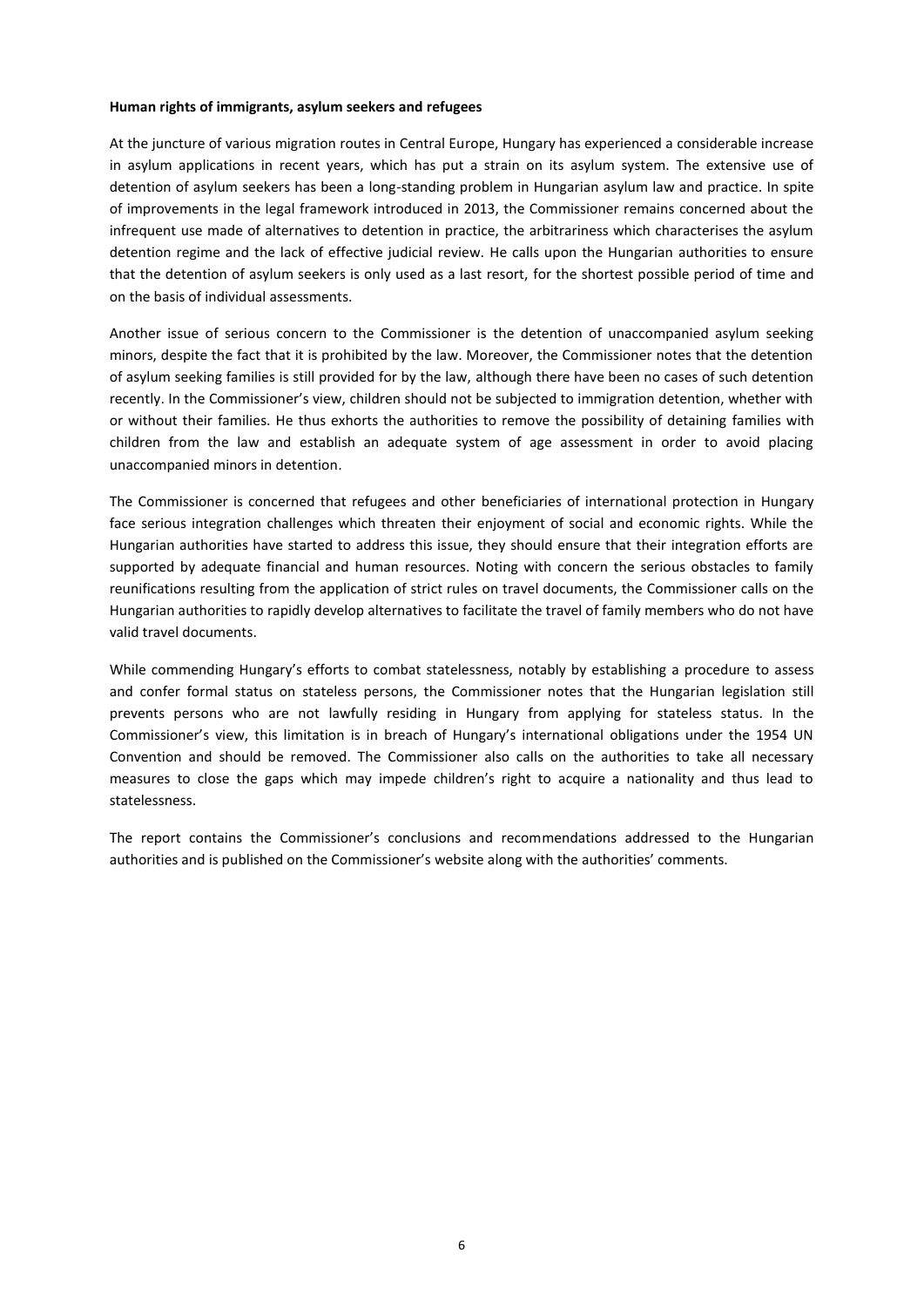## <span id="page-6-0"></span>**INTRODUCTION**

- 1. The present report follows a visit to Hungary by the Council of Europe Commissioner for Human Rights ("the Commissioner") from 1 to 4 July 2014.<sup>1</sup> The visit focused on media freedom, the fight against intolerance and discrimination, and the human rights of migrants, including asylum seekers.
- 2. During his visit the Commissioner held discussions with the Hungarian authorities, including the Minister of Justice, Mr László Trócsányi, the (then) Deputy Minister for Foreign Affairs and Trade, Mr Péter Szijjártó, the State Secretary for Social Affairs and Inclusion and the Deputy State Secretary for Social Inclusion at the Ministry of Human Resources, Mr Károly Czibere and Ms Katalin Langerné Victor, the Deputy State Secretary at the Ministry of Interior, Ms Krisztina Simonné Berta, the Chairperson of the Hungarian delegation to the Parliamentary Assembly of the Council of Europe, Mr Zsolt Németh, and the Deputy Chief Prosecutor, Mr Ervin Belovics. The Commissioner also met with the Commissioner for Fundamental Rights (Ombudsman), Mr László Székely, the President of the National Authority for Data Protection and Freedom of Information, Mr Attila Péterfalvi, the President of the Equal Treatment Authority, Ms Ágnes Honecz and a member of the Media Council, Mr András Koltay.
- 3. In addition, the Commissioner met with representatives of a number of international and nongovernmental organisations. He also visited the Isola shelter in the fourth district of Budapest, where he met with a number of homeless persons, and the integrated social care home in Polgárdi. The Commissioner also attended and spoke at the launch of an exhibition on the history of LGBT rights organised in the context of the 2014 Budapest Pride Festival.
- 4. The Commissioner wishes to thank sincerely the Hungarian authorities in Strasbourg and in Budapest for their assistance in organising his visit and facilitating its independent and smooth execution. He also extends his thanks to all his interlocutors for their willingness to share with him their knowledge and views.
- 5. The Commissioner notes that Hungary's legal framework has radically changed since 2010, with the adoption of a new Constitution, amended five times, and over 600 new laws. A number of these texts have been scrutinized by international organisations. The European Commission for Democracy through Law (the Venice Commission) in particular issued no less than eleven opinions concerning Hungary in the last three years. These far-reaching legal changes were pushed through by the governing majority in a manner that evoked concern - they were often adopted in great haste, in a manner lacking transparency, and with little or no consultation with domestic or international stakeholders.
- 6. Another trend that has evoked concern about respect for the rule of law in Hungary has involved changes affecting the independence of a number of institutions that play an important role in the domestic system of checks and balances. The premature termination of the Hungarian Data Protection Commissioner's term in office was found by the Court of Justice of the European Union to be a violation of EU law.<sup>2</sup> By the same token, the shortening of the mandate of the President of the Supreme Court of Hungary (*Kúria*) was found to be a violation of the European Convention on Human Rights.<sup>3</sup> Changes casting doubt on the independence of the media regulatory authority were also enacted (see below).
- 7. Concern about the erosion of checks and balances by a dominant majority has only been reinforced by government measures narrowing the space for critical voices in civil society and the media. The Commissioner sought to raise awareness about the essential role in a democracy of non-governmental organisations (NGOs) in a letter he sent to the Minister of the Prime Minister's Office, Mr János Lázár, shortly after the visit.<sup>4</sup> In his letter, the Commissioner expressed concerns over a number of audits carried out by the Hungarian Government Control Office and concerning NGOs, all of which were beneficiaries of the Norwegian Civil Fund. The Commissioner is worried by recent developments indicating that these

 $^1$  During his visit the Commissioner was accompanied by Mr Giancarlo Cardinale, Deputy to the Director of his Office, and by Ms Claudia Lam and Ms Anne Weber, Advisers.

<sup>2</sup> *[Commission v. Hungary](http://curia.europa.eu/juris/document/document.jsf;jsessionid=9ea7d0f130d57d053e4bb4354ed6b1c2b6174027f133.e34KaxiLc3eQc40LaxqMbN4Obh4Se0?text=&docid=150641&pageIndex=0&doclang=EN&mode=req&dir=&occ=first&part=1&cid=103160)*, judgment in Case C-288/12, 8 April 2014.

<sup>3</sup> *[Baka v. Hungary](http://hudoc.echr.coe.int/sites/eng/pages/search.aspx?i=001-144139)*, application no. 20261/12, judgment of 27 May 2014, not final.

<sup>&</sup>lt;sup>4</sup> The <u>letter</u>, together with the reply of Mr Lázár, was made public on the Commissioner's website on 24 July 2014.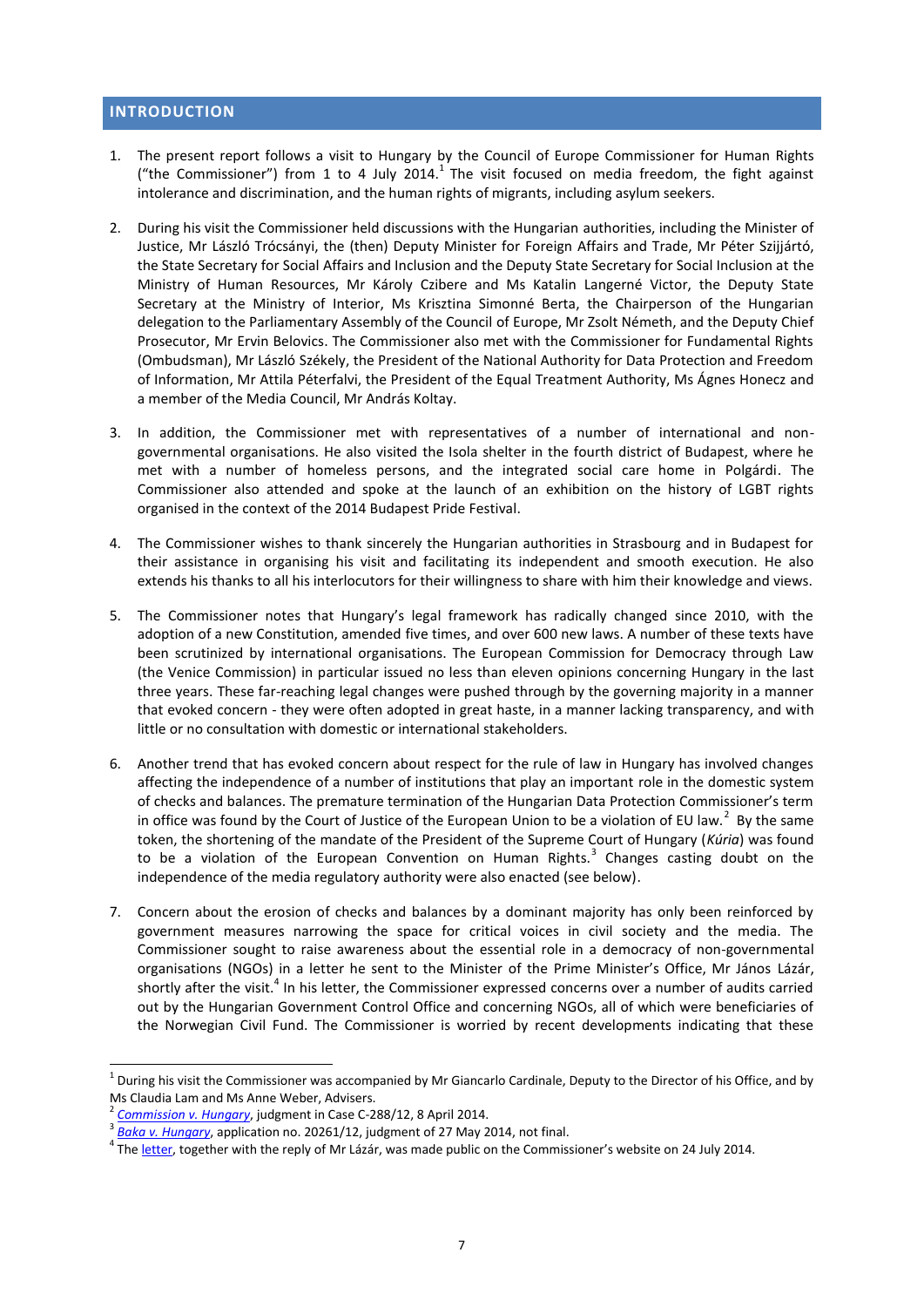investigations continued over the summer and led to the publication of an audit report. He understands that the Government Control Office has initiated criminal procedures on the basis of that report, despite the fact that the legality of the audit is still contested. The Commissioner regrets that the stigmatizing rhetoric used against NGOs has also continued.

- 8. In 2011 the Commissioner's predecessor voiced concerns about the recently adopted "media package" (see below). Legislative and policy changes affecting media freedom and pluralism have continued apace since that time. Though some of the issues raised by international organisations have been addressed by the Hungarian authorities, other concerns persist. In a context of a broader weakening of checks and balances and challenges to the rule of law, the government has a positive obligation to actively promote freedom of expression in general and media pluralism in particular. This would do much to allay concerns about the deleterious impact a "supermajority" in parliament has had on political pluralism and the fabric of democracy in the country.
- 9. These developments have provided the background to the three issues covered in this report: media freedom (section I); the fight against intolerance and discrimination (section II); and the human rights of immigrants, asylum seekers and refugees (section III). Each section of the report ends with the Commissioner's conclusions and recommendations addressed to the Hungarian authorities. The Commissioner wishes to continue his constructive dialogue with the authorities on these issues. He trusts that this dialogue will be facilitated by the present report.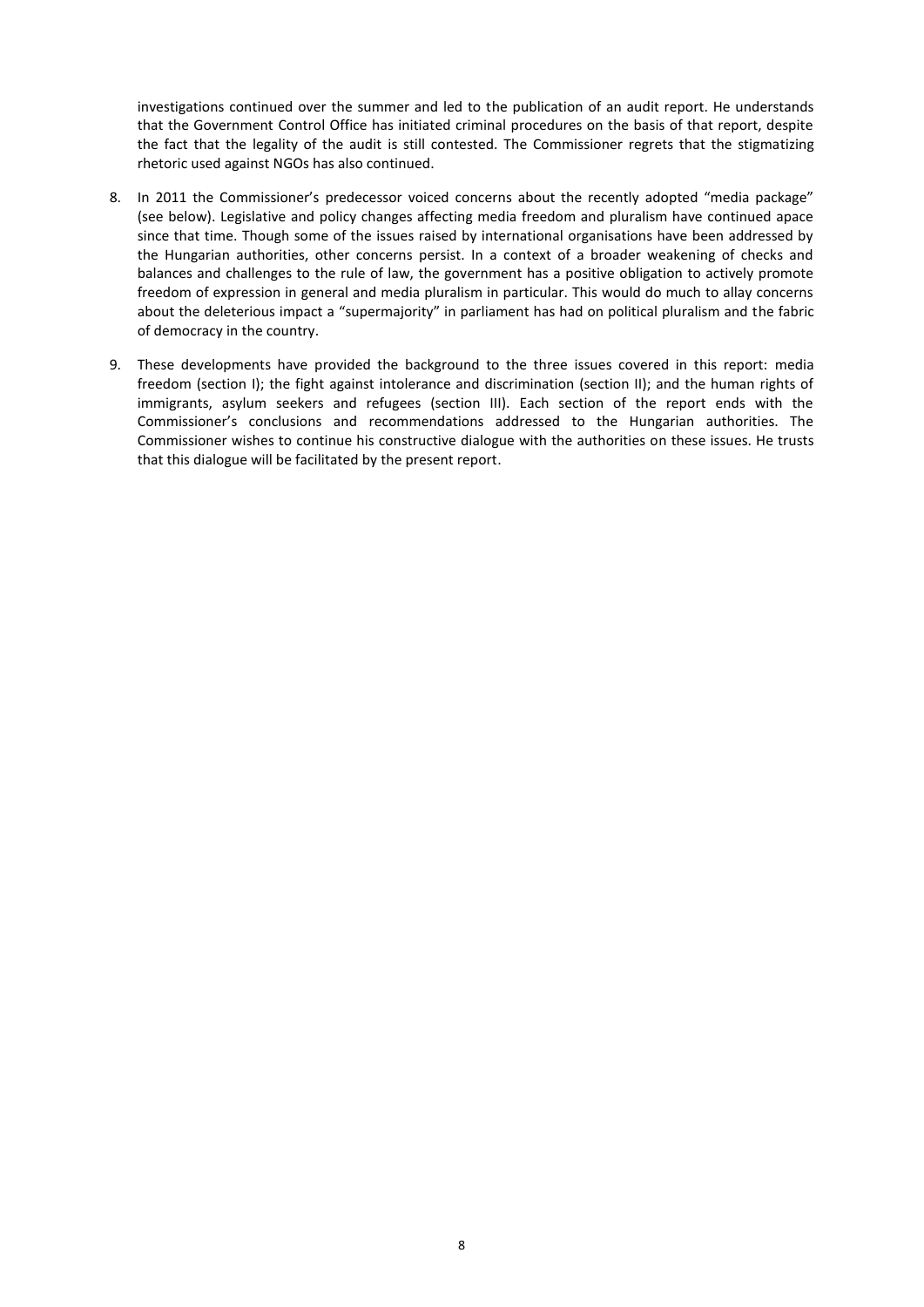## <span id="page-8-0"></span>**1 MEDIA FREEDOM**

- 10. Hungary's media legislation was completely overhauled in 2010, at the initiative of the government emerging from the April 2010 parliamentary elections. Two main texts, which entered into force on 1 January 2011, were adopted: the Media Act (Act CLXXXV of 2010 on Media Services and Mass Media), restructuring the media regulatory system, and the Press Freedom Act (Act CIV of 2010 on the Freedom of the Press and the Fundamental Rules on Media Content), concerning media content and press regulation. This "media package" was completed by a number of amendments to other legislation as well as changes at constitutional level.
- 11. The adoption of the "media package" prompted severe national and international criticism. The Commissioner's predecessor notably published an Opinion on Hungary's media legislation in February 2011 (hereinafter: the 2011 Opinion),<sup>5</sup> expressing the view that the "media package" as a whole resulted in "an unfortunate narrowing of the space in which the media can operate freely in Hungary."<sup>6</sup>
- 12. In 2011, the Secretary General of the Council of Europe also initiated a dialogue with the Hungarian authorities with a view to reforming the most problematic aspects of the new provisions. In this context, an expert opinion of the media legislation commissioned by the Council of Europe (hereinafter: the 2012 Council of Europe expert opinion) was published in 2012.<sup>7</sup>
- 13. At the national level, the Constitutional Court of Hungary issued on 19 December 2011 a decision, which declared some newly adopted provisions unconstitutional.
- 14. As a result of the various criticisms, a number of legislative changes have been adopted since 2010. Four years after the adoption of the "media package", the Commissioner takes stock in this Section of the situation of media freedom in the country by following up on his predecessor's findings on media freedom and subsequent changes in legislation and practice.

#### <span id="page-8-2"></span><span id="page-8-1"></span>1.1 HUNGARY'S MEDIA LEGISLATION AND THE RIGHT TO FREEDOM OF EXPRESSION

## 1.1.1 MEDIA CONTENT REGULATION

- 15. A number of provisions adopted in 2010 regulate the content of media services. The rule on "balanced coverage" contained in Article 13 of the Press Freedom Act<sup>8</sup> particularly attracted criticism upon its adoption in 2010.
- 16. In his 2011 Opinion, the Commissioner's predecessor stressed that "the adoption of legislation regulating *a priori* the content of media output is irreconcilable with the right to freedom of expression enshrined in Article 10" of the European Convention on Human Rights (hereinafter: the Convention or ECHR) and that "[t]he media has a crucial role as a watchdog in a democratic society, not least in helping to create an informed, critical public."<sup>9</sup> He therefore criticised Article 13 for imposing an unnecessary restriction on the free dissemination of information and opinions through the media by seeking to prescribe subjective criteria for the information and coverage provided by all forms of media. These criteria were also described as insufficiently precise to allow media providers to foresee the manner in which they might be applied. In conclusion, the Commissioner recommended that Article 13 be deleted.
- 17. Following a dialogue with the European Commission, Article 13 of the Press Freedom Act was amended in March 2011 so that the balanced coverage requirement applies only to linear (broadcast) media

<sup>&</sup>lt;sup>5</sup> [Opinion](https://wcd.coe.int/ViewDoc.jsp?id=1751289&Site=CommDH&BackColorInternet=FEC65B&BackColorIntranet=FEC65B&BackColorLogged=FFC679) of the Commissioner for Human Rights on Hungary's media legislation in light of Council of Europe standards on freedom of the media, CommDH(2011)10, 25 February 2011.

 $^6$  2011 Opinion, paragraph 6.

<sup>&</sup>lt;sup>7</sup> Expert opinion by Council of [Europe Experts on Hungarian Media Legislation:](http://www.coe.int/t/dghl/cooperation/media/publications/Hungary/Hungary%20Media%20Acts%20Analysis%20-%20Final%2014-05-2012%20(2).pdf) Act CIV 2010 on the Freedom of the Press and the Fundamental Rules on Media Content and Act CLXXXV of 2010 on Media Services and Mass Media, 11 May 2012.

 $^8$  Article 13 stated notably that "linear and on-demand media content providers engaged in news coverage operations shall provide diverse, comprehensive, factual, up-to-date, objective and balanced coverage" on public issues.<br>9 2011 Opinion, paragraph 11

<sup>2011</sup> Opinion, paragraph 11.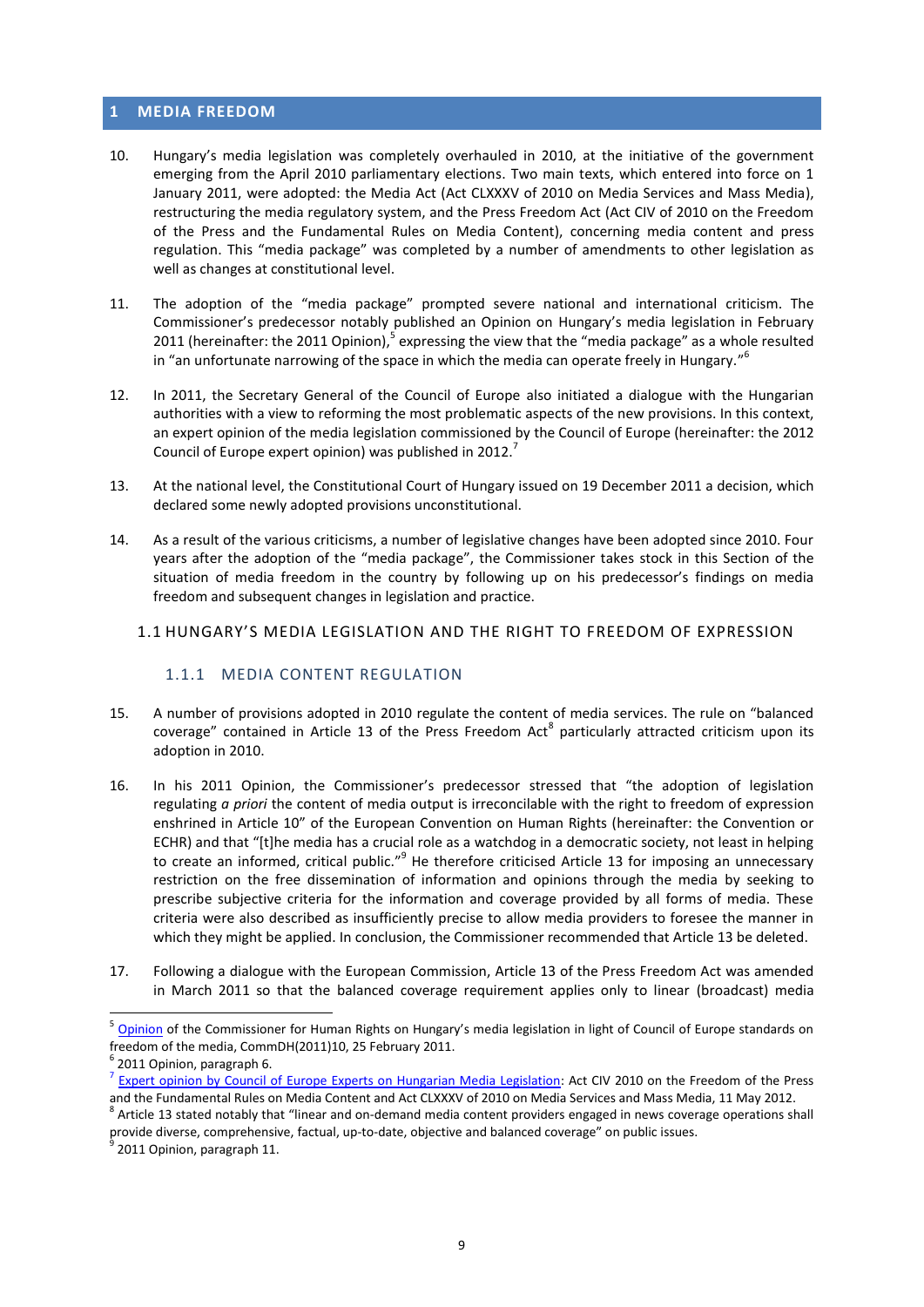services and no longer to on-demand media services. This provision was amended a second time in 2013, to remove the requirement for "diverse, comprehensive, factual, up-to-date, objective" coverage from this article.

- 18. During his meeting at the Media Council, $^{10}$  the Commissioner was informed about the administrative proceedings which can be initiated against media services by the Media Council for infringement of the requirement of balanced coverage. Such proceedings are only instigated upon request by "the holder of the viewpoint that was not expressed."<sup>11</sup> In the event that the Media Council finds a violation of the requirement, no fine can be imposed: the media service provider shall broadcast or publish the decision of the Media Council or provide the applicant with an opportunity to present his or her viewpoint. In 2013, the Media Council examined 29 complaints of unbalanced coverage and adopted 26 (first instance) decisions, of which eight were fully or partly admitted.<sup>12</sup> The vast majority of the complaints were filed by the *Jobbik* party<sup>13</sup> and concerned complaints against broadcasters for not including the party's perspectives or comments in their coverage of certain events.
- 19. Another problematic provision is Article 12 of the Media Act, which prohibits the addition of any opinion to political news (paragraph 3) and requires all media services to clearly make a distinction between information and opinion (paragraph 4). Thus, for instance, in a decision of 3 June 2014, the Hungarian Supreme Court (*Kúria*) found that the TV station ATV had violated paragraph 3 of Article 12 by describing the *Jobbik* party as "far-right" in a 2012 news broadcast. The Supreme Court's rationale was that the expression "far-right" is an opinion-forming expression, and not a communication concerning a fact, since *Jobbik* doesn't call itself a "far-right party". By using this expression, the news presenter added an opinion, thereby violating the above provision. The Commissioner concurs with the opinion expressed by many of his interlocutors that the requirements imposed by Article 12 are difficult to apply and likely to lead some media to refrain from covering political news in practice.
- 20. Finally, the Commissioner's attention was drawn to a recent decision of the Constitutional Court of Hungary regarding comments on the Internet: on 28 May 2014, the Constitutional Court dismissed a complaint filed by the Association of Hungarian Content Providers concerning derogatory comments made on a website managed by the Association. The Court found that content providers are responsible for the comments posted on their websites that may violate the media law, regardless of whether they moderate comments or not, and whether they actively remove the harmful content or not. Reacting to this decision, the Hungarian Civil Liberties Union warned that the Court decision has serious implications for free speech, public debate and Internet freedom in Hungary, as blogs and online news portals may decide to restrict public comment for fear of being sanctioned. The Commissioner shares this concern: in a recent publication on the rule of law on the Internet, he emphasised the danger of private companies being led to choose over-compliance and prevent all users from accessing perfectly lawful materials.<sup>14</sup> The Commissioner notes that the issue of responsibility of Internet content providers for comments by third parties is pending before the European Court of Human Rights.<sup>15</sup>

## <span id="page-9-0"></span>1.1.2 IMPOSITION OF SANCTIONS ON THE MEDIA

21. A controversial element of Hungary's media legislation relates to the sanctions, and in particular the high fines, which can be imposed by the Media Council.

 $^{10}$  On Hungarian media regulatory bodies, see Section 1.1.5 below.

<sup>&</sup>lt;sup>11</sup> Article 181 of the Media Act.

<sup>12</sup> Media Council, Annual Report to the Parliament 2013 (*Országgyűlési beszámoló a Nemzeti Média- és Hírközlési Hatóság Médiatanácsának tevékenységéről 2013*), p. 63. The Media Council is acting in first instance for cases concerning media service providers with significant market power and public media service providers and in second instance for cases concerning other media services which are decided by the Office of the Media Authority.

<sup>&</sup>lt;sup>13</sup> See below, Section II, The fight against intolerance and discrimination.

<sup>14</sup> Issue paper published by the Council of Europe Commissioner for Human Rights, *[The rule of law on the Internet and in the](https://wcd.coe.int/ViewDoc.jsp?id=2268589&Site=COE)  wider digital world*[, Executive summary and Commissioner's recommendations](https://wcd.coe.int/ViewDoc.jsp?id=2268589&Site=COE).

<sup>15</sup> *Delfi AS v. Estonia*, application no. 64569/09. The Court's Grand Chamber held a hearing in this case on 9 July 2014.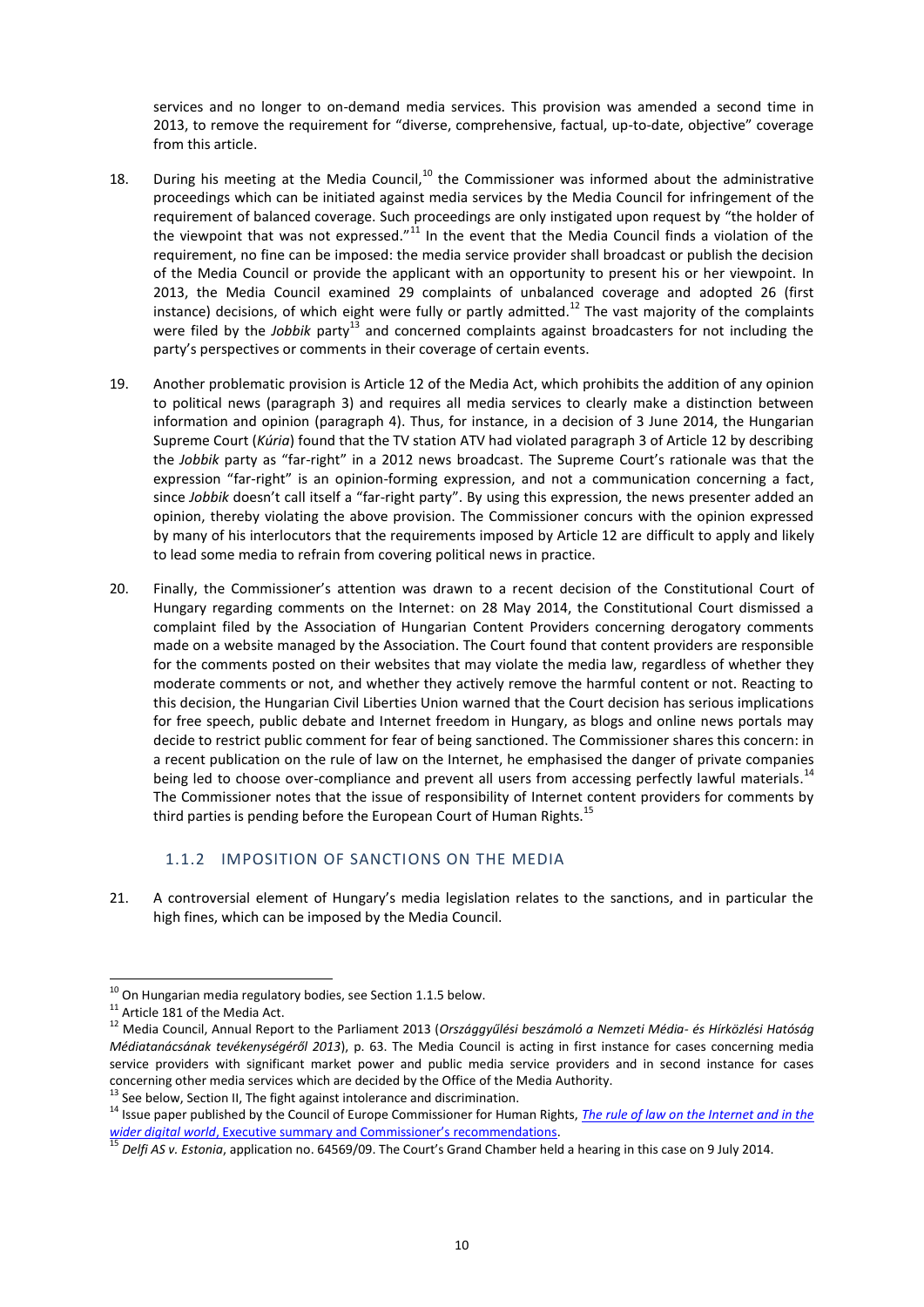- 22. The Media Act gave the Media Authority and the Media Council the power to monitor, upon request or *ex officio*, compliance with provisions contained in the "media package". The Media Council and the Office of the Media Authority can therefore apply sanctions for any violation of media regulations, including content obligations, breaches of public contracts or other requirements, such as those concerning the protection of minors.
- 23. The Media Act foresees a gradation of sanctions, from warnings and fines to the suspension of a media service provider, the deletion of the media service from the media register or the termination of the public contract. It specifies the maximum amount of each fine,<sup>16</sup> differentiating according to the type of media service and its influence on the media market; for instance, the maximum amount of the fine for a media service provider with significant market power is 200 million HUF (approximately 650 000 EUR) while the maximum amount of the fine for an online press product is 25 million HUF (approximately 80 000 EUR).
- 24. Concerns have been expressed as to the severity of these sanctions, including the heavy fines and the possibility of removing the media service from the media register. The 2012 Council of Europe expert opinion concluded that the sanction regime foreseen in the Media Act was problematic not only in terms of proportionality of sanctions but also because the legal provisions were not sufficiently clear and foreseeable.<sup>17</sup>
- 25. During the visit, the Media Council informed the Commissioner that sanctions were not extensively used and that the principle of proportionality was guiding the decisions of the Media Council. In 2013, the latter sent a warning in 65 cases and imposed a fine in a total of 141 cases.<sup>18</sup> The fines imposed varied from 10 000 to 12 500 000 HUF (approximately 33 to 41 000 EUR), for a total amount of 63 769 000 HUF (208 665 EUR), and concerned primarily violations of provisions relating to the protection of children and minors (Article 9 and 10 of the Media Act), advertisements (Article 32 and 33 of the Media Act), public contracts (Article 63 of the Media Act) and commercial communications (Article 20 of the Press Freedom Act).

## 1.1.3 PROTECTION OF JOURNALISTS' SOURCES

- <span id="page-10-0"></span>26. The protection of journalists' sources is another area where changes took place following extensive national and international criticism. The main shortcoming related to Article 6 of the Press Freedom Act, which obliged journalists to reveal their sources in legal proceedings.
- 27. In his 2011 Opinion, the Commissioner's predecessor considered that Article 6 did not guarantee sufficient foreseeability as to the situations in which journalists can and cannot invoke their right not to disclose information relating to the identity of their sources.<sup>19</sup> He also deplored the lack of certain procedural safeguards required under the Convention and underlined that it must be made clear that any and every decision to waive protection of a journalist's source must be subject to an assessment by an independent and impartial body.<sup>20</sup>
- 28. On 19 December 2011, the Constitutional Court of Hungary partly annulled this provision, stating that additional procedural safeguards should be introduced regarding the disclosure of journalists' sources. New wording of Article 6 was introduced in 2012 to address these concerns by limiting the obligation for journalists to reveal their sources to specific criminal cases, and only by court order.
- 29. While he welcomes this amendment, the Commissioner stresses the importance of ensuring that, in implementing this provision, domestic courts have due regard to Council of Europe standards, in particular Article 10 of the Convention, an issue also highlighted in the 2012 Council of Europe expert

<sup>&</sup>lt;sup>16</sup> Article 187 of the Media Act.

<sup>&</sup>lt;sup>17</sup> 2012 Council of Europe expert opinion, p. 42.

 $^{18}$  Media Council, Annual Report to the Parliament 2013, p. 136.

<sup>&</sup>lt;sup>19</sup> 2011 Opinion, paragraph 31.

<sup>&</sup>lt;sup>20</sup> 2011 Opinion, paragraph 32.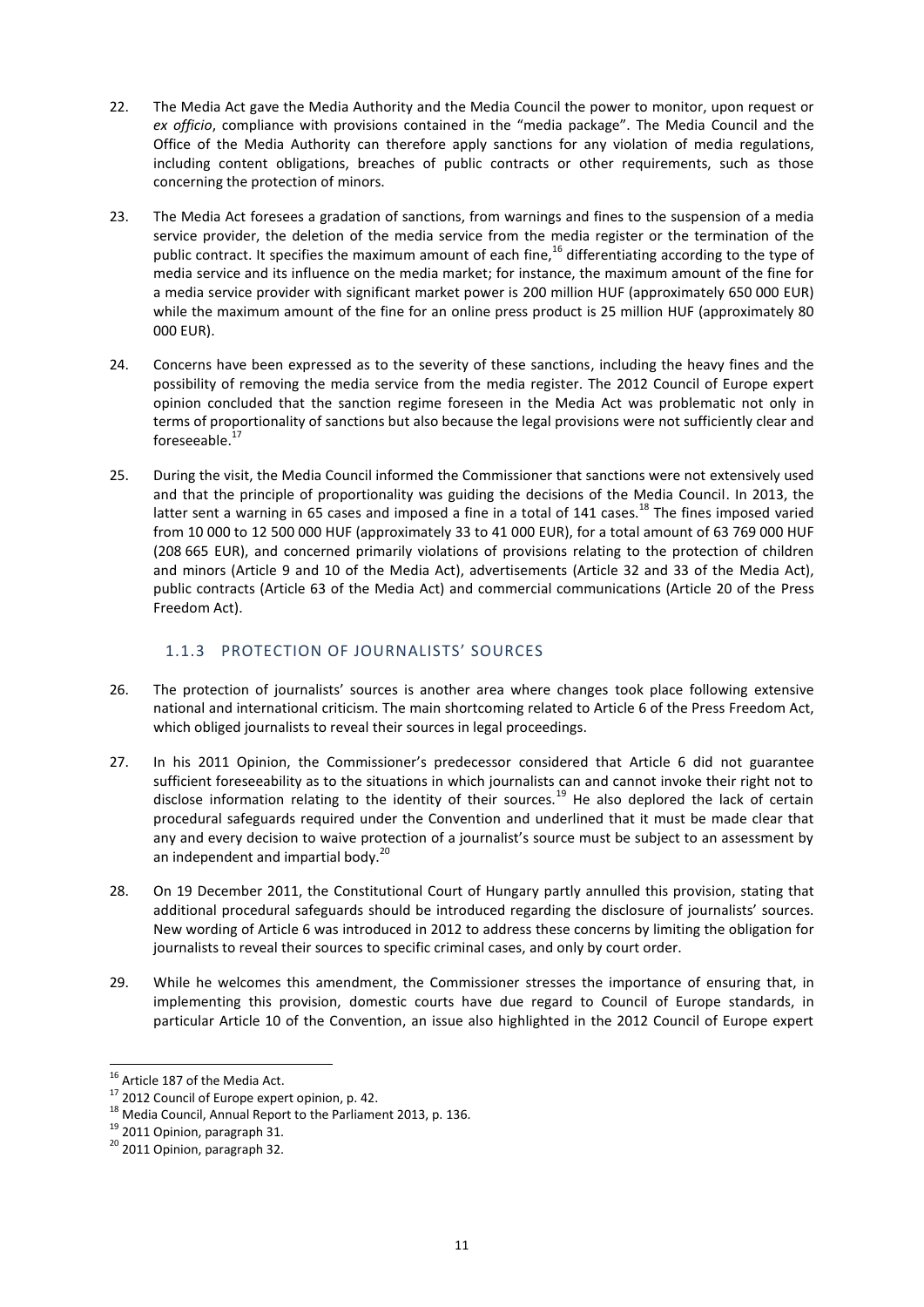opinion.<sup>21</sup> In this respect, the European Court of Human Rights (hereinafter: the Court), underlining the importance of the protection of journalistic sources for press freedom in a democratic society and the potentially chilling effect an order of source disclosure has on the exercise of that freedom, considered that a disclosure order imposed on a journalist requiring him to reveal the identity of his source cannot be compatible with Article 10 of the Convention unless there is a reasonable relationship of proportionality between the legitimate aim pursued by the disclosure order and the means deployed to achieve that aim.<sup>22</sup> The Commissioner also notes that the law only protects the sources of those who are formally employed as journalists, but not the sources of freelance journalists.

## 1.1.4 REGISTRATION REQUIREMENTS

- <span id="page-11-0"></span>30. The "media package" obliged print, online and on-demand media services, in addition to linear (broadcast) media services, to register before being authorised to provide services in Hungary. This authorisation scheme has been criticised on the ground that, contrary to the licensing of broadcast media (which is accepted under the Convention), the mandatory registration of print and online media, beyond simple tax or business registration, is contrary to the principles of proportionality established by the case-law of the European Court of Human Rights. $^{23}$
- 31. The rules on registration of media services were amended in 2012, to comply with the EU Audiovisual Media Services Directive. Under the new provisions, print, online and on-demand media services have to register with the Media Authority within 60 days of launching their services, rather than prior to doing so. While welcoming this step, the Commissioner notes that the obligation to register still applies to all media outlets, including print and online services. He refers in this regard to his predecessor's Opinion, which recommended that print media and Internet-based media should be excluded from the registration requirements, in accordance with the ECHR and the Parliamentary Assembly's Resolution 1636 (2008) on indicators for media in a democracy.<sup>24</sup>

# <span id="page-11-1"></span>1.1.5 PROBLEMS RELATING TO THE INDEPENDENCE OF MEDIA REGULATORY BODIES

- 32. The National Media and Infocommunications Authority (referred to as the "Media Authority") was established in 2010 by the Media Act, to oversee both the media and telecommunications sectors. It comprises three main entities: the President of the Media Authority, the Office of the Media Authority, and the Media Council.
- 33. The Media Council is an autonomous body within the Media Authority, composed of four members and a chairperson. The Chairperson and the four members of the Media Council are elected for a nine-year term by the Parliament, with a two-thirds majority of the votes. The four members are nominated by an *ad hoc* parliamentary committee composed of one member from each parliamentary faction. The voting powers of the members of this committee are weighted according to the numerical size of the faction in the Parliament. In accordance with the Media Act, $^{25}$  the President of the Media Authority becomes automatically the candidate for the Chairmanship of the Media Council by virtue and from the moment of appointment.
- 34. As mentioned above, the Media Council has wide-ranging powers, from monitoring content and programme requirements to sanctioning media for violations of the media legislation.<sup>26</sup> The Media Council is also responsible for granting licenses for analogue radio and TV broadcasters.

<sup>&</sup>lt;sup>21</sup> 2012 Council of Europe expert opinion, p. 23.

<sup>22</sup> *[Goodwin v. the United Kingdom](http://hudoc.echr.coe.int/sites/eng/pages/search.aspx?i=001-57974)*, application no. 17488/90, judgment of 27 March 1996, paragraph 39.

<sup>&</sup>lt;sup>23</sup> See the Report of the Committee on the Honouring of Obligations and Commitments by Member States of the Council of Europe (Monitoring Committee) of the Council of Europe Parliamentary Assembly, *Request for the opening of a monitoring procedure in respect of Hungary*, [Doc. 13229,](http://assembly.coe.int/ASP/XRef/X2H-DW-XSL.asp?fileid=19777&lang=en) 10 June 2013, paragraph 140.

 $24$  2011 Opinion, paragraph 27.

 $25$  Article 125 of the Media Act.

 $26$  See Section 1.1.1 and 1.1.2 above.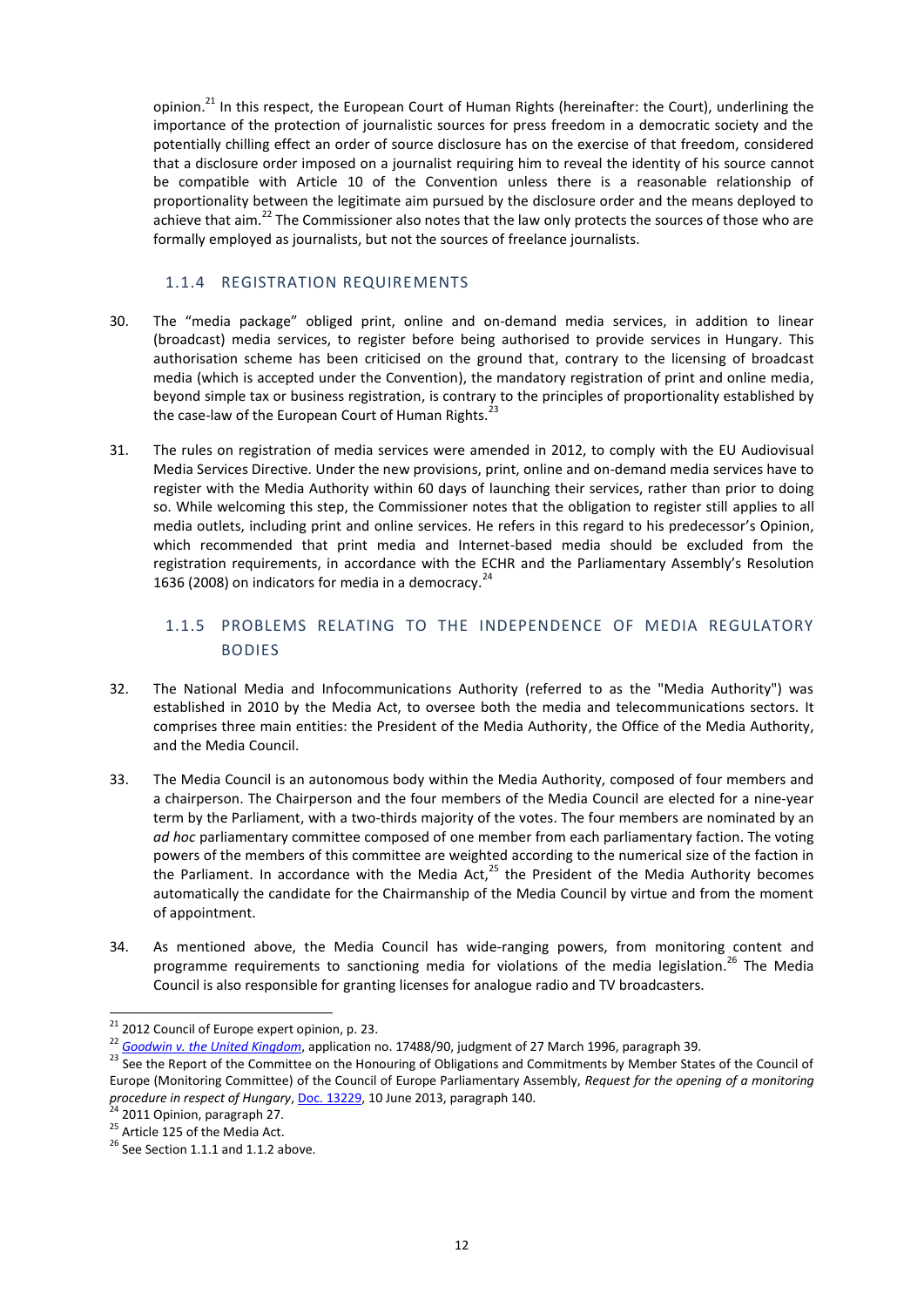- 35. While the autonomy and independence of both the Media Authority and the Media Council are formally guaranteed in the law, serious concerns have been raised over the independence of these media regulatory bodies in practice.
- 36. In his 2011 Opinion, the Commissioner's predecessor underlined that "the provisions regarding appointment, composition and tenure of existing media regulatory bodies demand amendment not least because they lack the appearance of independence and impartiality, quite apart from a *de facto* freedom from political pressure or control."<sup>27</sup> The OSCE also questioned the political independence of the Media Authority and Media Council, pointing out that "these bodies are led exclusively by members supported by the governing party". $28$
- 37. Following the 2012 Council of Europe expert opinion, which established that the processes for appointments to the Hungarian media regulatory bodies "do not ensure political neutrality or independence" and recommended a thorough reformulation of these processes,<sup>29</sup> the Secretary General of the Council of Europe called on the Hungarian authorities to separate the functions of President of the Media Authority and Chairperson of the Media Council, to have the President of the Media Authority elected by the Parliament and not appointed by the Prime Minister and to limit his or her term of office to one mandate.<sup>30</sup>
- 38. A number of amendments to the Media Act were adopted by the Parliament in March 2013. As a result, the nine-year mandate of the President of the Media Authority is non-renewable and the President is to be appointed by the President of the Republic upon proposal by the Prime Minister. Prior to submitting this proposal, the Prime Minister should consult a variety of stakeholders, including media content providers and journalists.<sup>31</sup> Furthermore, the competency criteria for candidates to the post of President of the Media Authority and members of the Media Council have been enhanced.<sup>32</sup>
- 39. However, there is still no separation between the function of President of the Media Authority and that of Chairperson of the Media Council and the changes to the appointment process of the President of the Media Authority are seen by many of the Commissioner's interlocutors as merely cosmetic. During their discussions with the Commissioner, the latter expressed serious concern that, despite the recent amendments, the legislative framework of the media regulatory bodies remains unsatisfactory as their independence from political influence is still not guaranteed.
- 40. The *Klubrádió* case is often presented as an illustration of this problem. The radio station's license expired in 2010 and a new tender procedure was launched by the newly established Media Council in 2011. Another radio station, *Autórádió*, won the tender, having obtained one more point than *Klubrádió* during the evaluation of the tenders. This decision was however seen as reprisal against an independent radio station which had been critical of the government. A first court decision found in 2012 that there was a formal mistake in the procedure. After a legal battle which lasted several months, the community station license was finally awarded to *Klubrádió* in May 2013, but the station reported severe financial losses.

# <span id="page-12-0"></span>1.1.6 CONCLUSIONS AND RECOMMENDATIONS

41. The Commissioner welcomes the series of amendments introduced in Hungary's media legislation in order to bring it in line with European standards. These amendments have in general led to improvements, such as the strengthening of the protection of journalists' sources. However, the Commissioner remains concerned that, in practice, the mere existence of some provisions in Hungarian legislation has a chilling effect on journalistic freedom. This is particularly true for the newly introduced

 $27$  2011 Opinion, paragraph 39.

<sup>28</sup> [Analysis](http://www.osce.org/fom/75990?download=true) of the Hungarian Media Legislation, Commissioned by the Office of the OSCE Representative on Freedom of the Media, prepared by Dr. Katrin Nyman-Metcalf, 28 February 2011, p. 12.

 $^{9}$  2012 Council of Europe expert opinion, p. 5.

 $30$  See the Report of Monitoring Committee, above, paragraph 146.

 $31$  Article 111/A of the Media Act.

<sup>&</sup>lt;sup>32</sup> Article 124 of the Media Act.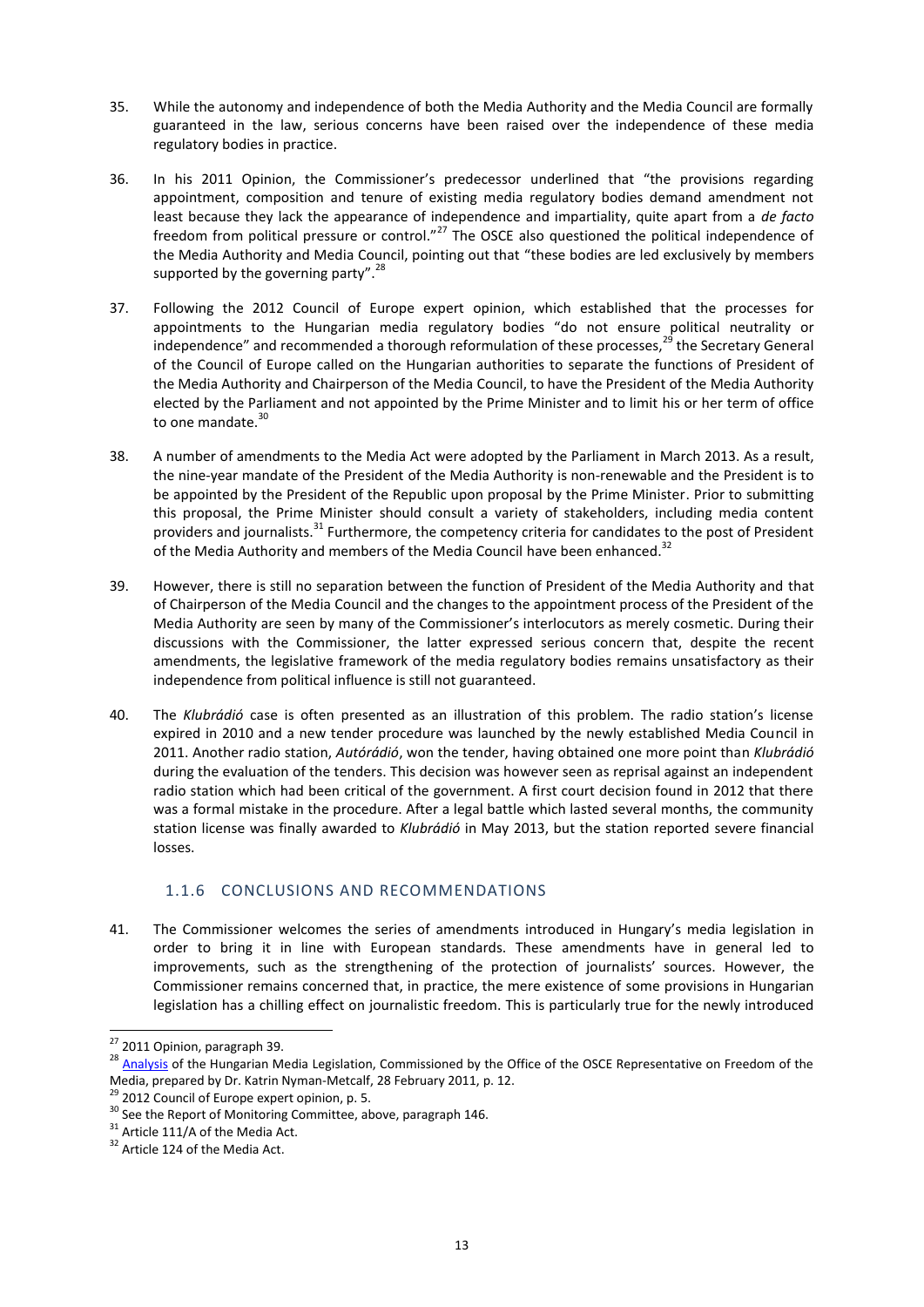sanctions: while these sanctions are rarely imposed, the high level of fines foreseen in the legislation had reportedly forced a number of media outlets to engage in self-censorship. In addition, the extensive administrative regulatory power of the Media Council in terms of media content remains problematic.

- 42. In the Commissioner's view, in order to demonstrate a real commitment to media freedom, the Hungarian authorities should adopt additional amendments. These should include: the repeal or reformulation of Article 12 of the Media Act on opinions and political news; the extension of the protection of journalists' sources to freelance journalists, combined with strict adherence to the European Court of Human Rights case-law in terms of disclosure orders imposed on journalists; and the exclusion of print and online media from the registration requirements. The Commissioner further urges the Hungarian authorities to ensure that their legislation and practice on liability of Internet content providers is fully in line with the right to receive and impart information protected by Article 10 of the Convention.
- 43. Regarding the independence of the Media Council, the Commissioner notes that some safeguards, such as qualification requirements, exist. While the parliamentary nature of the appointment process of the Media Council members is not unusual and can be found in other member states, the political constellation in Hungary, with the ruling coalition holding a two-thirds constitutional majority in the Parliament, coupled with the wide-ranging powers of this body, leads to the fact that the Media Council is not seen as independent from political influence and control.
- 44. The Commissioner deplores that, as a result of the Media Act, all members of the Media Council are in fact designated by the ruling party. This does not allow for political diversity in the Council's composition. The Commissioner therefore would like to reiterate the recommendation of the Parliamentary Assembly rapporteurs that the appointment procedure for these bodies is reviewed so as to ensure the *de facto* political independence of its members.<sup>33</sup>

### <span id="page-13-0"></span>1.2 THREATS TO MEDIA PLURALISM

- 45. The Commissioner is concerned that the cumulative effect of recent legislative changes, combined with a concentration of media ownership in Hungary, results in a media market dominated by media reportedly linked to the ruling party. In their discussions with the Commissioner, media representatives reported growing pressure on journalists and political interference in editorial content. Shortly before the visit of the Commissioner, the editor-in-chief of *Origo*, a news portal owned by the Hungarian Telekom, was dismissed. *Origo* had previously published articles critical of government activities, most recently on the alleged misuse of public money by a government official.
- <span id="page-13-1"></span>46. The Commissioner is concerned that the new media environment has led a number of journalists and media outlets to self-censorship in the face of fines or dismissal and generated a lack of critical reporting in the country.

## 1.2.1 ADVERTISING MARKET

47. The Commissioner was informed that the government, which is the largest advertiser in the country, had withdrawn a large part of its advertising from independent media since 2010. It is reported that private companies also withheld advertising from independent media in order not to lose contracts with the government. A recent report noted that "media outlets critical of the government policies or supportive of opposition parties' policies are denied almost all state advertising and other support, threatening their economic viability and seriously distorting the commercial media market."<sup>34</sup> A number of independent media outlets are indeed reported to have experienced a decline in public and private advertising revenue, which has had serious economic consequences for several media outlets.<sup>3</sup>

 $33$  See the Report of the Monitoring Committee, above, paragraph 144.

<sup>34</sup> WAN-IFRA, *[Capturing Them Softly](http://mertek.eu/sites/default/files/reports/soft_censorship_angol.pdf) - Soft Censorship and State Capture in Hungarian Media*, 2013, p. 5.

<sup>35</sup> Human Rights Watch, *[Wrong Direction on Rights](http://www.hrw.org/sites/default/files/reports/hungary0513_ForUpload.pdf), Assessing the Impact of Hungary's New Constitution and Laws*, Report May 2013, p. 27.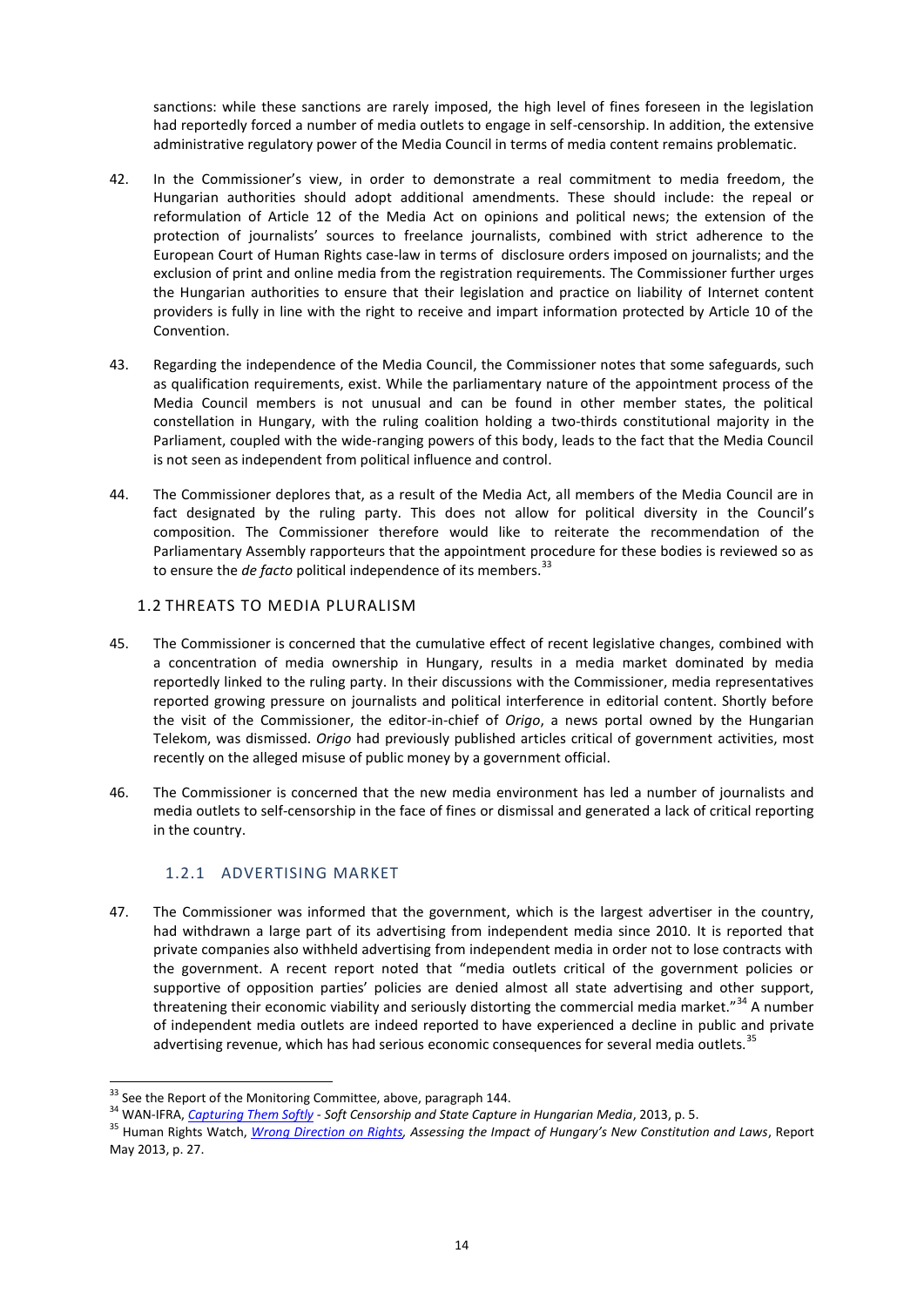## 1.2.2 TAX ON ADVERTISING

- <span id="page-14-0"></span>48. On 11 June 2014, the Parliament passed a law creating a new tax on media's advertising revenues, with taxation levels increasing according to the volume of incomes and with the highest rate (of 40%) having been set for incomes exceeding 2 billion HUF (65 million EUR). Hungarian media outlets have protested against the law by switching to a black screen or publishing blank newspaper front pages.
- 49. Shortly after its adoption, the OSCE Representative on Freedom of the Media, Dunja Mijatović, called on the Hungarian authorities to rethink the new tax on media's advertising revenues, as it "could negatively affect media pluralism and it may harm media freedom in Hungary." The former Vice President of the European Commission responsible for the Digital Agenda for Europe, Neelie Kroes, has also described the tax as being "unfair."<sup>36</sup> The tax finally entered into force in August 2014.
- 50. During the Commissioner's visit, the authorities constantly denied any targeting of specific media outlets, stressing that this tax equally affects all of them. In practice, however, the broadcaster *RTL Klub* alleges that it is disproportionately affected, since it is the only media company in Hungary with advertising revenues exceeding 2 billion HUF annually. It is reported that *RTL Klub* will pay half of the country's taxes on advertising revenues, while its share of the total advertising market is only around 15%.
- 51. The Commissioner understands that the top rate of the tax will be increased from 40% to 50%. This might further hit *RTL Klub,* which is commonly seen as the last remaining major independent television channel in Hungary.
- <span id="page-14-1"></span>52. Even if not linked to advertising, the Commissioner is concerned at the proposal made after his visit, to introduce a tax on Internet usage, a proposal which was finally withdrawn.

## 1.2.3 POLITICAL PARTY ADVERTISING

- 53. The Commissioner is concerned by restrictions on political advertising which were introduced in Hungary in 2012 and 2013. The fourth amendment to the Constitution, adopted on 11 March 2013, provides that only public media services can air political advertisements and forbids any, even unpaid, political advertising in commercial media services prior to elections, while the fifth amendment to the Constitution, adopted on 16 September 2013, adds that commercial media services can also air political advertising, but at the condition that this is free of charge. The Commissioner notes, however, that similar provisions introduced by statutory law in November 2012 were declared unconstitutional by the Hungarian Constitutional Court in 2013.<sup>37</sup> The Constitutional Court notably stressed that a prohibition of political advertising on commercial television targets exactly the type of media that reaches the widest range of voters.
- 54. In its Opinion on the fourth amendment to the Constitution, the Venice Commission criticised these restrictions, underlining that "the prohibition of any political advertising in commercial media services, which are more widely used in Hungary than the public service media, will deprive the opposition parties of an important chance to air their views effectively and thus to counterweigh the dominant position of the Government in the media coverage."<sup>38</sup>
- 55. Following the adoption of the fifth amendment, NGOs expressed fears that commercial media outlets will not or will rarely endeavor to publish political advertising, as they are simply not interested in giving advertisement space for free. These fears were confirmed during the electoral campaign for the parliamentary elections of April 2014: none of the Hungarian private media outlets chose to provide free

 $\overline{a}$ <sup>36</sup> Neelie Kroes, <u>Media freedom remains under threat in Hungary</u>, 28 July 2014.

<sup>37</sup> Decision no. 1/2013 [I.7.] AB.

<sup>38</sup> [Opinion](http://www.venice.coe.int/webforms/documents/default.aspx?pdffile=CDL-AD(2013)012-e) on the Fourth Amendment to the Fundamental Law of Hungary, adopted by the Venice Commission at its 95<sup>th</sup> Plenary Session, 14-15 June 2013, CDL-AD(2013)012-e, paragraph 45.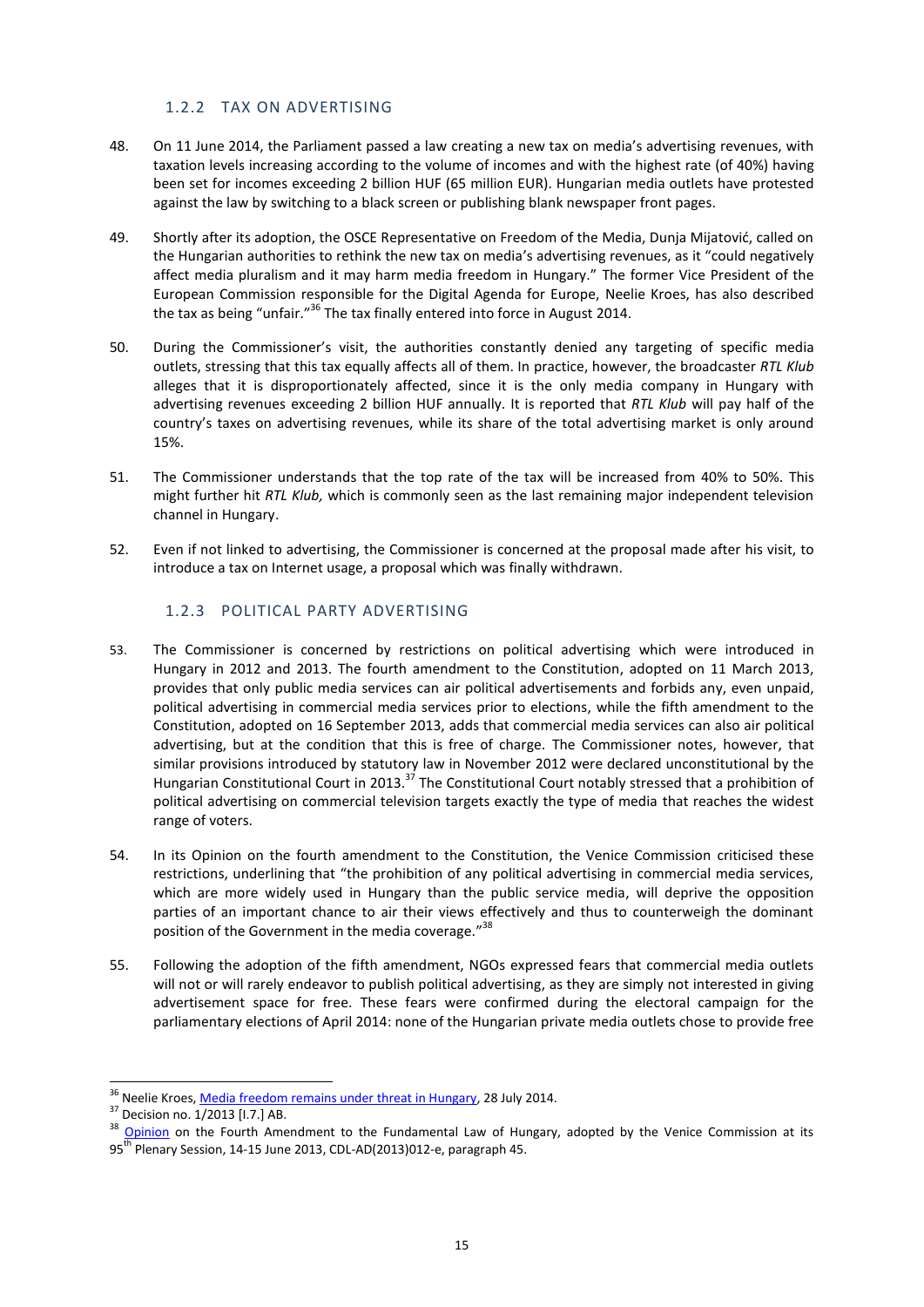airtime to electoral contestants at that time.<sup>39</sup> The OSCE/ODIHR Limited Election Observation Mission concluded in its report that "in the current media environment, the absence of other political advertisements on nationwide commercial television, combined with a significant amount of government advertisements, undermined the equal and unimpeded access of contestants to the media." 40

## 1.2.4 CONCLUSIONS AND RECOMMENDATIONS

- <span id="page-15-0"></span>56. The Commissioner remains concerned at reports of self-censorship and the apparent narrowing of the space in which media can operate freely and fully perform their watchdog function. He recalls that there is no democratic society without the right to impart and receive information and true media pluralism.
- 57. In such a context, he sees measures such as the designing of the tax on advertising revenues and the proposal to introduce an Internet tax as further attempts to curb media freedom in the country. He exhorts the Hungarian authorities to refrain from adopting additional measures which would even more restrict the space for free expression.
- 58. As far as advertising is concerned, the Commissioner recalls the OSCE recommendation to give consideration to amending the law to provide for both free and paid political advertising in broadcast media.<sup>41</sup> He also calls on the authorities to be more transparent in allocation of state advertising.

## <span id="page-15-1"></span>1.3 THE NEED TO DECRIMINALISE DEFAMATION

- 59. The decriminalisation of defamation in Hungary is an issue which has been overlooked in recent legislative reforms. The new Criminal Code, which was adopted in 2012 and entered into force on 1 July 2013, kept the two provisions on libel (Article 226, prohibiting publication of any fact that is injurious to the reputation of another person) and defamation (Article 227, prohibiting the use of expressions capable of causing harm to a person's reputation notably in connection with his or her professional activity, public office or public activity), which provide for up to two years and one year of imprisonment respectively.
- 60. As a result of amendments to the Criminal Code adopted by the Parliament on 5 November 2013, the definition of defamation was extended to the preparation and distribution of potentially defamatory video or sound recordings, with penalties including imprisonment of up to three years, when materials are published to a large audience. This change was seen as a reaction to the 'Baja video scandal', a fabricated video which presented members of the ruling party discussing buying votes in the run-up to local elections in the town of Baja. The video was published by the *HVG* news website in October 2013. *HVG* was subsequently sued for libel by the ruling party and the editor-in-chief of the news portal resigned.
- 61. The OSCE Representative on Freedom of the Media, Dunja Mijatović, underlined that these amendments "can further restrict media freedom. The penalties for publishing defamatory recordings are disproportionate and may lead to the silencing of critical or differing views in society."<sup>42</sup> It has also been stressed that such amendments were not necessary, as the actions in question were already covered by the general provision on defamation.
- 62. While prison sentences were not applied in recent years, the situation in Hungary remains caracterised by a high number of both civil and criminal defamation cases, resulting in the imposition of fines ranging from 100 000 to 200 000 HUF (325 to 650 EUR) in criminal cases. According to the Commissioner's

<sup>&</sup>lt;sup>39</sup> OSCE/ODIHR Limited Election Observation Mission, [Final Report](http://www.osce.org/odihr/elections/hungary/121098?download=true) (Hungary, Parliamentary elections 6 April 2014), 11 July 2014, p. 15.

<sup>40</sup> *Ibid*.

<sup>41</sup> *Ibid*., p. 16.

<sup>42</sup> Press release, 6 November 2013, "Higher prison sentences for defamation may restrict media freedom in Hungary, warns OSCE representative."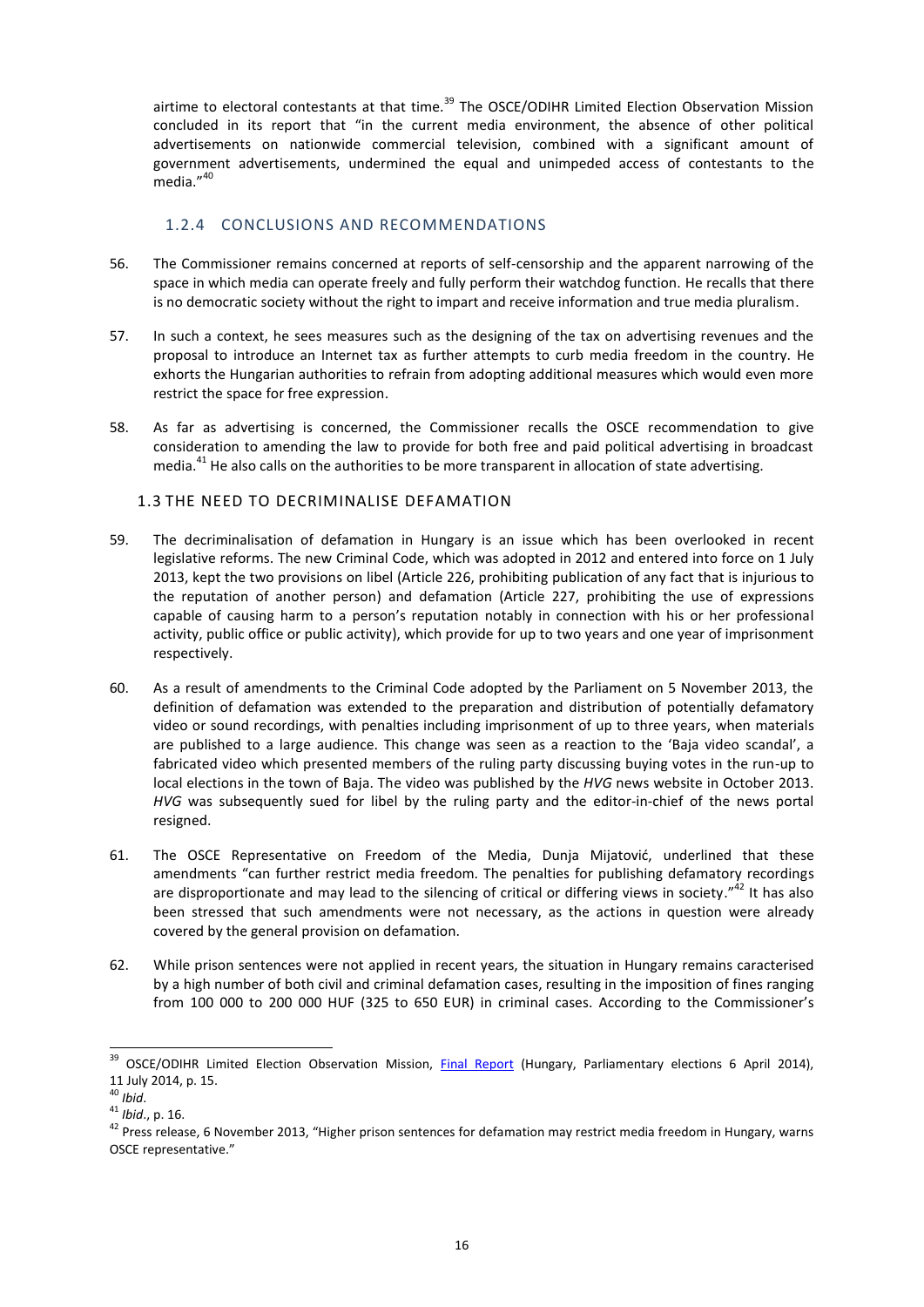interlocutors, there is no investigative journalist in Hungary who has not been the subject of a defamation procedure in the last ten years.

63. The Commissioner notes that criminal-law sanction for defamation has been the topic of a judgment issued by the European Court of Human Rights with respect to Hungary.<sup>43</sup> The Court found a violation of the right to freedom of expression (Article 10 of the Convention) in a case concerning the conviction of a iournalist for defamation in 2009 for harshly criticising, in a national daily newspaper, the quality of a well-known variety of Hungarian wine produced by a State-owned company. The Court considered that the domestic courts had failed "to have regard to the fact that the press had a duty to impart information and ideas on matters of public interest and in so doing to have possible recourse to a degree of exaggeration or even provocation, or in other words to make somewhat immoderate statements."<sup>44</sup> The Court therefore found that the domestic authorities could not establish that the sanction was proportionate as they did not take the above factors into consideration in assessing the proportionality of criminal-law based interference with Article 10 of the Convention.

## 1.3.1 CONCLUSIONS AND RECOMMENDATIONS

- <span id="page-16-0"></span>64. The Commissioner regrets that Hungarian authorities did not take the opportunity of the reform of the Criminal Code to decriminalise defamation. On the contrary, the authorities recently tightened the criminal regulation of defamation and increased the sanctions attached to it. This move goes against the general trend towards the decriminalisation of defamation in Europe, sends a negative signal to investigative journalists with regard to their use of audio and visual materials and might prevent the expression of critical or satirical views.
- 65. In view of the disproportionate nature of the sanctions foreseen by the Criminal Code, the Commissioner calls on the authorities to revise the current legal framework criminalising defamation in Hungary. In particular, the authorities should repeal criminal defamation provisions in favour of civil sanctions, which should be strictly proportionate to the actual harm caused. They should reform obsolete legislation which pre-empts criticism and curbs media freedom and move toward a modern set of provisions which would strengthen free expression by removing prison sentences.

<sup>43</sup> *[Uj v. Hungary](http://hudoc.echr.coe.int/sites/eng/pages/search.aspx?i=001-105715)*, application no. 23954/10, judgment of 19 July 2011.

<sup>44</sup> *Ibid*., paragraph 24.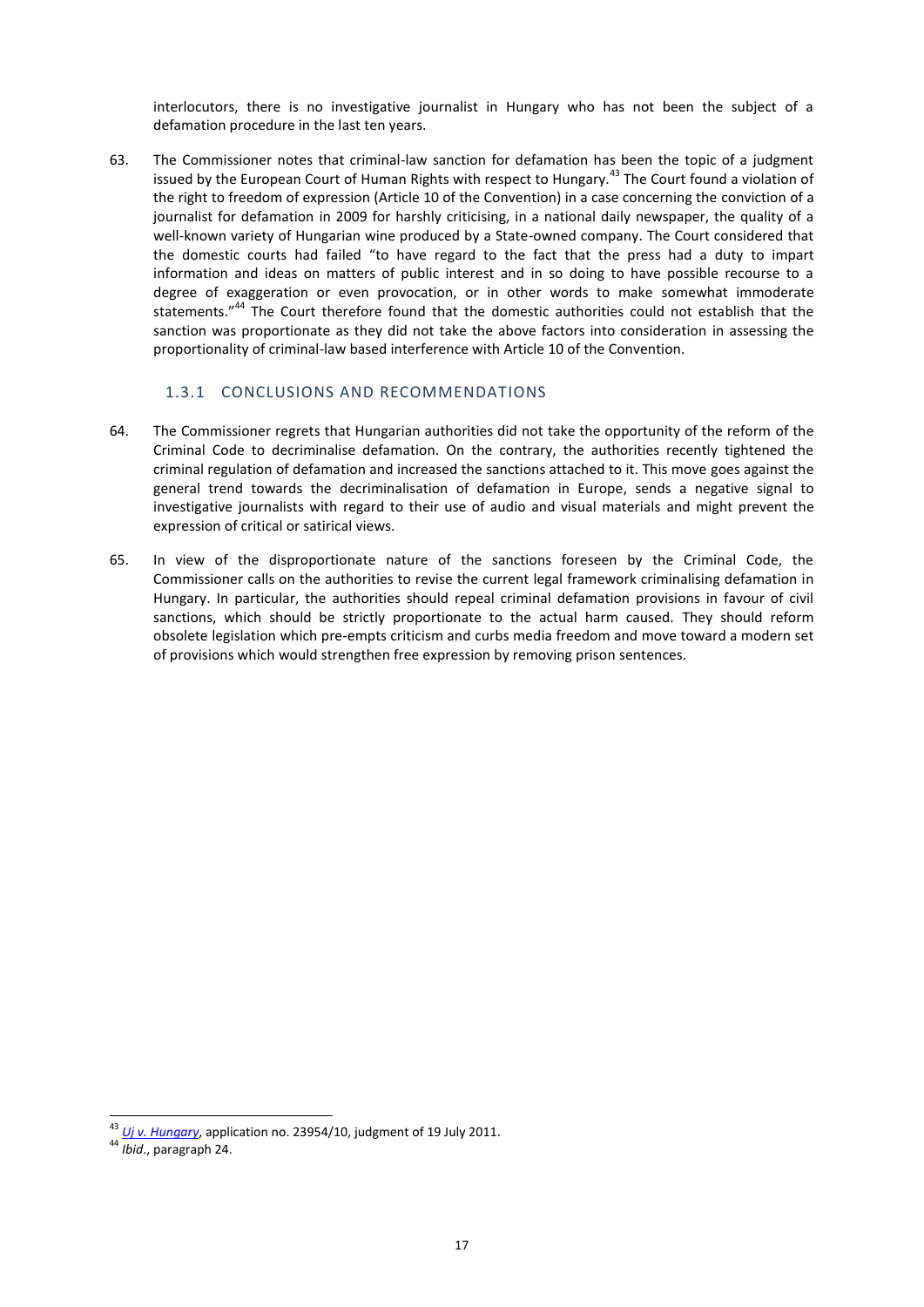## <span id="page-17-1"></span><span id="page-17-0"></span>**2 THE FIGHT AGAINST INTOLERANCE AND DISCRIMINATION**

#### 2.1 THE RISE OF RACISM AND INTOLERANCE IN HUNGARY

- 66. The Commissioner is concerned at the deterioration of the situation as regards racism and intolerance in Hungary. Despite important measures taken by the authorities, according to civil society organisations monitoring the situation, the number of bias motivated crimes (hate crimes) has been on the rise in the last couple of years.<sup>45</sup> The current rise in manifestations of intolerance and racist violence in Hungary takes place in a context marked by an economic crisis, a significant increase in the number of asylum applications in 2013 and reportedly growing nationalist attitudes.
- 67. Roma have mainly borne the brunt of intolerance and racist violence so far, but antisemitism is also widespread. Despite the relatively small number of migrants living in Hungary, xenophobia is also on the rise. In addition, intolerance has increasingly affected other social groups, including LGBTI persons, persons with disabilities as well as the poor and homeless persons. In this section, the Commissioner addresses some forms of intolerance more in detail. Intolerance and discrimination towards LGBTI persons, persons with disabilities and on the grounds of socio-economic status are the subject of separate chapters in the next section.

#### 2.1.1 ANTI-GYPSYISM

- <span id="page-17-2"></span>68. Anti-Gypsyism is the most widespread, and blatant form of intolerance in Hungary today. It is a specific form of racism, an ideology founded on racial superiority, a form of dehumanisation and institutional racism nurtured by historical discrimination, which is expressed, among others, by violence, hate speech, exploitation, stigmatisation and the most blatant kind of discrimination.<sup>46</sup> According to estimates,<sup>47</sup> Roma represent 7.5 % of the total Hungarian population and the largest ethnic minority living in Hungary.
- 69. Since 2008, violent attacks against Roma that many believe are motivated by racial prejudice are regularly reported by civil society organisations. A series of nine extremely violent attacks against Roma families in north-eastern Hungary, which were carried out over a 14-month period in 2008 and 2009 and which resulted in six deaths and multiple injuries, attracted considerable national and international attention. In one case, on 23 February 2009 in Tatárszentgyörgy, a 27-year-old Roma man and his fouryear-old son were shot dead when they attempted to escape their house, which had been set on fire by Molotov cocktails. In a verdict issued on 6 August 2013 against four defendants, the municipal district court of Budapest found three of the men guilty of multiple premeditated murders carried out with particular cruelty. It acknowledged the anti-Roma bias that motivated these murders and sentenced the perpetrators to life imprisonment. The fourth man was found guilty of being an accessory to the crime and sentenced to 13 years in prison.
- 70. Since then, Roma have continued to be the main targets of distinctively harsh manifestations of intolerance. Some of them have taken the form of intimidating marches in paramilitary uniforms and patrolling by vigilante groups, in Roma-populated villages. The widely documented march attended by up to 2'000 people in the village of Gyöngyöspata on 6 March 2011 succeeded by several weeks of patrolling by vigilante groups threatening, intimidating and harassing Roma residents, was followed by other such incidents in 2012 and 2013 in several places (Cegléd, Devecser, Hajdúhadház and Miskolc).<sup>48</sup> Hate speech against Roma occurs nearly on a daily basis mainly through the Internet and on social media but also in political discourse, particularly at the local level. Prejudice and stereotypes in the media

<sup>45</sup> See Legal Defence Bureau for National and Ethnic Minorities, Háttér Society and Hungarian Helsinki Committee, *Hate Crimes in Hungary, Problems, Recommendations, Good Practices, Summary Report*, 2014, p. 4.

<sup>&</sup>lt;sup>46</sup> ECRI, **[General Policy Recommendation No.](http://www.coe.int/t/dghl/monitoring/ecri/activities/GPR/EN/Recommendation_N13/default_en.asp) 13** on Combating Anti-Gypsyism and Discrimination against Roma, 24 June 2011.

<sup>&</sup>lt;sup>47</sup> Estimates published on the Council of Europe Roma [portal](http://www.coe.int/en/web/portal/roma) on Roma populations in European countries, updated in 2012.

<sup>48</sup> European Union Agency for Fundamental Rights (FRA), Racism, discrimination, intolerance and extremism: learning from [experiences in Greece and Hungary,](http://fra.europa.eu/en/publication/2013/racism-discrimination-intolerance-and-extremism-learning-experiences-greece-and) 2013, p. 40.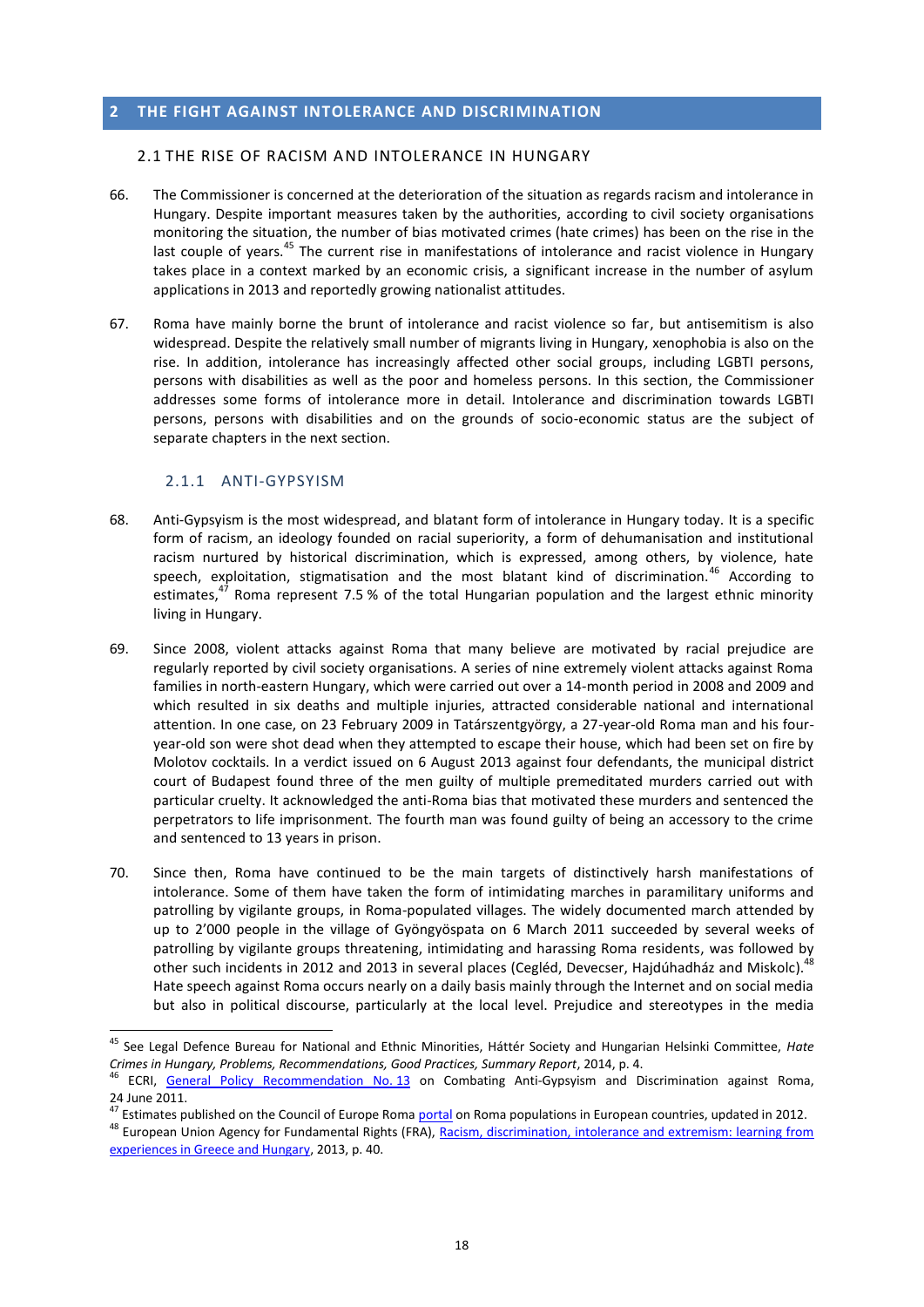against Roma remain widespread and the link that is frequently made between Roma ethnic origin and criminality in the media is of particular concern. In January 2013, an editorial in a Hungarian daily described Roma as "animals" that "should not be allowed to exist". While Hungarian NGOs and some journalists condemned this article, and several months later, the Office of the Media Authority fined the newspaper for this editorial, it appears that many other cases of abusive speech targeting Roma have remained unaddressed so far.

## 2.1.2 ANTISEMITISM

- <span id="page-18-0"></span>71. The Commissioner is concerned at information indicating that antisemitism remains a widespread phenomenon in Hungary and has even been exacerbated in the context of the economic crisis. In one of the most flagrant manifestations of antisemitism of recent years, one of *Jobbik*'s MPs proposed in 2012 that a list of government officials with a Jewish background be compiled. Whereas antisemitic attacks against persons appear to be rare, the Commissioner notes that in April 2013, the President of the Raoul Wallenberg association was beaten up and verbally abused by football hooligans.
- 72. According to the findings of a Fundamental Rights Agency's (FRA) online survey on perceptions and experiences of antisemitism, discrimination and hate crime, of all the Jewish respondents, 90 % perceived that antisemitism is a problem in Hungary in comparison to the average of 66 % for all eight EU Member States covered by the survey.<sup>49</sup> Vandalism of Jewish properties and cemeteries also remains an issue of concern: there have been cases of antisemitic graffiti and other manifestations in Budapest and elsewhere.<sup>50</sup> Members of extremist groups have continued to use blatantly antisemitic discourse.
- 73. In a welcome move, the Hungarian authorities announced a "zero tolerance" policy toward manifestations of antisemitism in 2013 and designated year 2014 as the Hungarian Holocaust Memorial Year. However, according to several sources, Hungarian authorities sometimes fail to deal with antisemitic incidents in a diligent manner and do not take the antisemitic motives duly into account. Another worrying trend lies in the rehabilitation in school curricula or through building monuments of Hungarians known for their antisemitic positions, support for the Nazi regime and/or for their participation in the deportation of Jews from Hungary during the Second World War. In March 2013, in reaction to strong protests, the Hungarian authorities asked a TV journalist well known for his earlier antisemitic and anti-Roma remarks to return an award right after having given it to him.

# <span id="page-18-1"></span>2.1.3 XENOPHOBIA

 $\overline{a}$ 

74. The Commissioner notes with concern that in recent years, refugees and asylum seekers have also become the target of hate crime and hate speech in Hungary. Although less documented than anti-Gypsyism and antisemitism, manifestations of xenophobia have been noted, particularly at local level, in political discourse, media and the attitude of the general public.<sup>51</sup> Negative attitudes were particularly noted in rural areas and towns accommodating open reception centres for asylum seekers. According to a January 2013 public opinion poll by the *Tarki* Institute,<sup>52</sup> 36% of the adults responded that they were xenophobic, in the sense that asylum seekers should not be allowed in the country and only 11% declared that they were favourable to foreigners, in the sense that in their opinion all asylum seekers should be accepted in the country. Some political parties have also stirred animosity against asylum seekers, refugees and foreigners in their campaigns for parliamentary and local elections. For instance, in May 2013 members of *Jobbik* instigated a march in Debrecen aimed at urging the government to close the existing open reception centre. On 27 October 2013, two Hungarian men attacked an African

<sup>&</sup>lt;sup>49</sup>European Union Agency for Fundamental Rights (FRA), Racism, discrimination, intolerance and extremism: learning from [experiences in Greece and Hungary,](http://fra.europa.eu/en/publication/2013/racism-discrimination-intolerance-and-extremism-learning-experiences-greece-and) 2013.

<sup>&</sup>lt;sup>50</sup> For a summary of antisemitic incidents reported by NGOs in 2013 and the years before, see the OSCE ODIHR Hate crime [reporting on Hungary.](http://hatecrime.osce.org/hungary?year=2013)

See in particular: European Union Agency for Fundamental Rights (FRA), Racism, discrimination, intolerance and [extremism: learning from experiences in Greece and Hungary,](http://fra.europa.eu/en/publication/2013/racism-discrimination-intolerance-and-extremism-learning-experiences-greece-and) 2013, p. 33.

<sup>&</sup>lt;sup>52</sup> Opinion poll available at[: http://www.tarki.hu/hu/news/2013/kitekint/20130205\\_idegenellenesseg.html.](http://www.tarki.hu/hu/news/2013/kitekint/20130205_idegenellenesseg.html)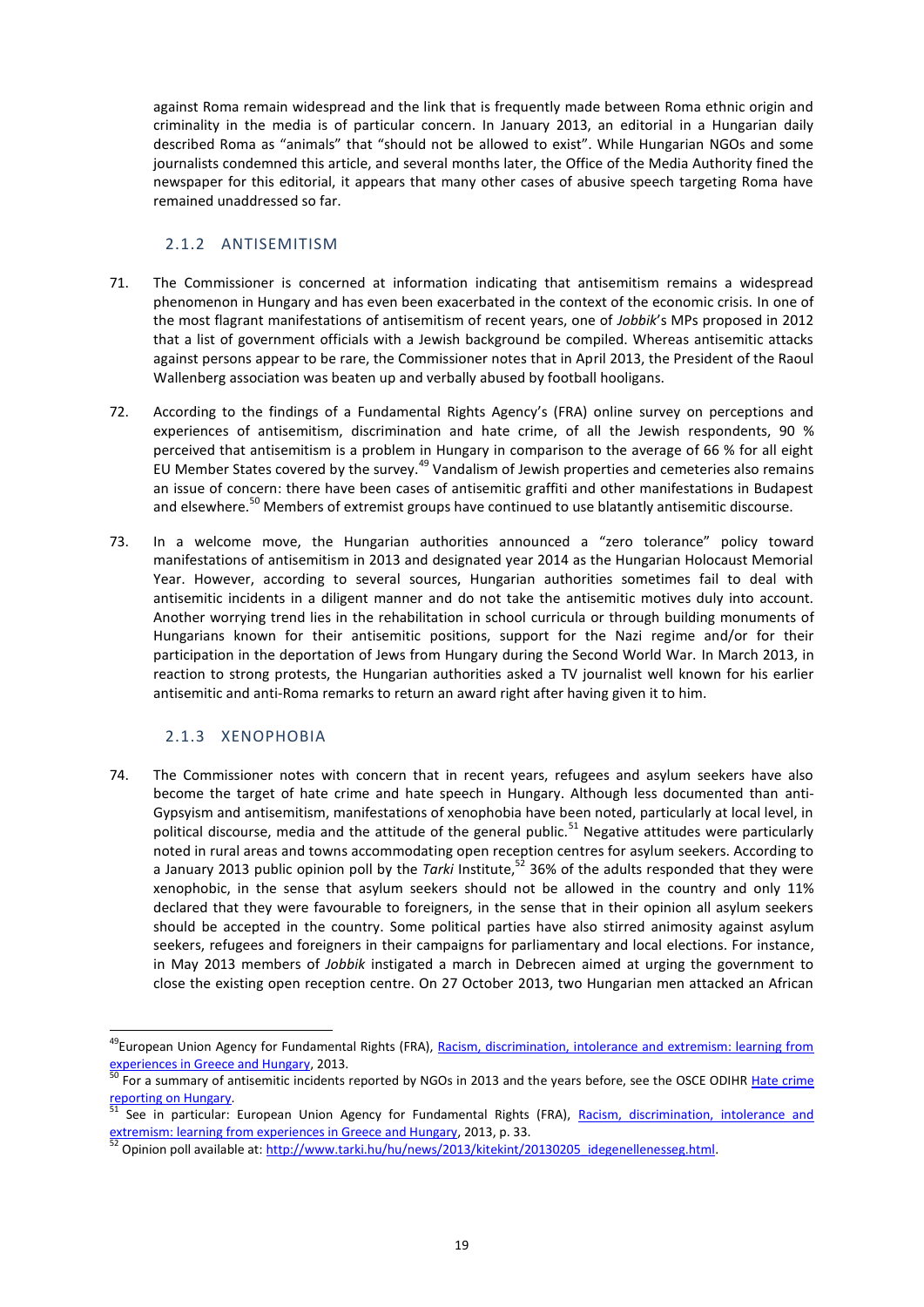refugee with a stick in Bicske. While the police initially qualified the incident as "hooliganism", the police later corrected the qualification into hate crime upon intervention by civil society organisations.

75. In view of the worrying instances of xenophobic manifestations which have been reported in recent years in Hungary and the significant growth in the number of asylum applications in 2013,  $53$  there is a risk that migrants, including asylum seekers and refugees, increasingly become scapegoats, like the Roma and Jews, of intolerant discourse, in particular from extremist organisations, and of xenophobic hate crimes.

## 2.1.4 EXTREMIST ORGANISATIONS

- <span id="page-19-0"></span>76. One of the most worrying trends in the field of racism and intolerance in Hungary is the growing visible presence of extremist organisations in the last years. A distinctive feature of this phenomenon is the combination of two factors: the strong presence in the Hungarian national parliament of a party (Movement for a Better Hungary - *Jobbik Magyarországért Mozgalom*, henceforth referred to as *Jobbik*) which uses extremist rhetoric; and the close links between the latter and paramilitary organisations or groups carrying out acts of intimidation against minority groups, notably Roma. The Commissioner notes that, in consideration of these distinctive features, the Fundamental Rights Agency (FRA) issued a thematic situation report in 2013 assessing the response of Hungary's public authorities, statutory human rights bodies and civil society organisations to racism, discrimination, intolerance and extremism. 54
- 77. The Commissioner notes that aggressive anti-Roma and openly antisemitic attitudes have widely characterised *Jobbik* since it emerged as a political party in 2003. Representatives of this party have repeatedly taken a stance against what they call "Gypsy criminality" and aim at tackling the "Roma issue" notably by advocating the segregation of Roma. For instance, the Vice Chairman of the party has called for fenced in, public safety protection camps, with restricted freedom of movement for their Roma inhabitants, including a 10 pm curfew. The party is also using antisemitic and, to a lesser extent, anti-migrant discourse. Although a toning down of the most extremist rhetoric has been noted in 2014, discourse and activities by *Jobbik*'s candidates at the last municipal elections in October 2014 indicate that this might not be an irreversible trend. As a result, the electoral success of *Jobbik,* which is the third largest political movement represented in the Hungarian Parliament with 20.54% of the vote in the 2014 general elections, can only be of concern to the Commissioner.
- 78. Also of concern is the increasing influence of *Jobbik*'s extremist rhetoric on the discourse of mainstream politicians in the sense that elements of such extremist discourse have been mainstreamed in the Hungarian political discourse.<sup>55</sup> Following the 2014 general elections, a member of the *Jobbik* party and known former neo-Nazi leader, was elected as one of the vice-chairs of Parliament. The influence of extremist rhetoric on society at large is also said to increase. It is worrying to read that "despite its marginal political position, the Hungarian far-right has begun to change the orientation of the entire society."<sup>56</sup>
- 79. As mentioned above, the established links between *Jobbik* and several extremist and paramilitary groups constitute a distinctive feature in Hungary that is a particularly serious cause for concern to the Commissioner. $57$  The most obvious link was with the Hungarian Guard - a paramilitary group whose members were parading in villages with large Roma populations in paramilitary uniforms and using flags closely resembling those of a former openly Nazi organisation - as it had been created by the leader of

 $53$  See Section 3 below, Human Rights of Immigrants, Asylum and Refugees.

<sup>&</sup>lt;sup>54</sup> European Union Agency for Fundamental Rights (FRA), Racism, discrimination, intolerance and extremism: learning from [experiences in Greece and Hungary,](http://fra.europa.eu/en/publication/2013/racism-discrimination-intolerance-and-extremism-learning-experiences-greece-and) 2013, p. 40.

<sup>55</sup> *Ibid*., p. 40. See also András Bíró Nagy, Tamás Boros, Zoltán Vasali, "More Radical than the Radicals: the *Jobbik* party in international comparison", in *Right-Wing Extremism in Europe*, Friedrich Ebert Stiftung, 2013, p. 245 and p. 248.

<sup>&</sup>lt;sup>5</sup> András Bíró Nagy, Tamás Boros, Zoltán Vasali, "More Radical than the Radicals: the *Jobbik* party in international comparison", in *Right-Wing Extremism in Europe*, Friedrich Ebert Stiftung, 2013, p. 232.

<sup>&</sup>lt;sup>57</sup> See, for instance, Tamás Berecz and Kristóf Domina, <u>Domestic extremisms in Europe, Threat Landscape, A Report</u>, Athena Institute, 2012.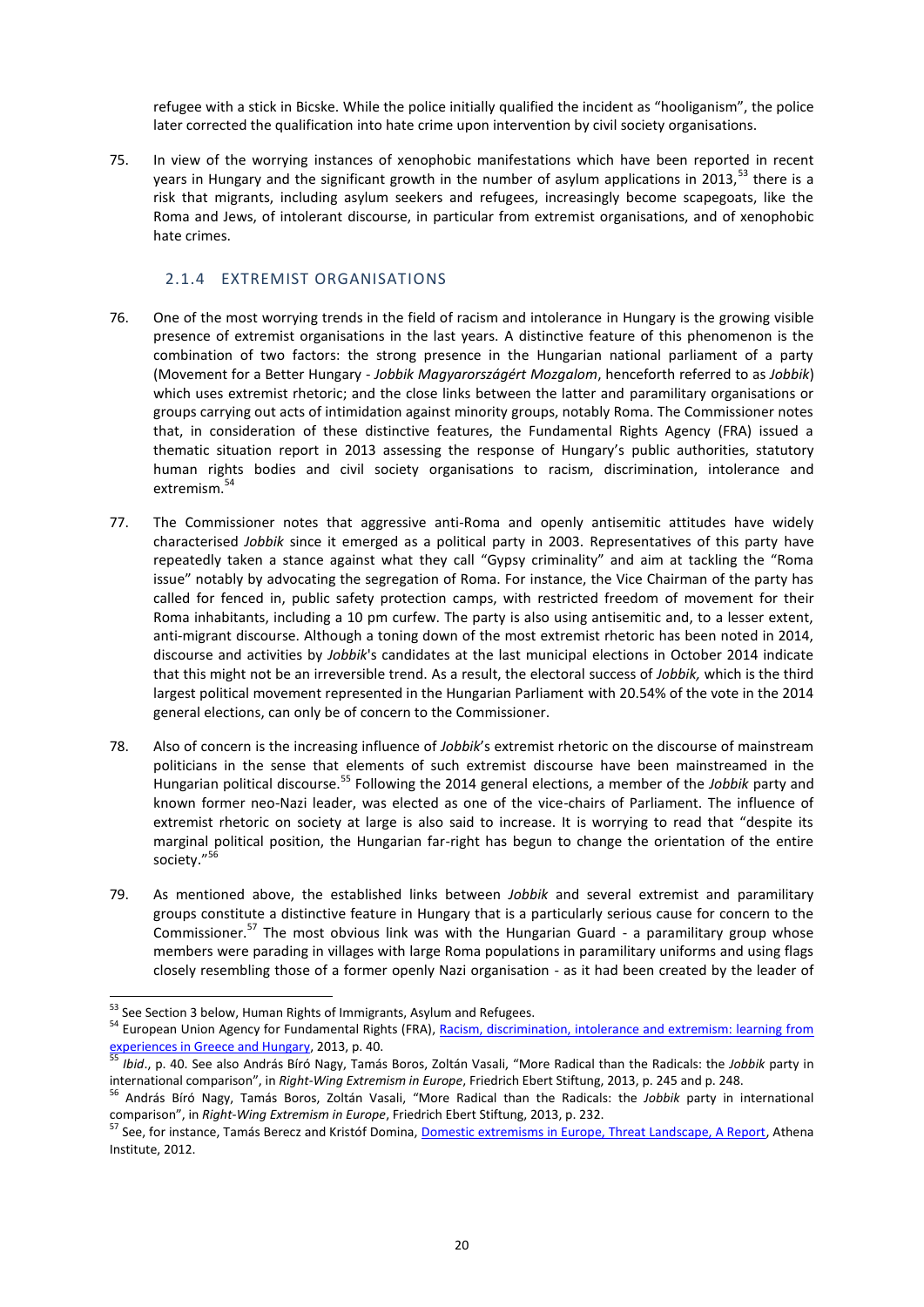the *Jobbik* party who went before the European Court of Human Rights to complain unsuccessfully against the dissolution of Hungarian Guard.

80. Despite the banning of the Hungarian Guard in 2011, there remain a number of extremist groups, with membership ranging from a handful of persons to several hundred, currently active in Hungary.<sup>58</sup> The Commissioner expresses concern at information indicating that a marginal political party calling itself Hungarian Dawn and inspired by the Greek party Golden Dawn was created in 2013. Particular mention should also be made of an extremist group taking the form of a website that reportedly publishes on a regular basis racist and antisemitic material. The Commissioner is seriously concerned at information according to which paramilitary activities such as rallies in uniforms and with torch lights and advocacy for racially-motivated policies or "patrolling" in neighbourhoods with Roma population have continued across Hungary. These demonstrations of force creating a climate of fear among persons living in Romapopulated neighbourhoods are totally unacceptable in a democratic society.

## <span id="page-20-0"></span>2.1.5 THE RESPONSE OF THE HUNGARIAN AUTHORITIES

- 81. The Commissioner welcomes that in recent years, Hungary reinforced its legislative framework, and in particular its criminal law, to combat hate crimes and hate speech. In 2010, the offence of public denial of Nazi crimes including the Holocaust was added to the Criminal Code.<sup>59</sup> Moreover, the new criminal code which entered into force on 1 July 2013 extends the provision against hate crime<sup>60</sup> to include the grounds of sexual orientation, gender identity and disability to the grounds which were already expressly mentioned (national, ethnic, racial or religious belonging). In addition, legislation introduced in 2011 enables the Hungarian authorities to ban extremist organisations. Importantly, new legal provisions have given powers to the police to prevent paramilitary groups from engaging in racist violence and conducting certain activities such as patrolling areas inhabited by Roma. The police are also now empowered to prevent participation in the activity, or the wearing of the uniform, of a disbanded civil organisation.<sup>61</sup>
- 82. Whereas it is generally agreed that Hungary benefits from a solid legislative and institutional framework against hate crimes and hate speech, further improvement could be brought.<sup>62</sup> In particular, not all forms of hate crimes are covered as such in the Criminal Code. Several specialists have called for adding the prohibition of harassment/stalking and damage to property with a bias motive. More generally, the current criminal code does not include clear and express provisions under which the bias motive has to be taken into account as part of investigation or prosecution of other crimes, including murder.
- 83. As concerns hate speech, Article 332 of the criminal code prohibits incitement to hatred against a community and Article 335 the use of symbols of totalitarianism, including the swastika and the insignia of the SS. The 2013 Fourth Amendment to the Hungarian Constitution adds a paragraph 5 to Article IX of the Constitution, stating that "The right to freedom of speech may not be exercised with the aim of violating the dignity of the Hungarian nation or of any national, ethnic, racial or religious community. Members of such communities shall be entitled to enforce their claims in court against the expression of an opinion which violates their community, invoking the violation of their human dignity as determined by law." According to the authorities, this provision was adopted as a means to fight racist speech (directed against the Roma community in particular) and antisemitic speech in Hungary. However, in its Opinion on the Fourth Amendment, the Venice Commission noted that the introduction of the "dignity of the Hungarian nation" into article IX.5 "might (…) be applied to curtail criticism of the Hungarian institutions and office holders which could be incompatible with the condition that a limitation has to be

<sup>&</sup>lt;sup>58</sup> See in particular: Victoria Fomina, *Mapping the Network of Hungarian Extremist Groups*: an In-Depth Analysis Paper, Athena Institute, December 2013.

 $<sup>9</sup>$  Article 333 of the Criminal Code.</sup>

 $60$  Article 216 of the Criminal Code (violence against a community).

<sup>&</sup>lt;sup>61</sup> European Union Agency for Fundamental Rights (FRA), Racism, discrimination, intolerance and extremism: learning from [experiences in Greece and Hungary,](http://fra.europa.eu/en/publication/2013/racism-discrimination-intolerance-and-extremism-learning-experiences-greece-and) 2013, p. 41.

<sup>62</sup> Amnesty International Hungary, [A Missed Opportunity to do more on Hate Crime,](http://www.amnesty.org/en/library/asset/EUR27/003/2012/en/8afaf662-b3c7-4a7e-aa66-f70c3a22f084/eur270032012en.html) Public Statement, 27 June 2012, EUR 27/003/2012.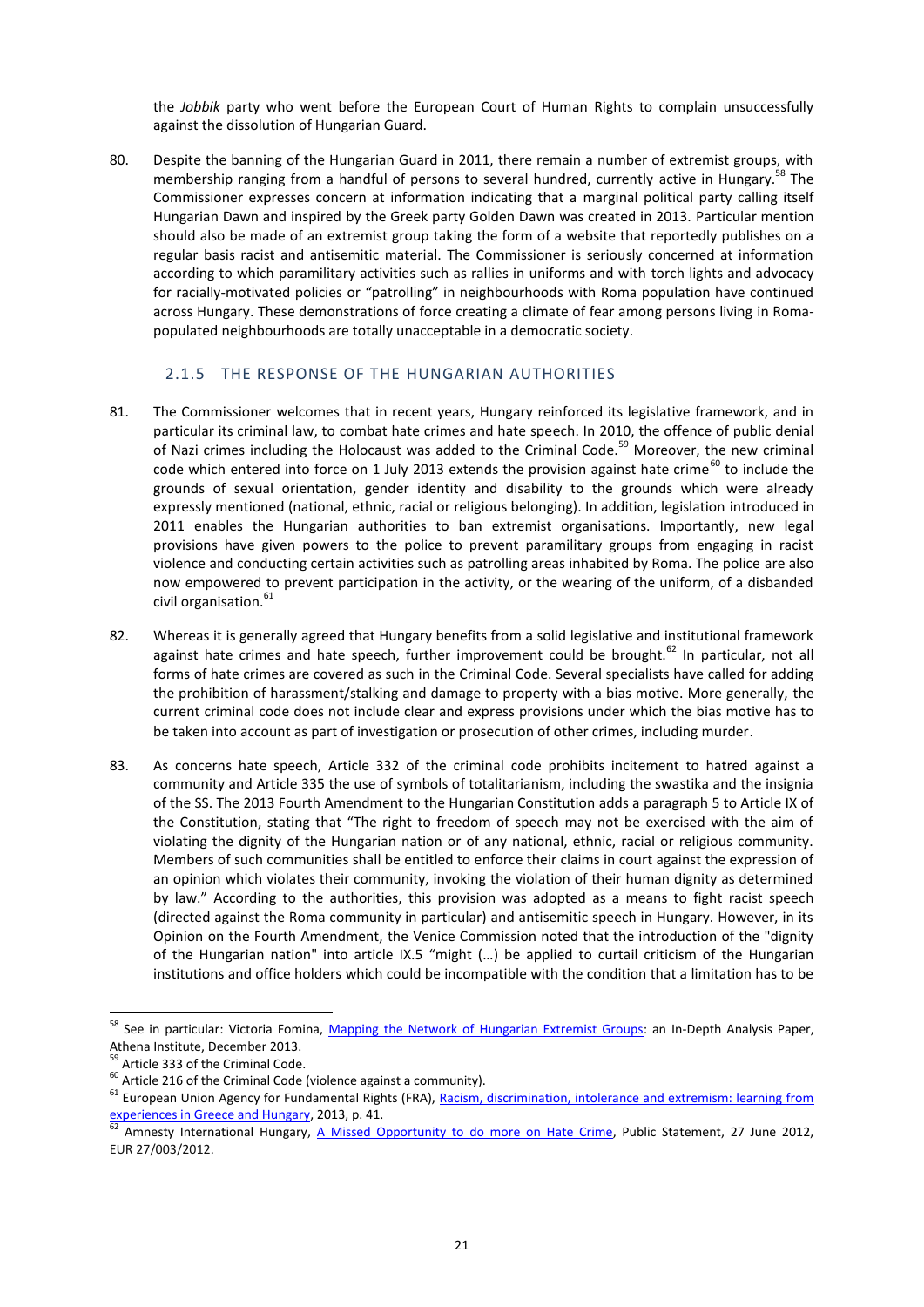necessary in a democratic society."<sup>63</sup> Another shortcoming in the field of combating hate speech is the strict interpretation of what constitutes incitement to hatred resulting from case-law of the Supreme Court and the Constitutional Court. ECRI stressed that only most extreme forms of incitement to hatred, i.e. incitement liable to provoke immediate violent acts, were outlawed under the Hungarian Criminal Code. In its 2011 Interim Follow-up Conclusions, ECRI noted with particular concern that the Hungarian Constitutional Court does not balance the protection against incitement to hatred and the freedom of expression in the same way as the European Court of Human Rights. <sup>64</sup>

- 84. In addition to reinforcing the legislative framework, the Hungarian authorities have taken a number of steps to increase the effectiveness of the fight against hate crimes and intolerance. Such steps include the setting up in 2012 of a professional network within national police responsible for dealing with hate crimes. Some specialised training activities on racist crimes have taken place in recent years for law enforcement officials, for instance under the aegis of the ODIHR TAHCLE programme in 2012. The Hungarian authorities have launched a number of initiatives to increase the presence of Roma among the police forces and to reinforce community policing and co-operation with minority selfgovernments.<sup>65</sup>
- 85. Despite these positive steps, the Hungarian authorities have often been criticised for failing to identify and respond effectively to hate crimes, including by not investigating possible racial motivation. For the year 2013, the Hungarian authorities indicated that 48 cases of hate crimes (including cases of hate speech) were reported and 30 were prosecuted. This represents an increase in the number of such crimes reported from the 2009 figures (when 15 cases were reported and 18 prosecuted). However, these figures correspond only to the tip of the iceberg as it is generally agreed that the majority of hate crimes are not recorded as such by the police or are not even reported to the police, partly due to the lack of trust in this institution among members of minority groups. Among the reasons behind underqualification (the prosecution of a crime motivated by hate as a less severe crime) brought to the attention of the Commissioner feature: the lack of specialised guidelines and training for law enforcement officials; the workload and turnover of the few existing specialised hate crime police officers; and the underuse of available means to investigate hate crimes. It also appears that under pressure to deliver results, some public prosecutors may prefer pressing charges in respect of basic crimes as they are easier to substantiate. As concerns more specifically crimes committed by extremist groups, the need for a better co-operation between the police and the intelligence services has also been stressed. Finally, victims of hate crimes do not receive all the necessary and specialised legal and psychological support they need notably due to deficiencies in the public system of support for victims of crime.
- 86. In another worrying development, the Commissioner's attention has been drawn to situations in which the hate crimes provisions have been used without real justification to prosecute members of the Roma community in connection with violent reactions they had against persons linked to extremist groups who were "patrolling" Roma neighbourhood during the times when serious racially motivated attacks against Roma were taking place across the country. Roma's reactions were classified as being motivated by their bias against the "members of the Hungarian community". The Commissioner shares the concern expressed by his civil society interlocutors about the risk of a double standard whereby Roma are not sufficiently protected against hate crimes committed against them by members of extremist groups and are disproportionately sanctioned instead for offences committed in reaction to these attacks. On a positive note, the Commissioner welcomes the fact that the courts have sometimes corrected such forms of misclassification by prosecutors.

<sup>&</sup>lt;sup>63</sup> [Opinion](http://www.venice.coe.int/webforms/documents/default.aspx?pdffile=CDL-AD(2013)012-e) on the Fourth Amendment to the Fundamental Law of Hungary, adopted by the Venice Commission at its 95th Plenary Session, 14-15 June 2013, CDL-AD(2013)012-e, paragraph 53. Human Rights Watch, *[Wrong Direction on Rights,](http://www.hrw.org/sites/default/files/reports/hungary0513_ForUpload.pdf)  Assessing the Impact of Hungary's New Constitution and Laws*, Report May 2013, p. 28.

<sup>64</sup> See ECRI's fourth report on Hungary published in 2009 and ECRI's 2011 Interim Follow-up Conclusions. ECRI's fifth report was under preparation at the time of writing this report. Documents available at[: www.coe.int/ecri.](http://www.coe.int/ecri) 

<sup>&</sup>lt;sup>65</sup> European Union Agency for Fundamental Rights (FRA), Racism, discrimination, intolerance and extremism: learning from [experiences in Greece and Hungary,](http://fra.europa.eu/en/publication/2013/racism-discrimination-intolerance-and-extremism-learning-experiences-greece-and) 2013, p. 39.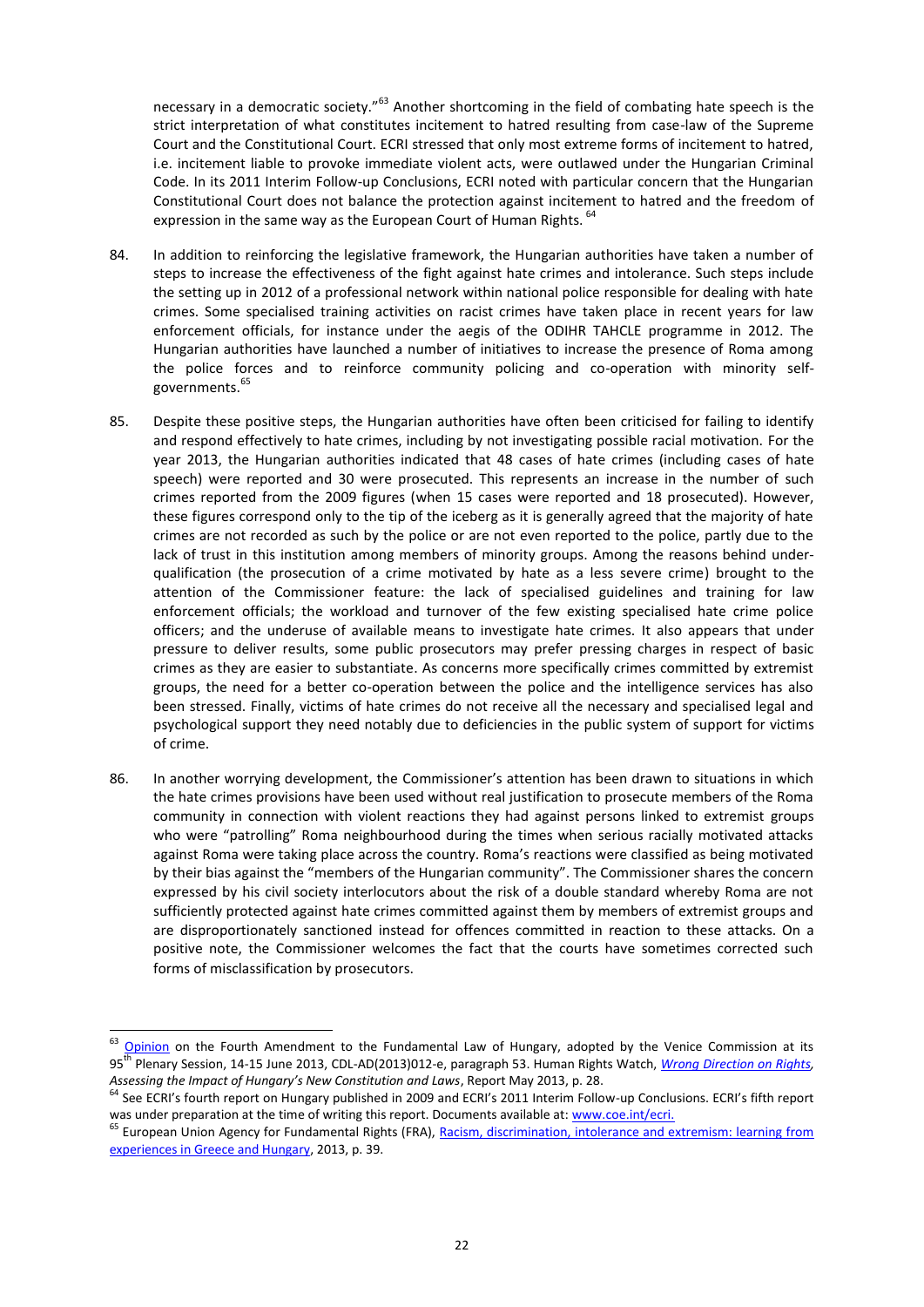- 87. As regards racist and extremist organisations, the Commissioner welcomes the dissolution in 2009 by the Hungarian justice system of the Hungarian Guard Association (*Magyar Gárda Egyesület*) created in 2007 by 10 members of *Jobbik*. This decision was unanimously considered by the European Court of Human Rights as not infringing Article 11 of the ECHR (freedom of association) because, amongst other reasons, the organisation of a series of rallies allegedly in order to keep "Gypsy criminality" at bay by means of paramilitary parading could be regarded as implementing a policy of racial segregation.<sup>66</sup>
- 88. However, an organisation called the New Hungarian Guard (*Új Magyar Gárda*), was created right after the banning of the Hungarian Guard. The Commissioner is seriously concerned at information indicating that this new association is still operating at the time of writing this report despite some attempts by Hungarian authorities to prevent its activities on account of the fact that the new group is fundamentally identical to the now banned Hungarian Guard. On 29 November 2013, media reported that *Jobbik* and uniformed members of the New Hungarian Guard staged a demonstration of public security and a torchlit march in the city of Kaba.<sup>67</sup> What is also worrying is that despite the strengthening of the legal arsenal against paramilitary and vigilante activities and action taken by some prosecutors and courts, the Hungarian authorities often reportedly fail to act diligently to prevent such activities and do not adequately protect the Roma populations from these forms of intimidation. There is also not enough public and firm condemnation of such threatening activities by mainstream politicians. As concerns racist websites, the Hungarian authorities have sometimes reportedly been confronted with the refusal from the United States, where they were hosted, to close them.
- 89. The Commissioner welcomes the fact that the prosecution authorities have started a civil case seeking the dissolution of yet another extremist organisation, the Civil Guard Association for a Better Future (*Szebb Jövőért* Polgárőr *Egyesület*). However, he notes with concern that the Regional Court of Gyula in Békés County on 24 March 2014 rejected the request and deplores that in so doing, it justified the rhetoric of the group, for example by supporting the notion of "Gypsy criminality" and stating as a fact that Roma represent a high proportion of criminals.
- 90. The Commissioner notes with interest the project ("Creating a National Hate Crime Strategy and Action Plan") launched in September 2012 by civil society organisations and the work of the non-governmental "Tackling Hate Crime Working Group", set up in January 2012, in cooperation with the police. The Commissioner finds it encouraging that in some cases, the co-operation between the Hungarian authorities and NGOs to improve combating hate crimes has yielded positive results.

# 2.1.6 CONCLUSIONS AND RECOMMENDATIONS

- <span id="page-22-0"></span>91. The Commissioner is deeply concerned at the widespread presence of racist and extremist organisations and movements in Hungary and extremism in the country's political arena. The Commissioner regrets that rhetoric stigmatising Roma, Jews, migrants and other social groups has been used by Hungarian political leaders including from mainstream parties. He urges the Hungarian authorities and political leaders to abstain from using such stigmatising rhetoric against Roma, Jews, LGBTI persons and migrants, including asylum seekers and refugees, and to condemn firmly and unequivocally all instances of hate speech, in line with the Council of Europe Committee of Ministers Recommendation No. R (97) 20 on "hate speech",<sup>68</sup> as well as all forms of hate crime. This would send a strong signal to Hungarian society that hate speech and hate crime have no place in a democratic society.
- 92. The Commissioner calls on the Hungarian authorities to be much more vigilant and proactive and use all available means to end impunity and to combat all kinds of hate crimes and hate speech, especially when they take on the extreme forms that destabilise social cohesion and erode the fundamental human rights principles which Hungary, as a member state of the Council of Europe, has committed to uphold.

<sup>66</sup> *[Vona v. Hungary](http://hudoc.echr.coe.int/sites/eng/pages/search.aspx?i=001-122183)*, application no. 35943/10, judgment of 9 July 2013, paragraph 69.

<sup>67</sup> European Union Agency for Fundamental Rights (FRA), Racism, discrimination, intolerance and extremism: learning from [experiences in Greece and Hungary,](http://fra.europa.eu/en/publication/2013/racism-discrimination-intolerance-and-extremism-learning-experiences-greece-and) 2013, p. 40.

<sup>&</sup>lt;sup>68</sup> Council of Europe Committee of Ministers <u>Recommendation No. R (97) 20 on "hate speech".</u>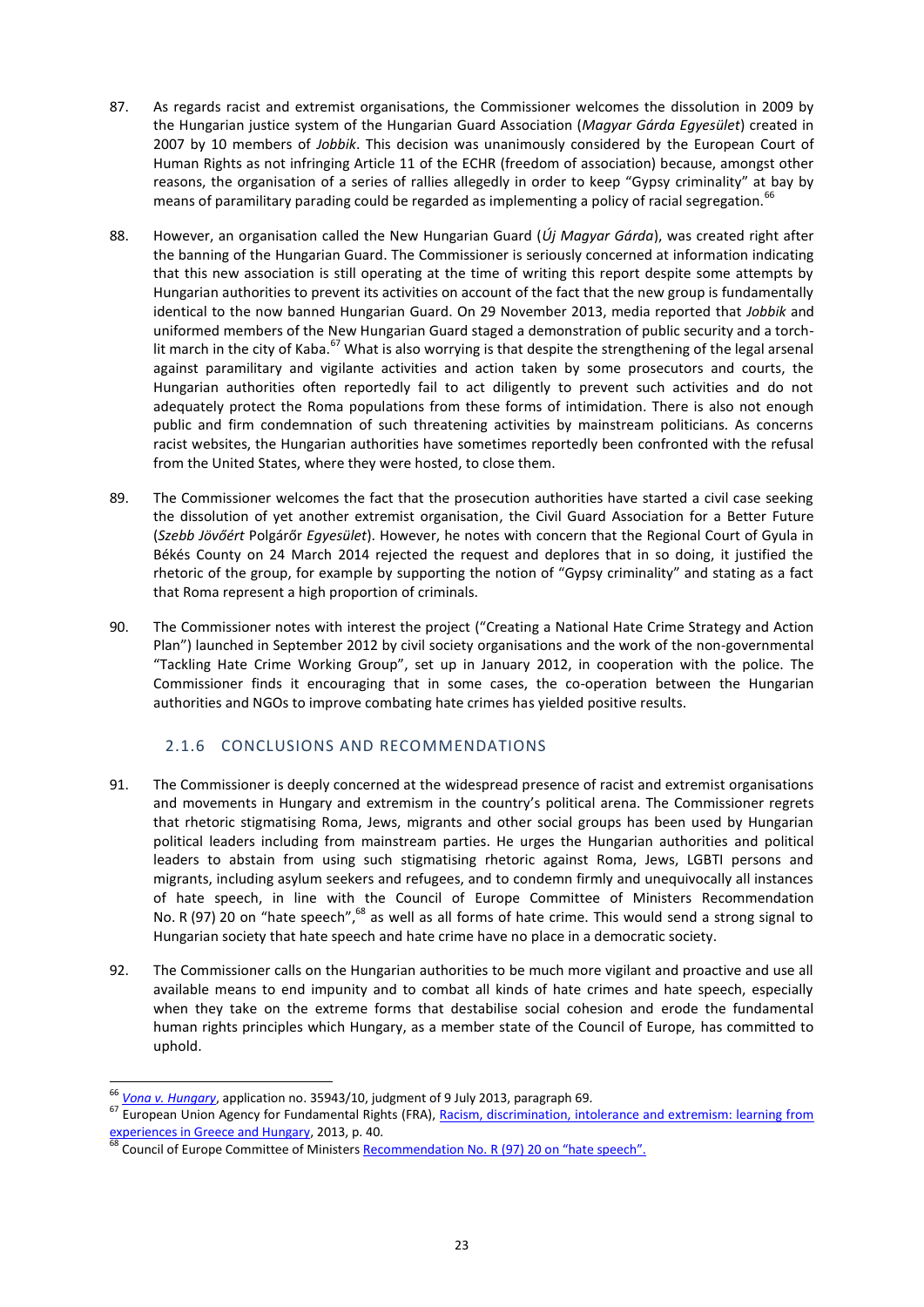- 93. Despite some flaws, Hungarian legislation has the potential to curb and prevent the operation of undemocratic, racist organisations and manifestations of racial and other forms of discrimination. However, the lack of application of the provision of the Criminal Code pertaining to racist and other forms of violence is regrettable and can only strengthen the feeling of impunity among perpetrators. This is a very worrying situation. All competent authorities need to realise the human rights and democratic values that are at stake and act appropriately in order to give full effect to existing legislation.
- 94. Thus the Commissioner urges the Hungarian authorities to enhance training and awareness-raising of police, prosecutors and judges in anti-hate crime law and practice, including anti-racism. Crucially, such training should avert the risk that hate crimes provisions are used in a manner that leaves victims both unprotected and disproportionately sanctioned for offences committed in reaction to attacks. They should also ensure that victims of hate crime have unimpeded access to national justice and effective protection. In addition, under-reporting and under-recording of hate crimes should be addressed. The Commissioner strongly encourages the authorities to draw upon the valuable guidelines of the European Commission against Racism and Intolerance in this domain and to consult civil society with expertise in these fields.
- 95. The Commissioner recalls that the International Convention on the Elimination of All Forms of Racial Discrimination (ICERD) and the European Convention on Human Rights, both ratified by Hungary, make possible the imposition of criminal and other sanctions and restrictions on the activities of individuals and organisations, including political parties, where evidence demonstrates that they advocate for and are involved directly or indirectly in acts of racist violence, incite racial hatred and oppose some of the basic principles of democracy and the rule of law. Such organisations must be banned, as prescribed by ICERD (Article 4 (b)). Measures should be taken to ensure that existing Hungarian legal provisions allowing for the banning of such organisations are duly applied in all relevant cases.
- 96. Given the deterioration of the general climate of tolerance in recent years, the Commissioner urges the Hungarian authorities to draw up and implement a national action plan on combating intolerance. While some of the measures taken to enhance the fight against intolerance, hate crimes and hate speech could target all relevant individuals and groups at the same time, any such action plan should also take due account of the specificities of some forms of intolerance and include specific measures to address them. The Hungarian authorities could in particular draw inspiration from ECRI's General Policy Recommendation No. 9<sup>69</sup> addressing antisemitism and ECRI's General Policy Recommendation No. 13 on Anti-Gypsyism.<sup>70</sup> Particular measures should be taken to tackle racist extremism and the Council of Europe Parliamentary Assembly's Resolution 1754 (2010) on fight against extremism<sup>71</sup> could give useful guidelines in that regard.
- 97. The Commissioner calls on the authorities to develop further and implement initiatives aimed at combating racism and extremism in all sections of society. Priority should be given to actions which aim to raise awareness of the dangers of intolerance and racism, promote tolerance and enhance human rights education in schools. The authorities are invited to draw on the guidelines contained in ECRI's General Policy Recommendation No. 10 on combating racism and racial discrimination in and through school education.<sup>72</sup>

<sup>&</sup>lt;sup>69</sup> European Commission against Racism and Intolerance, **General Policy Recommendation No. 9 on the fight against** antisemitism.

European Commission against Racism and Intolerance, [General Policy Recommendation No.](http://www.coe.int/t/dghl/monitoring/ecri/activities/GPR/EN/Recommendation_N13/default_en.asp) 13 on Combating anti-[Gypsyism and discrimination against Roma.](http://www.coe.int/t/dghl/monitoring/ecri/activities/GPR/EN/Recommendation_N13/default_en.asp)

<sup>71</sup> Council of Europe Parliamentary Assembly, [Resolution 1754 \(2010\),](http://www.assembly.coe.int/Main.asp?link=/Documents/AdoptedText/ta10/ERES1754.htm) Fight against extremism: achievements, deficiencies and failures.

<sup>&</sup>lt;sup>72</sup> European Commission against Racism and Intolerance, [General Policy Recommendation No. 10](http://www.coe.int/t/dghl/monitoring/ecri/activities/gpr/en/recommendation_n10/eng-recommendation%20nr%2010.pdf) on combating racism and racial discrimination in and through school education.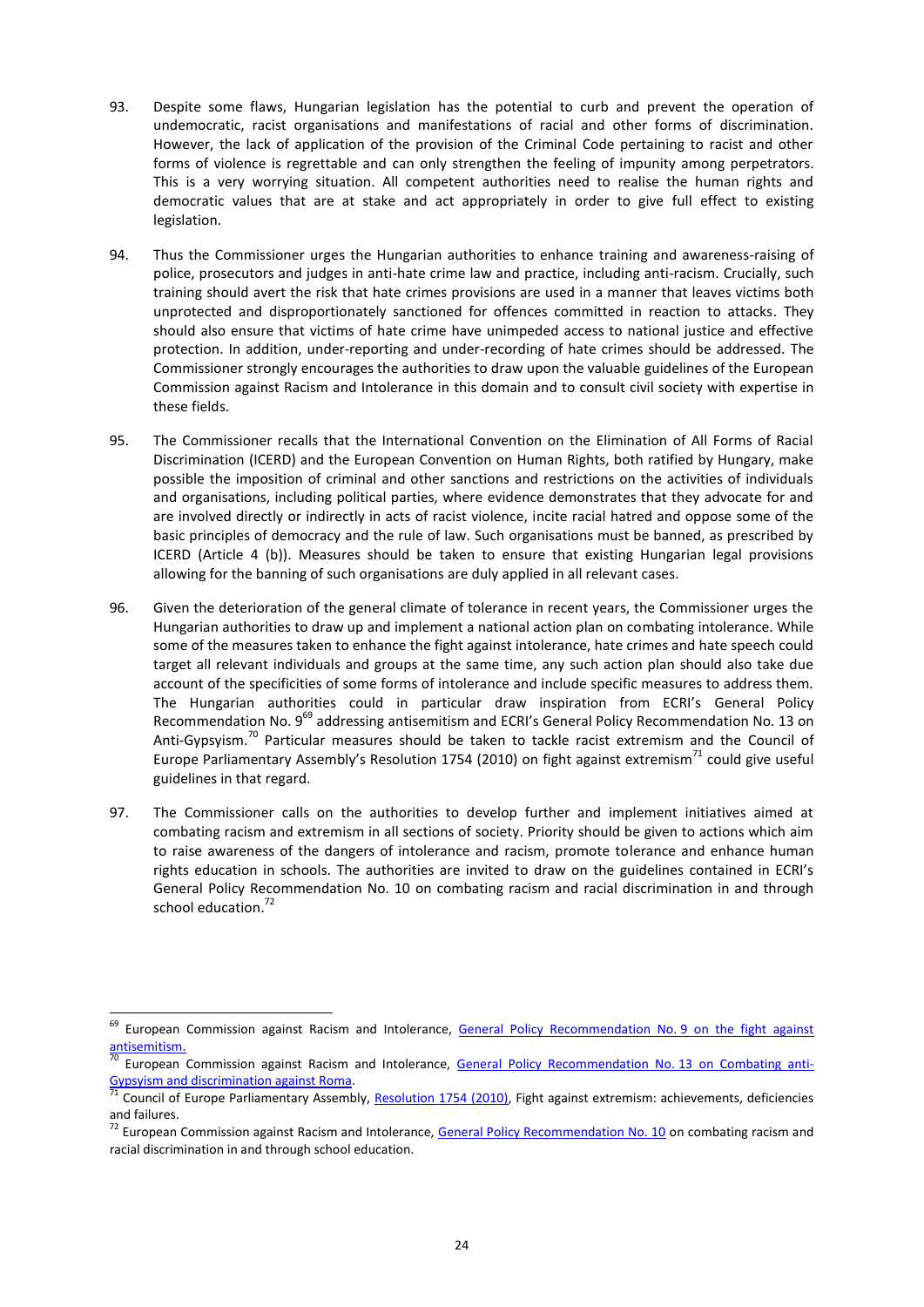### <span id="page-24-1"></span><span id="page-24-0"></span>2.2 THE NEED TO FIGHT AGAINST DISCRIMINATION

## 2.2.1 GENERAL CONTEXT

- 98. The Hungarian legal and institutional infrastructure for combating discrimination has recently been reinforced in several ways. The key legal provision lies in Article XV of the new Constitution.<sup>73</sup> Several statutory laws also provide for the prohibition of discrimination and segregation and the promotion of equal opportunities. The main piece of statutory anti-discrimination legislation is Act No. CXXV of 2003 on equal treatment and the promotion of equal opportunities, which prohibits discrimination on 20 grounds that apply to individuals or groups. It covers a broad range of fields including employment, social security, health care, housing, education and training, and supply of goods and services and applies to actors in both the public and private sectors. Hungary has ratified the major international instruments combating discrimination, with the exception of Protocol No. 12 to the European Convention on Human Rights which was signed in 2000.
- 99. The Equal Treatment Authority was set up in 2004 to deal with individual and public complaints about unequal treatment and to raise awareness on discrimination. The Ombudsman (Commissioner for Fundamental Rights) plays also a role in combating discrimination including through the work of his Deputy responsible for the protection of the rights of national minorities. Despite efforts to establish a legal and institutional framework to combat all forms of discrimination and to train professionals on these issues, members of several groups living in Hungary still experience widespread discrimination, for some of them in their daily lives. In the following sub-sections, the Commissioner wishes to address more particularly discrimination against Roma and LGBTI persons and persons with disabilities as well as discrimination on socio-economic grounds.

## <span id="page-24-2"></span>2.2.1.1 CONCLUSION AND RECOMMENDATIONS

100. The Commissioner urges the Hungarian authorities to strengthen their efforts to fight against discrimination, notably by ensuring that the Equal Treatment Authority receives sufficient human and financial resources to fully implement its mission. The Hungarian authorities should raise awareness of all public bodies including at the local level on the principle of non-discrimination and the positive obligations it entails for them to promote equal opportunities. Everything should be done to guarantee that all victims of discrimination receive information on their rights and can exercise them and obtain redress, including by ensuring that the Authority's work reaches out to the most vulnerable groups throughout the country. In addition, Hungary should ratify Protocol No. 12 to the ECHR containing a general prohibition of discrimination.

#### 2.2.2 DISCRIMINATION AGAINST ROMA

 $\overline{a}$ 

<span id="page-24-3"></span>101. Roma, who make up 7.5% of the population in Hungary according to estimates, are still confronted with pervasive discrimination in all fields of life, including education, housing, employment, health and political participation. Reportedly, they are also often subject to ethnic profiling by law enforcement officials notably in the context of the imposition of fines on the basis of the Act on Misdemeanours (on this point see also below the section on discrimination on the grounds of socio-economic status). In this section, the Commissioner wishes to raise a number of specific concerns relating to the segregation of Roma pupils, and discrimination in access to housing and employment.

 $^{73}$  "(1) Everyone shall be equal before the law. Every human being shall have legal capacity. (2) Hungary shall guarantee the fundamental rights to everyone without discrimination and in particular without discrimination on grounds of race, colour, sex, disability, language, religion, political or other opinion, national or social origin, property, birth or any other status. (3) Women and men shall have equal rights. (4) By means of separate measures, Hungary shall promote the achievement of equality of opportunity and social inclusion. (5) By means of separate measures, Hungary shall protect families, children, women, the elderly and persons living with disabilities."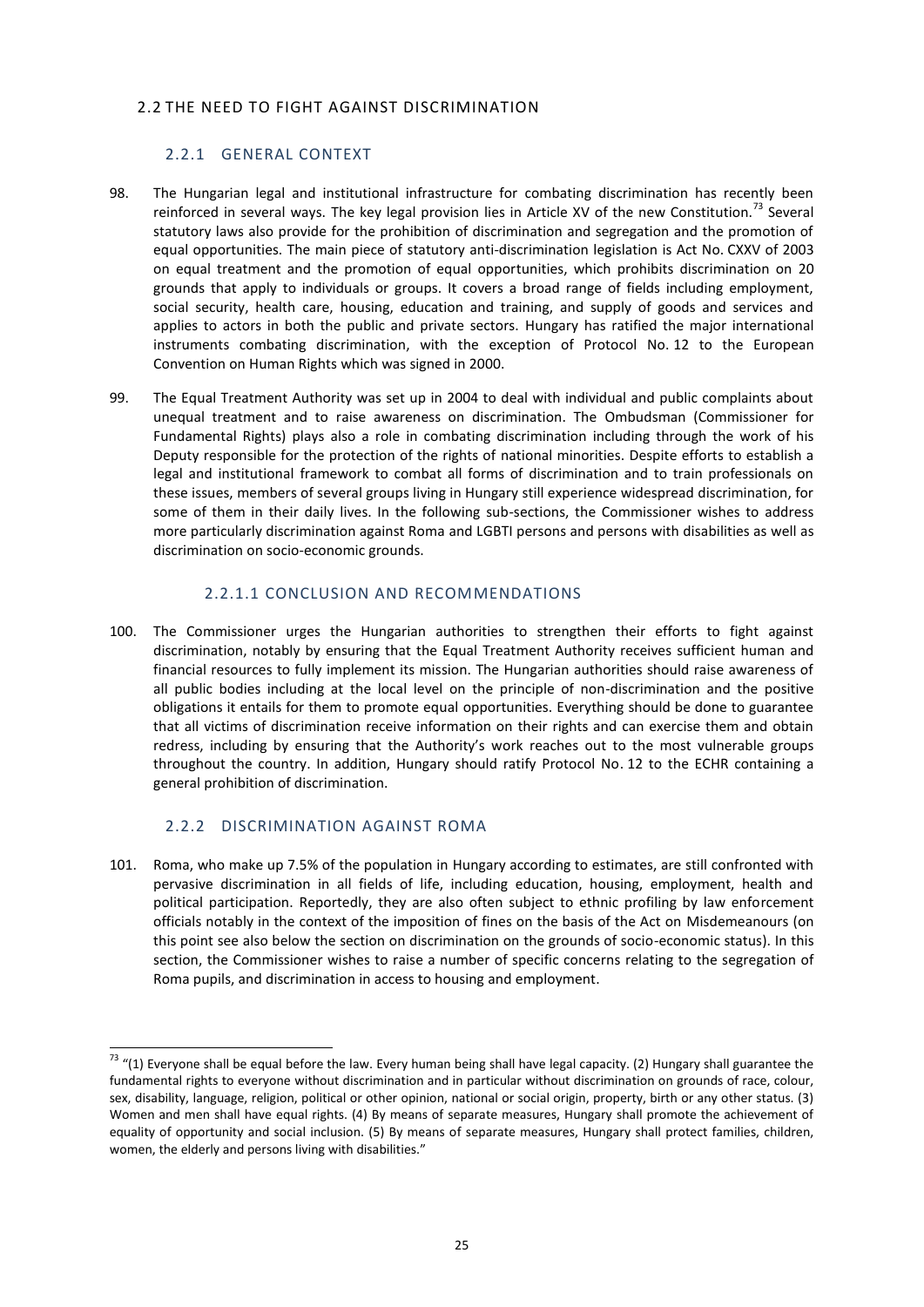- 102. Roma pupils remain strongly disadvantaged in education across Hungary. One of the problems is the lack of access to early pre-school services and kindergarten. Despite a positive legislative change making attendance of kindergarten obligatory as of 1 September 2013 for all children from the age of 3, there are not enough kindergarten places for Roma children who live in segregated areas. On the other hand, early drop-out remains a problem, which the recent lowering of the age of compulsory education from 18 to 16 is said to exacerbate. Participation of Roma in university education remains significantly low.
- 103. As concerns desegregation of Roma pupils, the Hungarian authorities have long started to take measures to that aim and have until recently made numerous declarations in favour of desegregation, including in the National Social Inclusion Strategy 2012-2014. Nonetheless, the Commissioner is deeply concerned at reports indicating that the problem of segregation of Roma children in education is far from being tackled and has even been on the rise in the last 15 years.
- 104. As concerns segregation due to placement in schools for special needs, in the 2013 *Horváth and Kiss v. Hungary*<sup>74</sup> judgment, the European Court of Human Rights concluded that the placement in a special school for children with mental disabilities during primary education amounted to discrimination against the applicants on grounds of their Roma origin. According to the Court, the relevant legislation, as applied in practice, lacked adequate safeguards and resulted in the overrepresentation and segregation of Roma children in special schools due to the systematic misdiagnosis of mental disability. It found Hungary in violation of Article 2 of Protocol No. 1 read in conjunction with Article 14 of the ECHR. The Hungarian authorities have indicated that they have taken measures to avoid this form of segregation, notably by changing the diagnosis test of mental disability and training the relevant staff.
- 105. Roma pupils are confronted with other forms of segregation in Hungary such as the existence of Romaonly schools reflecting housing segregation.<sup>75</sup> There have also been cases of segregated Roma and non-Roma classes within the same school building, and of segregated buildings within the same school institution.<sup>76</sup> In some specific cases, segregation resulted from what turned out to be an artificial distinction between private and public schools with all the Roma pupils attending classes in the public school. In other cases, it appears that segregation took place under the pretext of education in the minority language. In all such cases, in addition to the problem of ethnic separation, the schools or classes for Roma are generally of a lower standard in terms of teaching quality and material conditions.
- 106. The problem is not only one of perpetuation of segregation as, worryingly, in some of the above mentioned cases, the segregated settings were (re-)opened in the last few years in contradiction with the official commitment taken towards desegregation. Nonetheless, the Commissioner is pleased to note that the Hungarian courts and, to some extent, the Equal Treatment Authority have consistently concluded that such solutions were in fact discriminating against Roma pupils. The Ombudsman has also made ex officio investigations into the problem of segregation of Roma in education. He stressed that the State authorities had a responsibility in this field and asked for country-wide monitoring of the situation with a view to identifying relevant remedial measures both for systemic and individual cases of segregation.<sup>77</sup> In this context, the Commissioner understands that there is a debate in Hungary on the value of a system of separated "catch-up" schools where Roma pupils would go initially to join mainstream schools only at a later stage. While some public officials have spoken in favour of such a solution, civil society members have pointed at the risk of perpetuating rather than ending segregation as Roma children would remain separated from mainstream pupils for an indefinite period of time.

<sup>74</sup> *[Horváth and Kiss v. Hungary](http://hudoc.echr.coe.int/sites/eng/pages/search.aspx?i=001-116124)*, application no. 11146/11, judgment of 29 January 2013.

<sup>75</sup> In a Roma settlement in Nyíregyháza, a segregated school closed down in 2007 and re-opened in 2011 by a church institution in co-operation with the local municipality was considered to be segregated by a court [\(BBC press article,](http://www.bbc.com/news/world-europe-26390357) 28 February 2014). See for several examples of school segregation, the [Report](http://ec.europa.eu/justice/discrimination/files/roma_childdiscrimination_en.pdf) on discrimination of Roma children in education, European Network of Legal Experts in the Non-Discrimination Field, April 2014, p. 20.

 $^{76}$  For an example of segregation through creating, in the same building, a private school and a public school (mostly attended by Roma who could not afford the fees of the private school), see the Supreme Court decision of 29 June 2011 Pfv.IV.20.037/2011/4 establishing the existence of a segregation in Jászladány.

<sup>77</sup> See Commissioner for Fundamental Rights, International Romani Day - the Ombudsman and his Deputy on the secondary education of nationalities, [Press release,](http://www.ajbh.hu/en/web/ajbh-en/-/international-romani-day-the-ombudsman-and-his-deputy-on-the-secondary-education-of-nationalities) 9 April 2014.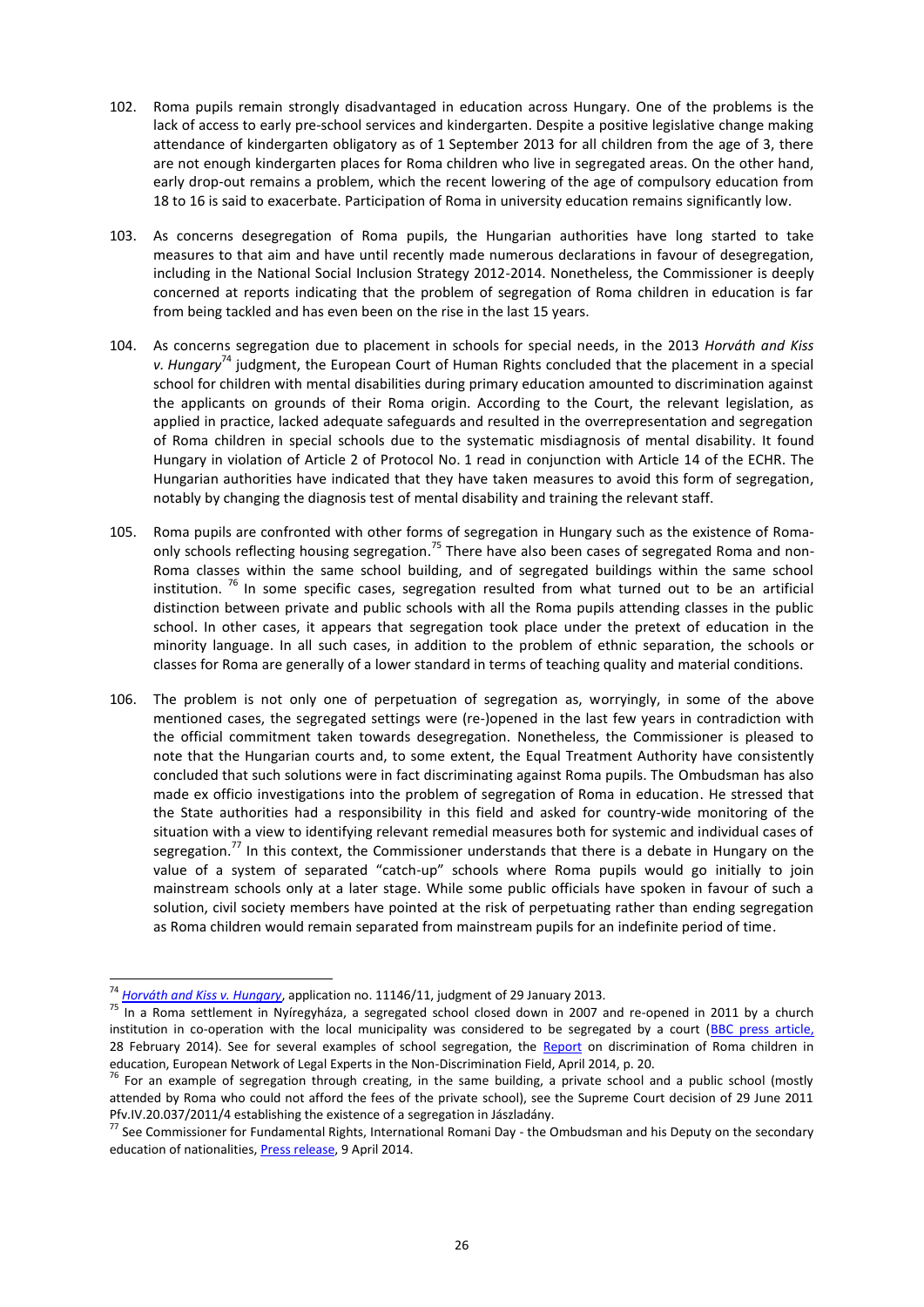- 107. As concerns access to housing for Roma, those living in extreme poverty are confronted with homelessness and share the difficulties experienced by other Hungarian citizens who live on the street or in huts and shacks at the outskirts of big cities (see below, section on discrimination on socioeconomic status). According to estimates, around 130 000 Roma live in segregated settlements and several hundreds of these settlements lack basic infrastructure. Roma often face discrimination in accessing social housing. Reportedly, some local authorities have imposed discriminatory measures on Roma settlements, as was the case in the summer of 2013 in Ozd, where the municipality shut down public wells which constituted the only access to water for inhabitants of the Roma settlement. In another case which received widespread coverage and was under investigation by the Ombudsman at the time of the Commissioner's visit, the authorities of Miskolc took drastic measures to resettle outside the city persons, mainly of Roma origin, living in one of the city's settlements. Such measures have been described as constituting at least indirect discrimination, if not (covert) direct discrimination against Roma inhabitants.
- 108. Concerning employment, direct and indirect discrimination prevents a great portion of the Roma population from breaking the vicious circle of poverty in which they are caught. Roma are also overrepresented among the persons participating in informal work, which makes them vulnerable due to the absence of legal protection. The Hungarian authorities have taken measures in favour of access to employment of persons with multiple disadvantages including many persons of Roma origin, as indicated in the National Social Inclusion Strategy. While measures aimed a reintegrating Roma in the primary labour market are to be welcomed, the Commissioner is concerned at information according to which the system of national and municipal public work programmes introduced in 2012 does not reach its announced goals of reintegration into the active labour market. It could even be counter-productive and discriminatory against the Roma if no measures to redress existing serious shortcomings are taken. As concerns the municipal public work scheme in particular, the main problems identified by, among other stakeholders, the Ombudsman<sup>78</sup> include: lack of social protection of employees; salaries below the minimum wage; absence of or inadequate, training programmes, hampering the reintegration into the active labour market; and the linking of entitlement to social assistance to the requirement of a 30-day registered employment status, which leaves those who cannot enrol in public work without social assistance. While, according to official data, almost 200,000 persons were employed under public work programmes, an estimated 300,000 persons live without any job or social benefits in Hungary. Moreover, the Commissioner received worrying reports indicating that Roma workers are discriminated in various ways by employers in some municipalities when applying for and taking part in public work.

## <span id="page-26-0"></span>2.2.2.1 CONCLUSIONS AND RECOMMENDATIONS

- 109. School segregation of Roma children should be vigorously combatted in all its forms, as clearly spelled out in various judgments of the European Court of Human Rights on this issue.<sup>79</sup> It violates the European Convention and its Protocol No. 1 read in conjunction with Article 14 of the ECHR and the child's right to education on the basis of equal opportunities, and to develop his/her personality, talent and abilities to the fullest potential, protected by the UN Convention on the Rights of the Child, which is binding on Hungary.
- 110. The Hungarian authorities should step up their efforts to improve access to education of Roma children. In particular, they should continue desegregating Roma pupils placed in special schools for children with mental disabilities. They should also intensify their efforts in combating all forms of school segregation of Roma children by creating a comprehensive strategy, accompanied by a detailed schedule including clear targets and indicators for monitoring the desegregation process, as well as the funding required for this purpose. The Commissioner considers that the complexity of this problem demands not only a reform of the education system, but also the implementation of profound, long-term, effective measures aimed at combating institutionalised anti-Gypsyism, poverty and social exclusion, as well as at overcoming the resistance to change by various stakeholders. A first step in the right direction would be

 $78$  See "Their shield is the law: The Ombudsman's protection for vulnerable groups", 2013, p. 80.

<sup>&</sup>lt;sup>79</sup> See, for a summary of the case-law of the Court on segregation in schools, the Registry Press Unit **Factsheet** on Roma and Travellers.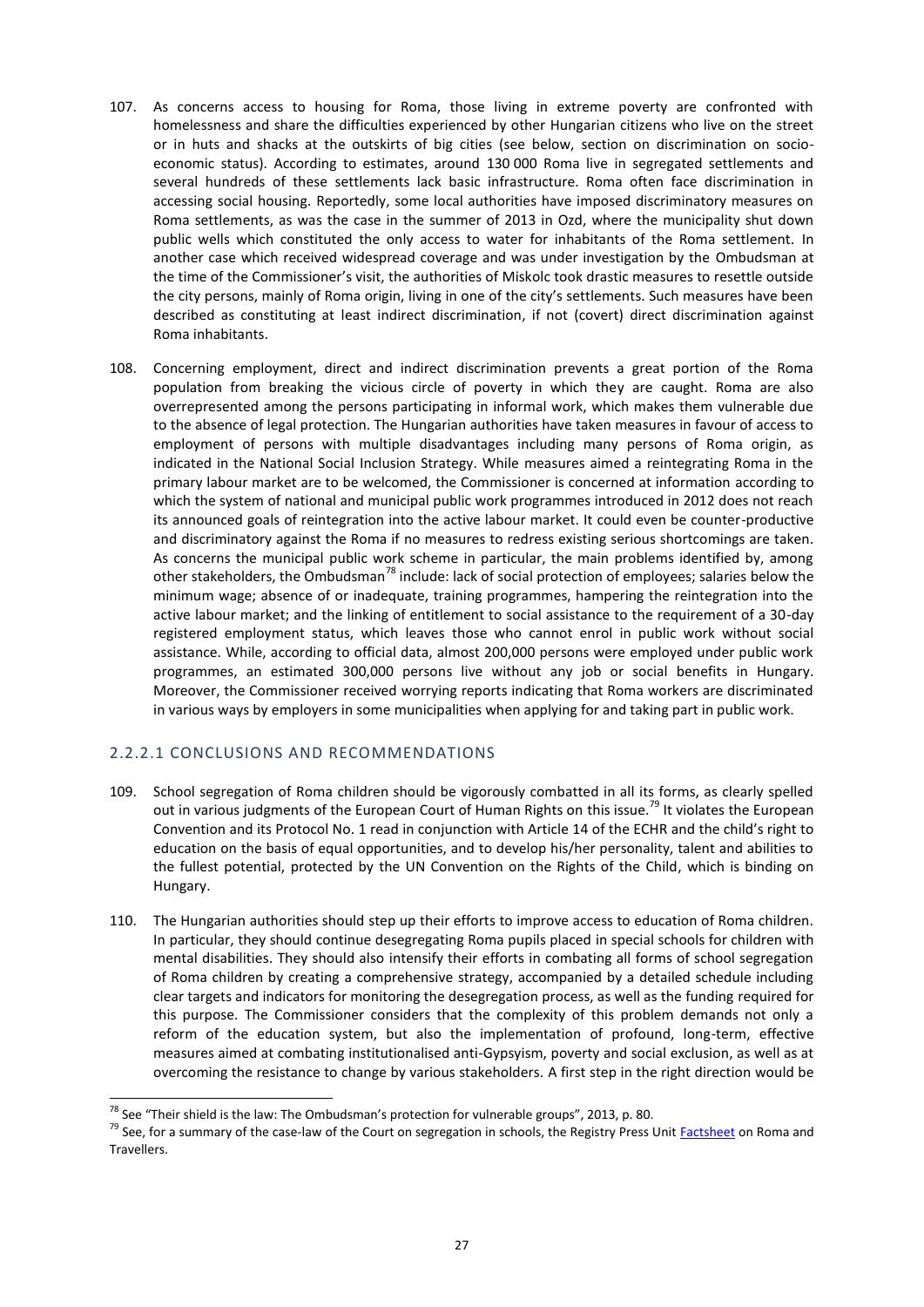that the Hungarian government sends out an unambiguous signal to all stakeholders that the goal is to have an inclusive education system.

- 111. The Commissioner is concerned about the dire housing situation of Roma in Hungary and urges the authorities to address this problem as a matter of priority, in line with the Council of Europe Committee of Ministers Recommendation Rec(2005)4 on improving the housing conditions of the Roma and Travellers in Europe. The Commissioner calls on the authorities to take urgent measures to protect Roma from forced evictions. The Commissioner stresses the importance of ensuring that local authorities are made accountable for any policies and actions leading to segregation.
- 112. Concerning employment discrimination, the Commissioner urges the authorities to monitor closely the measures taken in the context of the public work programmes to ensure that the basic social rights of the employees are fully respected in all cases and without discrimination and that such programmes help them to access rapidly the primary labour market and do not isolate them further from it.

### 2.2.3 DISCRIMINATION AGAINST PERSONS WITH DISABILITIES

- <span id="page-27-0"></span>113. Hungary was the first European country to ratify in 2007 the UN Convention on the Rights of Persons with Disabilities (UN CRPD) and its Optional Protocol providing for an individual complaints mechanism. Since then, it has taken a number of legislative and other steps to implement this Convention. However, persons with disabilities living in Hungary remain confronted with difficulties in exercising their rights under the UN CRPD owing, in particular, to shortcomings in the system for social care, budgetary cuts in the disability pension scheme and limited accessibility of public spaces and services. In this section, the Commissioner wishes to focus on two specific issues: the persisting institutionalisation of persons with disabilities and the inadequacy of the framework and arrangements regarding the legal capacity of persons with disabilities.
- 114. Currently, there are 25,000 adults with disabilities living in social care institutions in Hungary. The majority of them still live in large institutions. The Commissioner visited the integrated social care home in the outskirts of the city of Polgárdi, an institution with a capacity of 240 where at the time of the visit, 190 persons with intellectual and psycho-social disability were living. The Commissioner could note that a number of the residents had been living there for a very long time. While some would have been ready to live in the community rather than in this isolated setting, should they have an opportunity to do so, others felt unsure about their ability to do so after spending such a long time in the institution. The Commissioner was impressed by the professionalism of the staff working with the residents and encouraged by their awareness of the residents' right to live independently in the community, in conformity with Article 19 of the UN CRPD and Article 15 of the European Social Charter (Revised).<sup>80</sup> In this connection, these provisions stressed the importance of ensuring that all necessary means are made available, including training of relevant professionals, to ensure a smooth process of deinstitutionalisation.
- 115. The Commissioner is pleased to note that Hungary has expressed its commitment toward deinstitutionalising the persons with disabilities to enable them to live within the community notably by adopting a Strategy on Deinstitutionalising Social Care Institutions for Persons with Disabilities. However, much more needs to be done to ensure that all persons with disabilities benefit from that process. The Commissioner considers that the 30-year period (2011-2041) chosen by the government for completing the deinstitutionalisation process is far too long. Indeed, progress in this field is slow: the Commissioner understands that since the beginning of the implementation of the strategy only about 700 persons out of 25,000 were in the process of moving out from large institutions.<sup>81</sup> In addition, the

 $^{80}$  Under Article 19 of the UN CRPD, States Parties recognize the equal right of all persons with disabilities to live in the community, with choices equal to others, and shall take effective and appropriate measures to facilitate full enjoyment by persons with disabilities of this right and their full inclusion and participation in the community. Article 15 of the Revised European Social Charter provides that "disabled persons have the right to independence, social integration and provides that<br>participation in the life of the community."

See Mental Disability Advocacy Center (MDAC), [My Home, My Choice in](http://www.mdac.org/en/books/my-home-my-choice-hungary-right-community-living-people-mental-disabilities-2014) Hungary - The right to community living for people with mental disabilities in 2014, September 2014.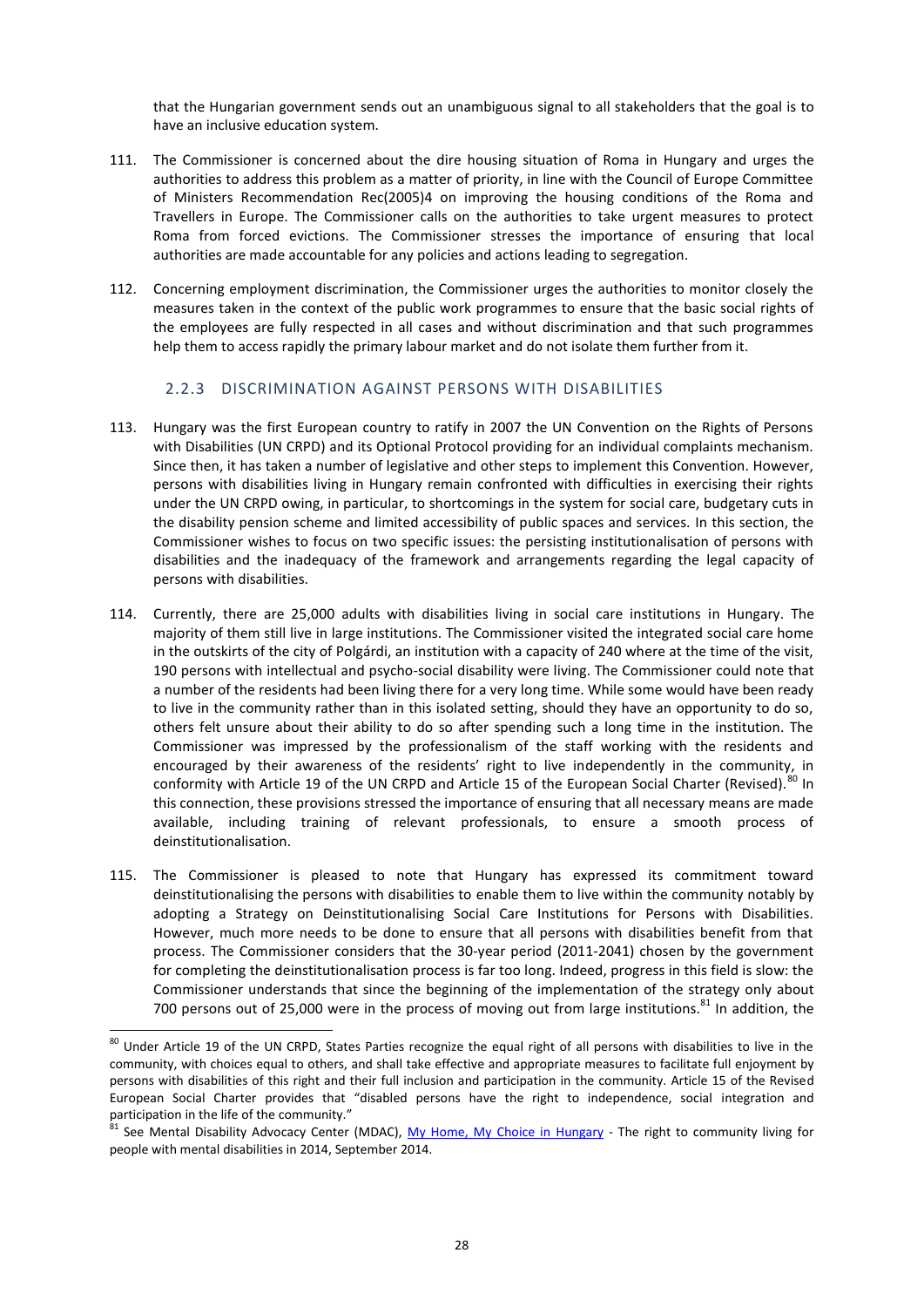strategy crucially does not cover deinstitutionalisation of children or of adults with intellectual or psycho-social disabilities and is therefore not comprehensive.

- 116. Under the strategy, persons with disabilities can be placed in flats, group homes or living centres. The staff of the Polgárdi centre was for instance managing a group home for 8 persons based in the village. As concerns living centres, the Commissioner is relieved to note that under pressure from civil society organisations, the initial plan of using EU funds to build institutions of up to 150 residents has been abandoned. However, the current tender for Structural Funds proposals allows for the building of institutions for up to 50 persons, which clearly remains too high a number in the Commissioner's view. The Commissioner understands that in practice and for the time being only new living centres for up to 25 persons are being set up with the help of the EU funds. However, the Commissioner wishes to stress that the more specific services are provided within the residence, the less opportunities for contacts with the outside world become available to the residents in practice, as highlighted in the [Issue Paper](https://wcd.coe.int/com.instranet.InstraServlet?command=com.instranet.CmdBlobGet&InstranetImage=2397433&SecMode=1&DocId=2076280&Usage=2) published by the Commissioner's Office on the right of people with disabilities to live independently and be included in the community.<sup>82</sup> A 2012 study on Article 19 of the CRPD prepared by the UN Office of the High Commissioner for Human Rights, also underlines that "[s]maller institutions are no less objectionable than larger ones particularly where the structural opportunities for real engagement in community life are absent. Congregated settings generally draw attention to the commonality of their residents (disability) rather than to their innate personhood and thereby militate against open intercourse with civil society".  $83$
- 117. Also of serious concern to the Commissioner are reports according to which public funds and EU structural funds have been used to refurbish large institutions. The Committee on the Rights of Persons with Disabilities expressed in 2012 a number of concerns about the lack of progress in deinstitutionalisation, stressing in particular that Hungary "has dedicated disproportionally large resources, including regional European Union funds, to the reconstruction of large institutions, which will lead to continued segregation, in comparison with the resources allocated for setting up community-based support service networks". 84
- 118. The Commissioner welcomes reports according to which there are a number of small promising pilot projects of genuine deinstitutionalisation across the country but they have not been scaled up to benefit more people with disabilities, including psychosocial disabilities, so far.
- 119. As concerns the right to legal capacity, the Commissioner understands that there are currently more than 55,000 persons under guardianship in Hungary. Compared to the total population, this represents, according to civil society organisations, possibly the highest percentage of persons placed under guardianship in Europe.<sup>85</sup>
- 120. The Commissioner regrets that, following the inclusion of the abolition of plenary guardianship in a Civil Code of 2009 which never entered into force, the new Hungarian Civil Code (which entered into force in March 2014) allows for the possibility of "full limitation of legal capacity". By so doing, the Hungarian authorities ignored the call of the UN Committee for the Rights of Persons with Disabilities in 2012 "to use effectively the […] review process of the Civil Code and related laws to take immediate steps to derogate guardianship in order to move from substitute decision-making to supported decision-making which respects the person's autonomy, will and preferences and is in full conformity with article 12 of the Convention, including with respect to the individual's right, in his/her own capacity, to give and withdraw informed consent for medical treatment, to access justice, to vote, to marry, to work, and to

<sup>&</sup>lt;sup>82</sup> Council of Europe Commissioner for Human Rights, **[Issue Paper](https://wcd.coe.int/ViewDoc.jsp?id=1917847)** on the right of people with disabilities to live independently and be included in the community, 2012, p. 13.

<sup>&</sup>lt;sup>83</sup> See OHCHR Regional Bureau for Europe, *Getting a Life*: Living Independently and Being Included in the Community, April 2012.

UN Committee on the Rights of Disabled Persons, [Concluding Observations,](http://tbinternet.ohchr.org/_layouts/treatybodyexternal/Download.aspx?symbolno=CRPD%2fC%2fHUN%2fCO%2f1&Lang=en) Hungary, 22 October 2012, CRPD/C/HUN/CO/1, paragraph 33.

<sup>85</sup> See Mental Disability Advocacy Center (MDAC), [Legal Capacity in Europe,](http://mdac.info/sites/mdac.info/files/legal_capacity_in_europe.pdf) A call to Action to Governments and to the EU, October 2013, p. 55.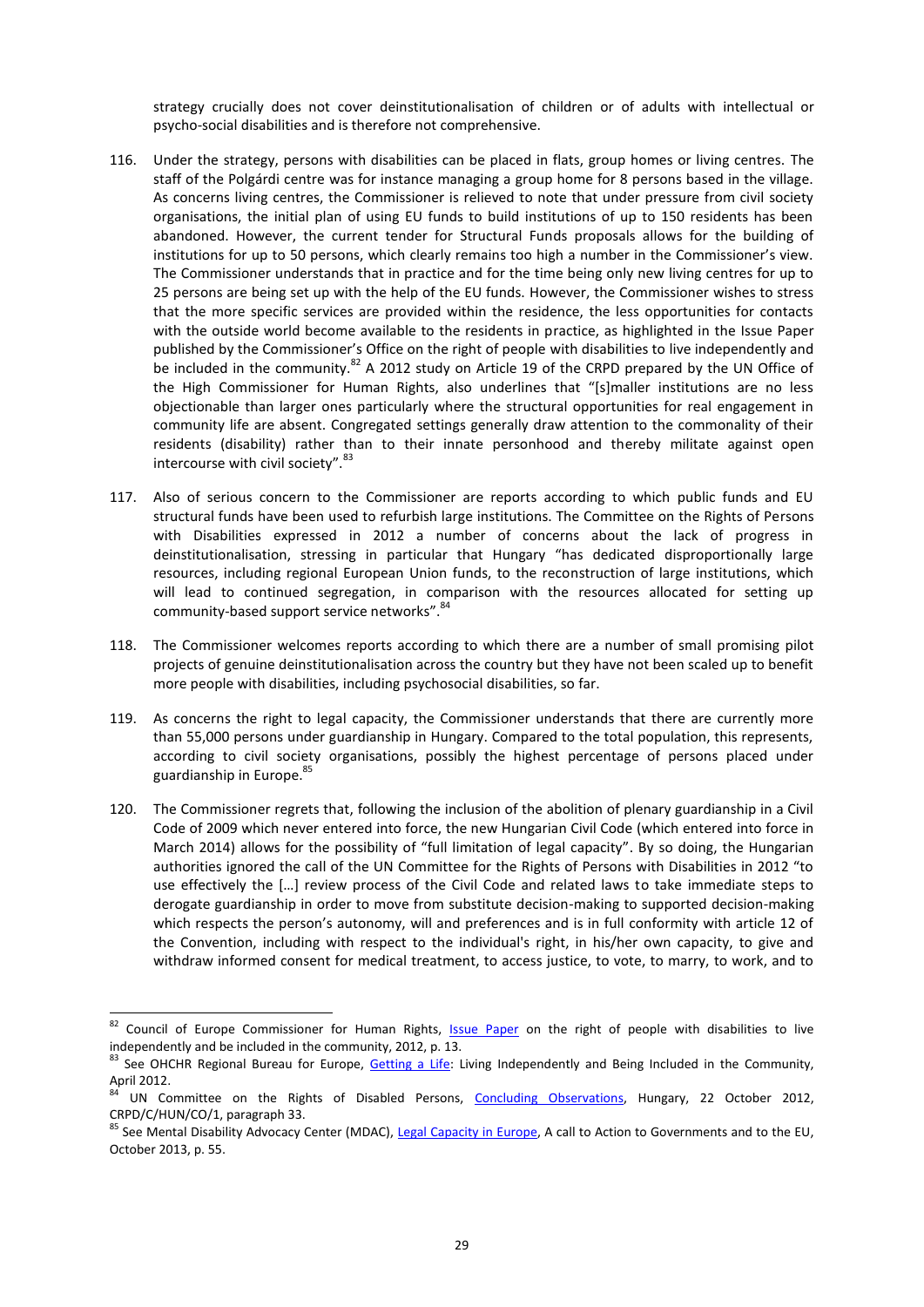choose a place of residence." <sup>86</sup> The Commissioner notes that the Ombudsman challenged the new Civil Code provisions on legal capacity before the Constitutional Court on grounds that they violated Article 12 of the UN CRPD, but the Court found in April 2014 that the current system was in accordance with Hungarian Constitution and Article 12 UN CRPD.<sup>87</sup>

- 121. Another serious concern which was raised by the Commissioner's interlocutors lies in the restrictive approach of the Civil Code which, while introducing a system of supported decision-making, makes it only available to persons who "due to a minor decrease in their mental capacity need help in dealing with some of their affairs and in making decisions". This means that in fact not all persons with disabilities will have access to the system of supported decision-making.
- 122. As concerns the right to vote of persons with disabilities, the Commissioner notes that the previous Constitution of Hungary provided for an automatic exclusion of the right to vote for persons placed under guardianship. In 2010, this arrangement was found by the European Court of Human Rights to be in violation of Article 3 of Protocol No. 1 to the ECHR.<sup>88</sup> Under the new Constitution, every adult has the right to vote, but a court can remove the right to vote and to be elected from a person "with limited mental ability". Under the new system, the right to vote is therefore subject to a separate decision by a court and not linked to the placement under guardianship. The Commissioner notes that the UN Committee on the Rights of Persons with Disabilities concluded that this provision was in breach of Article 29 of the UN CRPD on participation in political and public life. The Committee recommended that Hungary consider repealing it and enact laws that recognise, without any "capacity assessment", the right to vote for all persons with disabilities, including those with more need of support, and provide for adequate assistance and reasonable accommodation in order for them to be able to exercise their political rights. In particular, the Committee considered that Hungary should adapt its voting procedures, by ensuring that they are appropriate, accessible, and easy to understand and use and allowing, where necessary, assistance in voting upon request of the person with disability.<sup>89</sup>

## 2.2.3.1 CONCLUSIONS AND RECOMMENDATIONS

- <span id="page-29-0"></span>123. Isolating persons with disabilities in institutions perpetuates their stigmatisation and marginalisation, in violation of their right to live independently in the community, guaranteed by Article 19 UN CRPD.<sup>90</sup> Under this Article, Hungary is bound to take measures to ensure that persons with disabilities have effective access to a range of community-based arrangements including the personal assistance necessary to support independent living and inclusion in the community. The Hungarian authorities are encouraged to create new living settings which comply with this requirement and avoid opening new even if smaller - institutions. The first step in this respect should be to immediately stop new placements in institutions.
- 124. The Commissioner strongly urges the Hungarian authorities to make progress in ensuring compliance with Article 19 UN CRPD. To this end he calls on the Hungarian authorities to speed-up the process of deinstitutionalisation of persons with disabilities and review the current 30-year long strategy, with the active involvement of persons with disabilities and their respective organisations. He stresses that EU Structural Funds can help the process of deinstitutionalisation, provided that they are not used to renovate or build large institutions for persons with disabilities or other accommodation not complying with the requirements of the UN CRPD. Hungary should take due account of the Concluding Observations of the Committee on the Rights of Persons with Disabilities in this field.

<sup>&</sup>lt;sup>86</sup> UN Committee on the Rights of Disabled Persons, *[Concluding Observations,](http://tbinternet.ohchr.org/_layouts/treatybodyexternal/Download.aspx?symbolno=CRPD%2fC%2fHUN%2fCO%2f1&Lang=en)* Hungary, 22 October 2012, CRPD/C/HUN/CO/1, paragraph 26.

<sup>87</sup> Constitutional Court, Case No. II/01096/2013, 1 April 2014.

<sup>88</sup> *[Alajos Kiss v. Hungary](http://hudoc.echr.coe.int/sites/eng/pages/search.aspx?i=001-98800#{"itemid":["001-98800"]})*, application no. 38832/06, judgment of 20 May 2010. See also: *[Gajcsi v. Hungary](http://hudoc.echr.coe.int/sites/eng/pages/search.aspx?i=001-146411)*, application no. 62924/10, judgment of 23 September 2014.

<sup>89</sup> See UN Committee on the Rights of Persons with Disabilities, Views on Communication No. 4/2011, *Zsolt Bujdosó and five others v. Hungary*, 9 September 2013[, CRDP/C/D/4/2011.](http://www.google.com/url?sa=t&rct=j&q=&esrc=s&frm=1&source=web&cd=2&ved=0CCsQFjAB&url=http%3A%2F%2Fwww.ohchr.org%2FDocuments%2FHRBodies%2FCRPD%2FJurisprudence%2FCRPD-C-10-DR-4-2011_en.doc&ei=TYxpVMj1L8LJPLXbgcAN&usg=AFQjCNFht8xwl5zF0H0Nc_Ze_T8ACzXpxQ&bvm=bv.79142246,d.ZWU)

<sup>90</sup> See also the Commissioner's **[Issue Paper](https://wcd.coe.int/ViewDoc.jsp?id=1917847) on the right** of people with disabilities to live independently and be included in the community, 2012.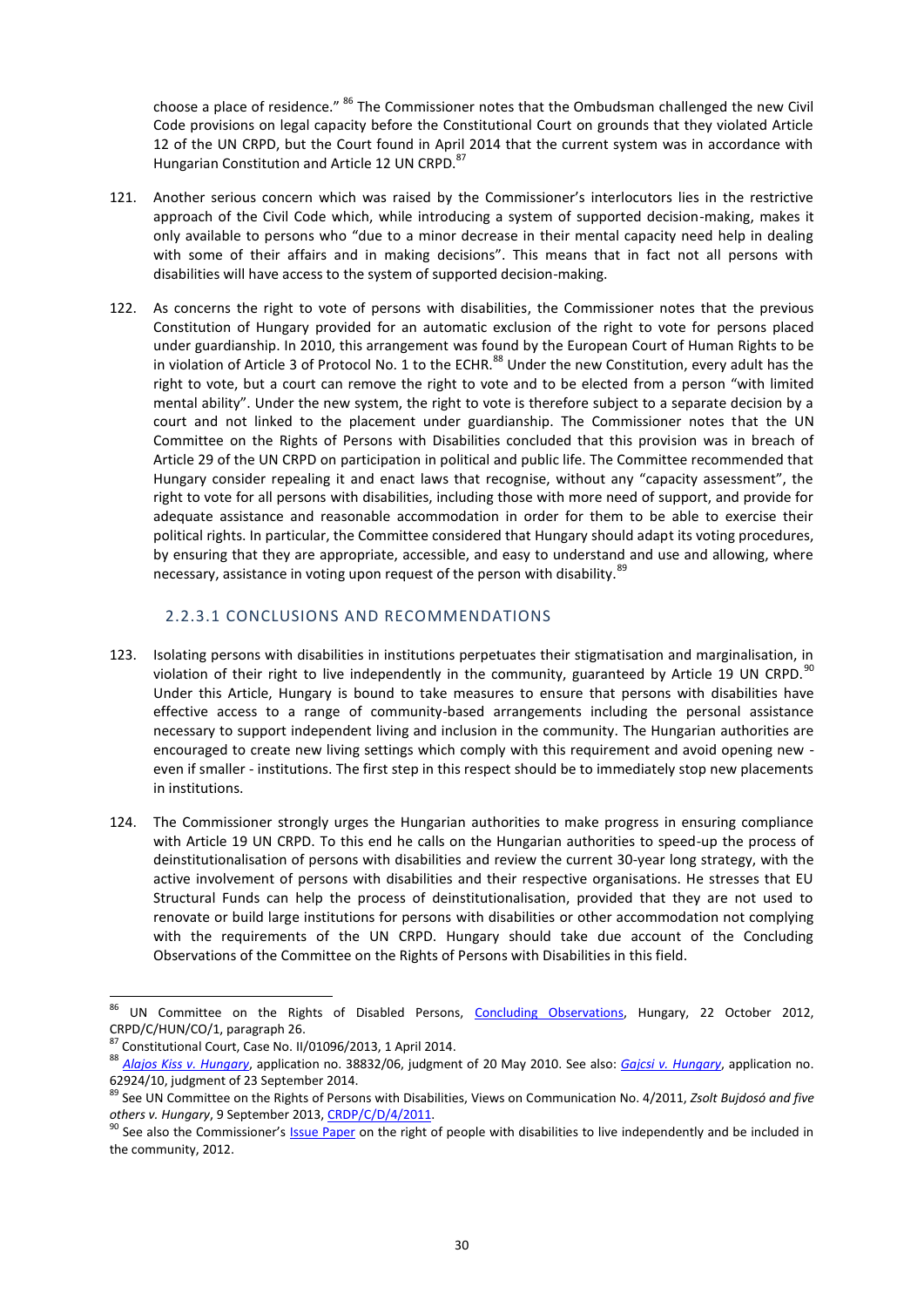- 125. The new strategy should be comprehensive and cover children with disabilities and persons with psychosocial disabilities. It should set ambitious measurable goals by incorporating quantitative and qualitative indicators, which should be consistently monitored in order to sustain progress. This strategy should include the necessary retraining of service providers, such as staff at large institutions and mental health professionals, with a view to reorienting the provision of services and support towards the community. The authorities should also take measures to offset potential short-term economic effects which may create resistance to deinstitutionalisation at the local level, and address the deep-seated fears and prejudices of the general public towards persons with disabilities through education and awareness-raising.
- 126. The Commissioner also invites the Hungarian authorities to move resources from institutions to the development of individualised support services. The authorities should pursue and expand, as far as possible and in accordance with the principle of progressive realisation, the policies aimed at providing individualised support in housing, work and life planning, so as to prevent the isolation of persons with disabilities from society and promote their full and equal participation, without that support being contingent on a particular living arrangement. The authorities are further urged to take appropriate measures to ensure that the physical environment, as well as all services open to or provided to the public, including transportation, information and communication are accessible and effectively available to persons with disabilities on an equal basis with others. Useful guidance in this context is provided by the Council of Europe Committee of Ministers Recommendation Rec(2006)5 and the accompanying [Disability Action Plan 2006-2015.](https://wcd.coe.int/ViewDoc.jsp?id=986865&Site=CM&BackColorInternet=C3C3C3&BackColorIntranet=EDB021&BackColorLogged=F5D383)<sup>91</sup> The Commissioner also draws the Hungarian authorities' attention to the Issue Paper published by his Office on the right of people with disabilities to live independently and be included in the community, $92$  which contains indicators and guiding questions to help member states to monitor their progress towards full compliance with this right.
- 127. As concerns the right to legal capacity of persons with disabilities, the Commissioner has not yet seen a genuine shift from the substitute decision-making paradigm to one that is based on supported decisionmaking. The Commissioner urges the Hungarian authorities to take effective measures with a view to replacing substituted decision making with supported decision making, so as to comply as soon as possible with the requirements of Article 12 of the UN CRPD. As a first step, plenary guardianship should be abolished. The Commissioner invites the authorities to use the guidance provided in [General](http://tbinternet.ohchr.org/_layouts/treatybodyexternal/Download.aspx?symbolno=CRPD/C/GC/1&Lang=en)

<sup>&</sup>lt;sup>91</sup> [Council of Europe Committee of Ministers Recommendation](https://wcd.coe.int/ViewDoc.jsp?id=986865) Rec(2006)5 and the accompanying Disability Action Plan [2006-2015.](https://wcd.coe.int/ViewDoc.jsp?id=986865&Site=CM&BackColorInternet=C3C3C3&BackColorIntranet=EDB021&BackColorLogged=F5D383)

<sup>&</sup>lt;sup>92</sup> Office of the Commissioner for Human Rights, **Issue Paper** on the right of people with disabilities to live independently and be included in the community, 12 March 2012.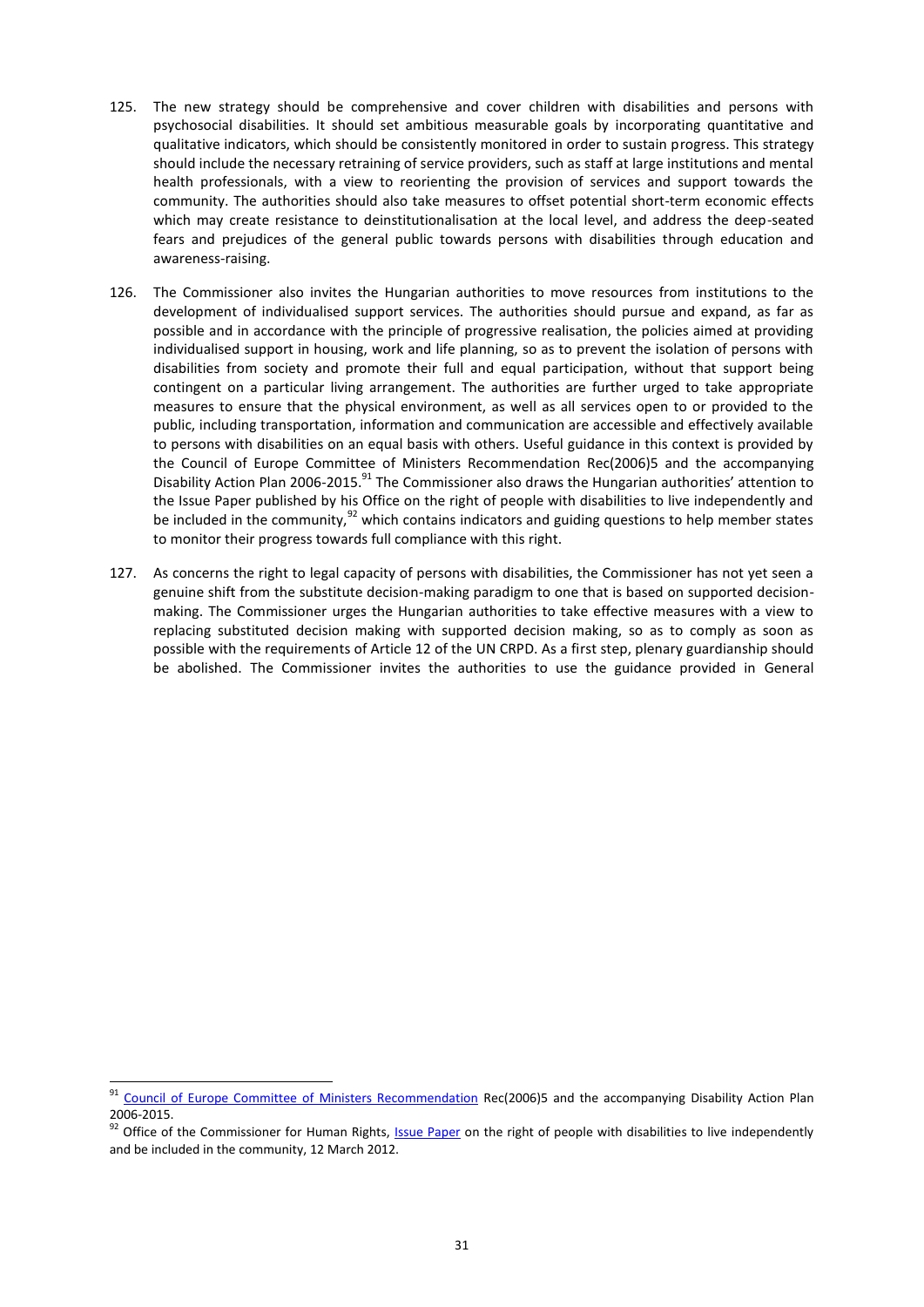[Comment No.](http://tbinternet.ohchr.org/_layouts/treatybodyexternal/Download.aspx?symbolno=CRPD/C/GC/1&Lang=en) 1 of the UN Committee on the Rights of Persons with Disabilities and in the Issue Paper published by the Commissioner's Office on the right to legal capacity for persons with intellectual and psychosocial disabilities. 93

128. As concerns the right to vote, the Commissioner calls on the Hungarian authorities to review their legislation to ensure that all persons with disabilities regardless of their impairment, legal status or place of residence have a right to vote, and that they can participate in political and public life on an equal basis with others in line with Article 29 of the UN CRPD. This implies considering repealing the provisions of the Constitution allowing for a court to deprive a person's right to vote and to be elected on the basis of a disability. The Commissioner wishes to draw the Hungarian authorities' attention to the Council of Europe Committee of Ministers Recommendation on the participation of persons with disabilities in political and public life, which calls on Council of Europe member states to ensure that persons with disabilities, including with intellectual impairments, are not deprived of their right to vote and to be elected by any law limiting their legal capacity, by any judicial or other decision or by any other measure based on their disability, cognitive functioning or perceived capacity.  $94$ 

## 2.2.4 DISCRIMINATION AGAINST LGBTI PERSONS

- <span id="page-31-0"></span>129. In Hungary, discrimination on the grounds of sexual orientation and homophobic and transphobic hate speech and hate crimes are explicitly sanctioned by law. However, Article 15 of the new Constitution on equality and non-discrimination does not expressly include sexual orientation as a ground for discrimination despite recommendations made in this sense by several international stakeholders, including the Venice Commission. While same-sex partnerships have been recognised since 1996 and registered partnerships granting same-sex couples rights similar to those of spouses have been in place since 2009, same-sex marriage is not legal and the provisions on registered partnerships were taken out from the Civil Code to become a separate piece of legislation in 2013. In addition, following several changes brought to the Constitution in 2012 and 2013, the Constitution defines family as "marriage and parent-child relationships", excluding cohabitants and same-sex couples. Transgender people have access to gender recognition without compulsory medical treatment. However, further progress is needed in the fields of parenting and public funding for gender reassignment treatments.
- 130. The Commissioner wishes to express his concern about the reportedly resurging climate of hostility towards LGBTI persons in the country resulting in some cases in hate speech and hate crimes targeting these persons. In February 2014, the Appeal Court of Debrecen confirmed a life imprisonment sentence against the murderer of a gay person, taking into account the homophobic bias as an aggravating circumstance. The May 2013 LGBT Survey by the European Union Agency for Fundamental Rights (FRA) found that 28% of Hungarian LGBT respondents had been physically/sexually attacked or threatened with violence in the past 5 years, while 50% were personally harassed. In most cases (59% and 75% respectively), physical attacks and harassment happened partly or completely because the respondent belonged to the LGBT community. 68% avoid certain places or locations for fear of being assaulted, threatened or harassed because of lesbian, gay, bisexual or transgender. According to reports, bullying in schools of LGBTI students is very frequent.
- 131. There have been several attempts to introduce legislation criminalising the "promotion" of homosexuality. While they have not succeeded, they are a worrying indicator of the recrudescence of the climate of hostility towards LGBTI persons in the country.
- 132. Another indicator is the reactions to the annual Pride March, which has been organised in Budapest every year since 1997. Since 2011, organisers have faced several obstacles, including attempts by the Budapest Police to ban the event in 2011 and 2012 on the grounds that it would impede traffic. Each

<sup>&</sup>lt;sup>93</sup> See the Commissioner's Issue Paper <u>"Who gets to decide? Right to legal capacity for persons with intellectual and</u> [psychosocial disabilities",](https://wcd.coe.int/ViewDoc.jsp?id=1908555) 2012.

Pecommendation CM/Rec(2011)14 of the Committee of Ministers to member states on the participation of persons with disabilities in political and public life, adopted on 16 November 2011.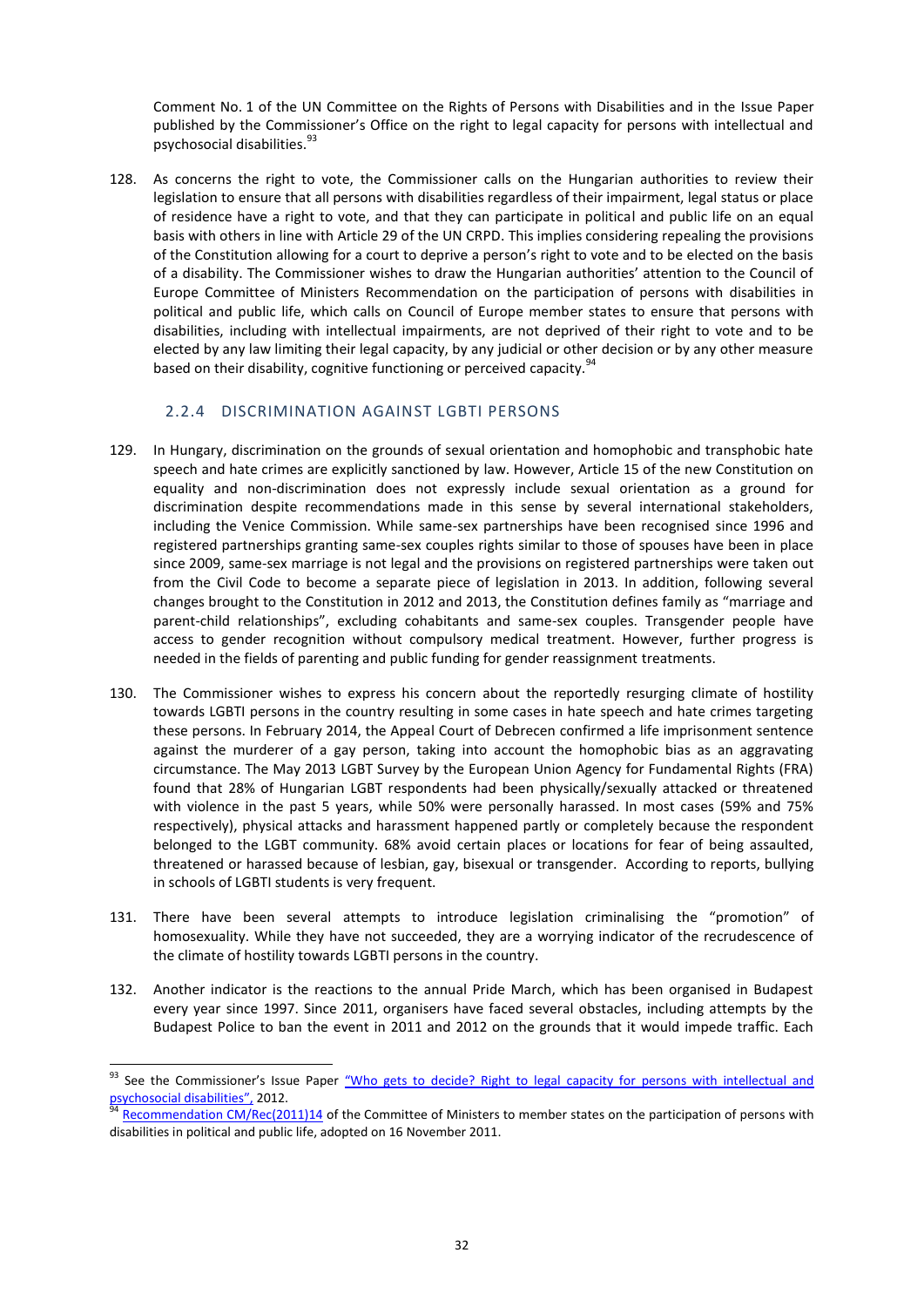time, a court annulled the police decision and the March could therefore take place. In addition, on 16 January 2014, the Metropolitan Court of Budapest found that the Budapest Police committed direct discrimination and harassment based on sexual orientation when banning the Budapest Pride March in 2012. This decision was upheld by a decision of the Regional Court of Appeal of Budapest on 18 September 2014 under which the Budapest police was ordered to issue a letter of apology and refrain from continuing with this practice. While the 2013 Pride March was not banned, it was marked by serious incidents, when people leaving the demonstration were attacked by a group of 30 persons wearing neo-nazi uniforms. The July 2014 March went on peacefully but only because of the strong police presence and cordon along the route that prevented dozens of extremist protesters from approaching the March as well as the quick police reaction when some of them nonetheless managed to break into the crowd.

## 2.2.4.1 CONCLUSIONS AND RECOMMENDATIONS

<span id="page-32-0"></span>133. While he welcomes the progress made in the fight against intolerance and discrimination against LGBTI persons, the Commissioner calls on the authorities to take all necessary measures to ensure that all cases of physical or other violence against LGBTI persons are promptly and adequately investigated, prosecuted and sanctioned. The authorities are encouraged to continue taking strong public positions against violations of the human rights of LGBTI persons and to promote the public's awareness of diversity and respect for all persons' sexual orientation and gender identity, notably through human rights education and awareness-raising campaigns. Further measures should be taken to address all cases of discrimination in law and practice against LGBTI persons.

#### 2.2.5 DISCRIMINATION ON GROUNDS OF SOCIO-ECONOMIC STATUS

- <span id="page-32-1"></span>134. In the last three years, the Hungarian authorities have taken several measures to prohibit rough sleeping and construction of huts and shacks. These measures, which have attracted significant national and international criticism, have been taken in the context of an increasing number of persons living on the street due to the financial and economic crisis in Hungary. The latter have already been negatively impacted by social benefits cuts and some have experienced evictions or are at constant risk of being evicted. The number of homeless people who live on the street or in shelters in Hungary is estimated at not less than 30,000. Some politicians, in support for the repressive measures taken against homelessness, have referred in a hostile way to the need to eliminate homelessness and scapegoated poor and homeless persons giving the worrying impression, as stressed by the Ombudsman in his 2013 Annual Report, that their fight was against the "problematic persons" rather than the problem itself.<sup>95</sup>
- 135. In 2012 the Parliament adopted a law making the use of public spaces for habitual residence or storage of personal property a petty offence, with repeat offenders liable to imprisonment, a fine, or both. In November 2012, the Constitutional Court ruled, upon submission by the Ombudsman, that the law was unconstitutional and in breach of the human dignity of homeless persons. The Court noted in particular that homelessness was a social condition and not a subjective specific behaviour that could be punished as such by law. By a complementary decision of the Constitutional Court, all penalty fees had to be paid back to those who had been fined under the law.
- 136. However, in March 2013, the Constitution was changed to enable local governments to enact a decree that "may, with respect to a specific part of public space, provide that staying in public space as a habitual residence shall be illegal." While the same provision states that Hungary and local governments should "strive" to guarantee housing for homeless people, they are not obliged to do so by the Constitution. On 30 September 2013 the Hungarian Parliament voted a law allowing local governments to prohibit rough sleeping in some public places and evict people living in huts or shacks with the aim of protecting public order, security, health, and cultural values. Offenders can be punished with fines, community service, or even imprisonment. Following this change in the legislation, a number of local

<sup>&</sup>lt;sup>95</sup> Commissioner for Fundamental Rights, [Annual Report](http://www.ajbh.hu/documents/14315/129172/Annual+Report+2013/42bc9441-1e90-4963-ad01-8f2819d2c3bf?version=1.0) on the activities of the Commissioner for Fundamental Rights and his Deputies 2013, p. 43.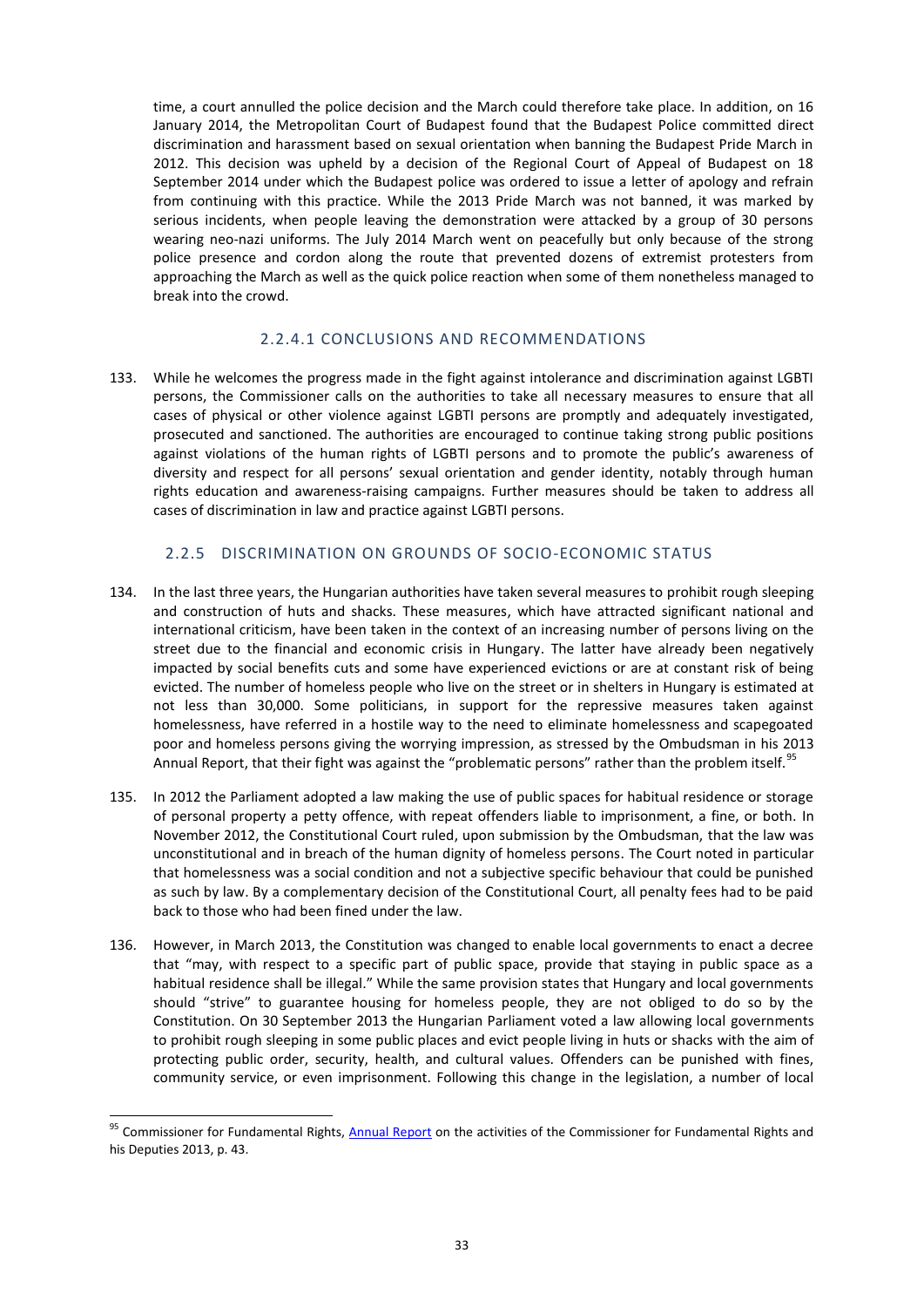governments, including in Budapest, Debrecen and Pécs, adopted decrees making habitual residence in public places a petty offence.

- 137. According to reports, several homeless people have already been fined for sleeping rough in public spaces, and some were subjected to confinement due to their inability to pay the fines: under the previous and now repealed law, 2,202 homeless persons were affected by police procedures, of whom 1,037 people were fined (with the fines varying between 15 EUR and 250 EUR), and for 24 homeless people the fines were converted into incarceration.<sup>96</sup> It has been reported to the Commissioner that since the entry into force of the new law, charges have been filed against some 200 offenders in Budapest.
- 138. The Commissioner notes that the UN Working Group on Arbitrary Detention conducted a mission in Hungary in autumn 2013. In its report on this mission, the Working Group stressed that the Act on Misdeameanours makes a number of petty offences punishable with confinement, including the living and storing of personal material on public premises. The working group interviewed a number of detainees who were serving time ranging from 10 to 38 days in confinement for offences such as having a broken bicycle light. They stressed that a common reason for not paying a fine was financial constraints and that there have been alleged cases of automatic conversion of a fine into confinement without the offender being in court to challenge it. As rightly stressed by the UN Special Rapporteur on extreme poverty, one can wonder "how the poorest and most marginalised in Hungarian society are expected to pay these substantial fines, which only serve to push them deeper in poverty".<sup>97</sup>
- 139. The Commissioner is concerned at information indicating that the current system of emergency shelters in Budapest is obsolete and overcrowded. During a visit to the Isola shelter in the fourth district of Budapest, the Commissioner met with a number of homeless persons, some of whom were working without earning enough to afford decent housing. He could see how the staff of the shelter was committed but struggling to keep the shelter open and in as decent conditions as possible with the little public funds they receive.
- 140. Some facilities for homeless persons in the city centre have been closed and even if new ones have been opened, they do not meet the need for beds for the homeless of a capital like Budapest. In particular, the current system does not cater for the need of homeless families. This is all the more worrisome in the light of credible allegations received by the Commissioner concerning cases of deprivation of parental rights and taking away of children on the grounds of socio-economic status.
- 141. In 2013, the UN Special Rapporteur on adequate housing stressed that Hungary did not have a national housing strategy or a long term plan for the almost 30,000 homeless persons living in the country.<sup>98</sup> While there have been a number of pilot projects, essentially run by NGOs, the State has not focused on finding durable solutions for families living in extreme poverty as all the current social housing schemes are more targeted towards lower-middle class families.
- 142. The Commissioner notes two interesting judicial developments which took place after his visit. Firstly, in a decision of 9 September 2014, $^{99}$  upon request by the Ombudsman, the Supreme Court ruled against a Budapest government decree providing for a too broad prohibition of rough sleeping. The Court stated that the possibility of prohibiting rough sleeping and rummaging through garbage should be interpreted in a restricted manner and applied only in public places where this can pose a real danger for society. It asked the municipality to change the decree before the end of 2014.<sup>100</sup> Referring directly to the above-

<sup>96</sup> FEANTSA (European Federation of National Organisations working with the Homeless), *FEANTSA and its Hungarian members concerned by Hungarian Government Stance on Criminalising Homeless People*, [Press Release,](http://www.feantsa.org/spip.php?article1019&lang=en) 6 May 2013. <sup>7</sup> See: Hungary is entrenching the criminalisation of homelessness – UN Experts on Poverty and Housing, UN OHCHR Press

[Release,](http://www.ohchr.org/EN/NewsEvents/Pages/DisplayNews.aspx?NewsID=13206&LangID=E) 3 April 2013.

<sup>98</sup> *Ibid*.

<sup>99</sup> Supreme Court[, Decision](http://lb.hu/hu/onkugy/kof502020146-szamu-hatarozat) No. 5020/2014/6 of 9 September 2014.

<sup>&</sup>lt;sup>100</sup> The Supreme Court submitted to the Constitutional Court the question of whether the Capital's districts have the legal power to make regulations concerning the sanctioning of homelessness and, at the time of drafting this report, was still awaiting the response to conclude on the legality of other aspects of these decrees.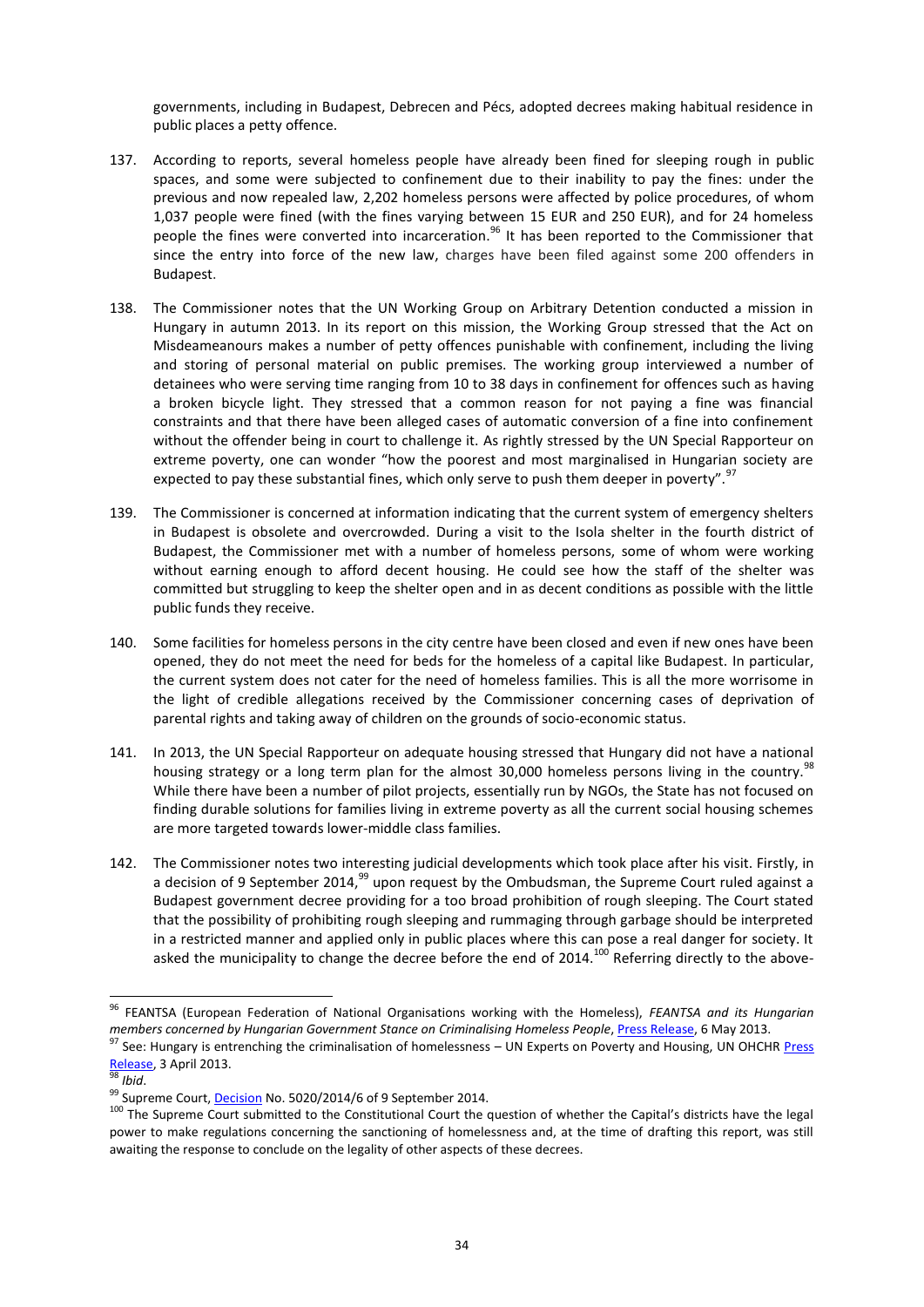mentioned 2012 Constitutional Court decision, the Supreme Court in turn said that housing poverty – and the rummaging through garbage which is closely connected to it  $-$  is a state of being which creates social obligations also for the community: homeless living cannot be punished in the absence of a danger to society and does not in general allow public authorities to constrain someone to choose between social care, living at the periphery, or assuming a penalty. The other case concerns a forced eviction without alternative solution of six homeless persons living in shacks at the outskirts of Budapest. In this case, the Court of Appeal confirmed the decision by the first instance court according to which the municipality violated the personal rights of the plaintiffs, including their rights to human dignity and equal treatment.

## 2.2.5.1 CONCLUSIONS AND RECOMMENDATIONS

- <span id="page-34-0"></span>143. The Commissioner deeply regrets the decision of the Hungarian legislator to persist in adopting measures which have been widely criticised for endangering the exercise of basic human rights by the poor. The Act on Misdemeanours and related secondary legislation on rough sleeping has already had a discriminatory impact on those who are poor and may not have the means to provide financial assurance against confinement. He urges the Hungarian authorities to review these regulations and their application in light of internationally agreed standards binding Hungary and guaranteeing human dignity in order to ensure that no person is disproportionately charged for petty offences.
- 144. The Commissioner stresses that the Hungarian authorities should stop using repressive and discriminatory tools and start to adopt a truly inclusive approach to the fundamental social right of housing, guaranteeing the dignity of all persons living in Hungary. Hungary has an obligation under the International Covenant on Economic, Social and Cultural Rights to provide adequate housing for all without discrimination and without encroaching upon other fundamental rights such as the right not to be deprived of one's liberty.
- 145. As concerns people living currently on the street, the Commissioner expresses his concern at the generally poor state of affairs in the field of access of homeless persons to emergency shelters notably due to the lack of financial means granted by the public authorities. The Hungarian authorities should urgently review their system of emergency shelters in Budapest and other cities to ensure that it is in full compliance with international standards on the right to adequate housing. Specific attention should be given to create shelters for homeless families.
- 146. The Commissioner urges the Hungarian authorities to investigate allegations of cases of forced evictions without alternative solutions and take any necessary remedies. They should also investigate reports of children being taken away from their families on the grounds of poor socio-economic conditions and take all necessary remedies, as this constitutes discrimination and goes against the best interests of a child. Such interferences have been found by the Court to be at variance with the right to respect for private and family life protected in Article 8 of the ECHR.<sup>101</sup> These children should not be separated from their families who should be provided with health and social support to help them out of poverty.
- 147. Hungary's obligations towards the full realisation of the right to adequate housing go beyond providing emergency and individual solutions. They include taking measures to prevent homelessness such as determining the extent of homelessness and, above all, adopting a national social housing strategy reflecting extensive genuine consultation with the homeless. On this point and all others, the Hungarian authorities could draw inspiration from the guidelines contained in the Commissioner's Office Issue Paper on Housing Rights.<sup>102</sup>

<sup>&</sup>lt;sup>101</sup> For instance, in <u>[R.M.S v. Spain](http://hudoc.echr.coe.int/sites/eng/pages/search.aspx?i=001-121906)</u> (application no. 28775/12, judgment of 18 June 2013), the Court stated that a situation of material deprivation in itself cannot be a sufficient ground for ordering the separation of a child from his/her natural family and that it constitutes a breach of Article 8.

<sup>&</sup>lt;sup>102</sup> Office of the Council of Europe Commissioner for Human Rights, *Issue paper*, Housing Rights – the duty to ensure housing for all, 2008.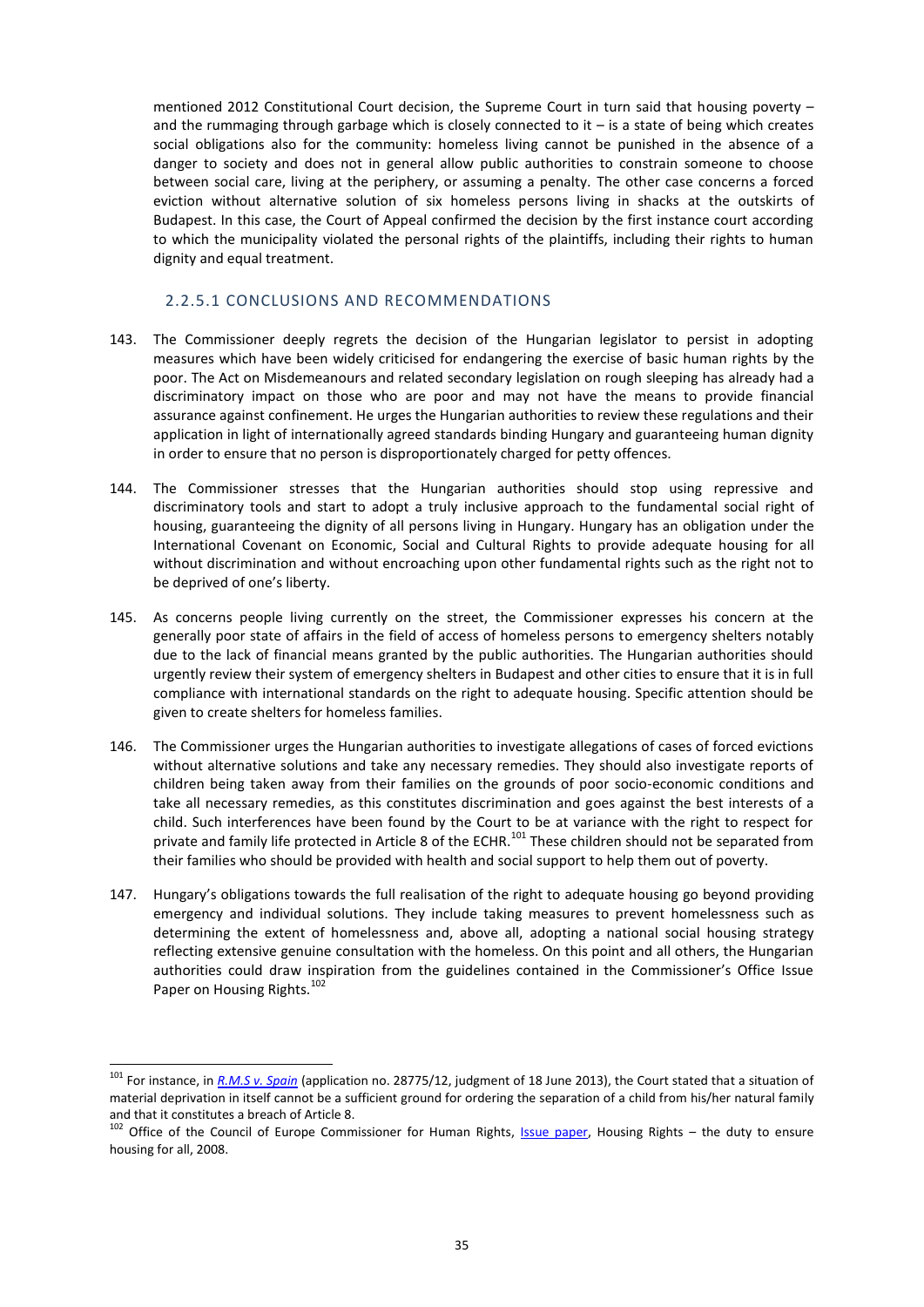## <span id="page-35-0"></span>**3 HUMAN RIGHTS OF IMMIGRANTS, ASYLUM SEEKERS AND REFUGEES**

- 148. Hungary is at the juncture of various migration routes in Central Europe and a gateway to the European Union. In 2013, the country faced an 876% increase in applications for asylum, which has put a strain on its asylum system. The situation seems to have stabilised in 2014, with 4836 applications for the first two quarters (compared to 11607 applications over the same period in 2013). In 2014, most applicants came from Afghanistan, Syria and Kosovo<sup>\*</sup>.
- 149. The Commissioner notes from the outset that the government's policy concerning asylum has been markedly shaped by considerations relating to the fight against irregular migration and the prevention of possible abuse of the asylum system. This policy is based on the premise that Hungary is a transit country and most of the migrants, including asylum seekers, will therefore not stay in the country. The government has however recently adopted a Migration Strategy for the period 2014-2020, covering objectives in all fields of migration, including visa policy, free movement and legal immigration, the fight against irregular migration, international protection and integration.
- 150. As regards asylum, the Office of Immigration and Nationality (OIN) is notably responsible for asylum and statelessness procedures, as well as the provision of reception services.

## <span id="page-35-1"></span>3.1 DETENTION OF ASYLUM SEEKERS

- 151. The detention of asylum seekers has been a long-standing problem in Hungarian asylum law and practice. The introduction of changes extending the use of detention for asylum seekers in 2010, which at some point resulted in 100% of asylum seekers being detained, led to numerous criticisms by both international bodies, such as the United Nations High Commissioner for Refugees (UNHCR) and the UN Working Group on Arbitrary Detention,<sup>103</sup> and national institutions such as the Ombudsman.<sup>104</sup> UNHCR in particular issued critical observations in 2012<sup>105</sup> followed by a request to refrain from transferring asylum seekers under the Dublin Regulation to Hungary, in cases where those asylum seekers have or may have been in Serbia prior to entering Hungary. <sup>106</sup> As a consequence, several EU member states (Austria, Belgium, Germany, Italy, the Netherlands and Slovakia) have temporarily suspended a number of Dublin returns to Hungary. The European Court of Human Rights has also repeatedly found Hungary in breach of the ECHR in connection with the detention of asylum seekers. In the case of *Lokpo and*  Touré v. Hungary, <sup>107</sup> the Court found a violation of the right to liberty and security (Article 5 § 1 (f) ECHR) of the applicants, two asylum seekers from Ivory Coast, due to their unlawful detention with a view to expulsion for five months in 2009, which was prolonged automatically merely because the refugee authority had not initiated their release.
- 152. The authorities have responded to some of these criticisms by adopting several amendments to the asylum legislation.<sup>108</sup> The last series of amendments, which entered into force in July 2013, introduced a new regime of "asylum detention", providing grounds for detention of asylum seekers. <sup>109</sup> Under the new provisions, an asylum seeker may notably be detained when there is a risk of absconding, a need to

<sup>\*</sup> Throughout this text, all reference to Kosovo, whether to the territory, institutions or population shall be understood in full compliance with United Nations Security Council Resolution 1244 (1999) and without prejudice to the status of Kosovo.

<sup>&</sup>lt;sup>103</sup> UN Working Group on Arbitrary Detention, **Statement** upon the conclusion of its visit to Hungary (23 September 2 October 2013). See also th[e Report](http://www.refworld.org/docid/53eb2f9b4.html) following the mission to Hungary, published on 3 July 2014, A/HRC/27/48/Add.4.

<sup>&</sup>lt;sup>104</sup> See [Report](http://www.ajbh.hu/documents/14315/131278/The+investigation+of+the+ombudsman+on+the+conditions+of+the+Ny%C3%ADrb%C3%A1tor+Detention+Facility/6fda33a3-e2ff-4de6-84c3-feec543c95e5?version=1.1&redirect=http%3A%2F%2Fwww.ajbh.hu%2Fen%2Fweb%2Fajbh-en%2Fnews%3Fp_p_id%3D3%26p_p_lifecycle%3D0%26p_p_state%3Dmaximized%26p_p_mode%3Dview%26_3_groupId%3D0%26_3_keywords%3Dasylum%2Bdetention%26_3_struts_action%3D%252Fsearch%252Fsearch%26_3_redirect%3D%252Fen%252Fweb%252Fajbh-en%252Fnews) 4019/2012 on Békéscsaba Detention Facility (June 2012) and Report 1953/2012 on Nyírbátor Detention Facility (September 2012).

<sup>&</sup>lt;sup>105</sup> [UNHCR paper,](http://www.unhcr.org/refworld/docid/4f9167db2.html) Hungary as a country of asylum: Observations on the situation of asylum-seekers and refugees in Hungary, 24 April 2012.

<sup>106</sup> [UNHCR paper,](http://www.unhcr.org/refworld/docid/507298a22.html) Note on Dublin transfers to Hungary of people who have transited through Serbia, October 2012.

<sup>107</sup> *[Lokpo and Touré v. Hungary](http://hudoc.echr.coe.int/sites/eng/pages/search.aspx?i=001-106272)*, application no. 10816/10, judgment of 20 September 2011. The execution of this (lead) case is currently under standard supervision by the Council of Europe Committee of Ministers. See also *[Al-Tayyar](http://hudoc.echr.coe.int/sites/eng/pages/search.aspx?i=001-113936)  [Abdelhakim v. Hungary,](http://hudoc.echr.coe.int/sites/eng/pages/search.aspx?i=001-113936)* application no. 13058/11, and *[Hendrin Ali Said and Aras Ali Said v.](http://hudoc.echr.coe.int/sites/eng/pages/search.aspx?i=001-113937)* Hungary, application no. 13457/11, judgments of 23 October 2012.

Act LXXX of 2007 on Asylum.

<sup>109</sup> Section 31/A of the Act LXXX of 2007 on Asylum.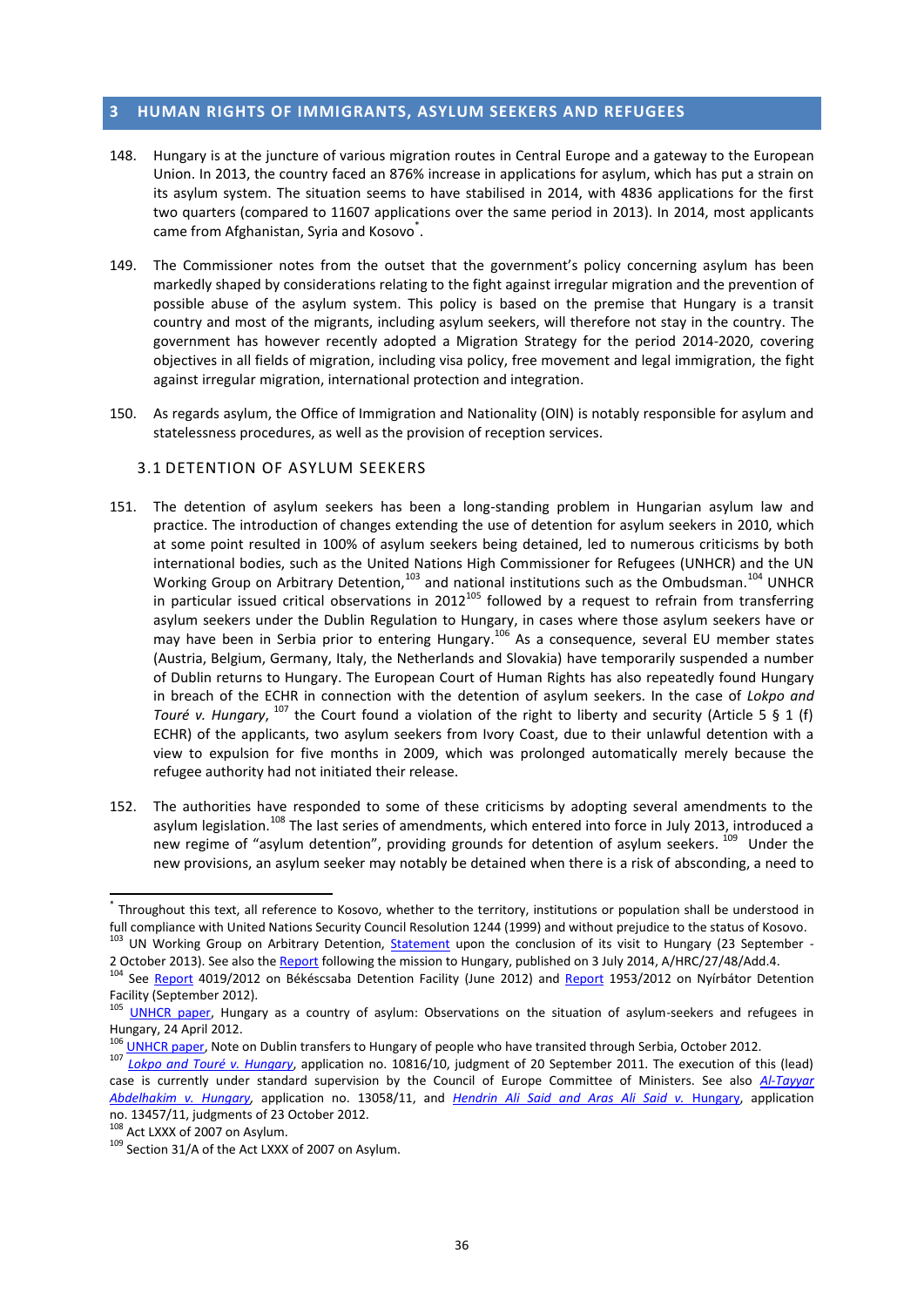establish his or her identity or when the person has previously hidden from the authorities or obstructed the course of the asylum procedure in another manner. Detention may not be ordered for more than seventy-two hours; it can be extended by a maximum of sixty days by the competent court, which can then prolong this period twice for another two sixty-day periods. The maximum period of asylum detention foreseen by the law is six months. The new provisions also introduced alternatives to detention ("measures securing availability") in the form of bail, assignment to residence ("designated place of residence") and periodic reporting obligations.

- 153. These changes have been positively assessed by the European Court of Human Rights, in a July 2014 judgment concerning the transfer of an Afghan asylum seeker from Austria to Hungary under the Dublin Regulation. <sup>110</sup> While noting that the grounds for detention were still vaguely formulated, and that there was no legal remedy against asylum detention, the Court stressed in particular that "there is no systematic detention of asylum seekers anymore, and (...) alternatives to detention are now provided for by law. The maximum period of detention has been limited to six months".<sup>111</sup> The Court therefore concluded that the transfer of the applicant would not violate Article 3 ECHR (prohibition of torture and inhuman or degrading treatment or punishment) as reports available did not indicate systematic deficiencies in the Hungarian asylum and asylum detention system.<sup>112</sup>
- 154. The Commissioner notes, however, that the new detention regime only led to a decrease of the number of asylum seekers being detained and remains concerned about several shortcomings in the implementation of the new legislative framework.

## 3.1.1 SHORTCOMINGS OF THE CURRENT DETENTION REGIME

- <span id="page-36-0"></span>155. The Commissioner was informed that at the time of his visit, 386 asylum seekers were detained in the three asylum detention centres operating in Hungary (Békéscsaba, Nyírbátor and Debrecen), 113 while 1 557 asylum applications were being processed. This represents about 25% of all asylum seekers and 42% of single men asylum seekers. These figures suggest that very little use of alternatives to detention is made in practice. Bail is rarely applied: for example, according to the Hungarian Helsinki Committee, between 1 July 2013 and 31 March 2014 bail was only used in 32 cases (compared to 2372 decisions ordering detention over the same period).<sup>114</sup> The average amount of bail ordered so far was 1000 EUR but this amount recently increased to 2000 EUR, an amount which appears to be too high for the majority of asylum seekers and which might explain that almost no-one applies for it anymore. Alternatives to detention are also reportedly often not examined in detail, with only few detention orders referring to specific reasons for not applying alternatives to detention. Several interlocutors indicated that one of the reasons for the scarce use of bail was the lack of clear guidelines with respect to its application, which resulted in it being applied in a non-transparent and inconsistent manner throughout the country.
- 156. The Commissioner remains particularly worried by the arbitrariness which characterises the asylum detention regime. Although the law specifies that an individual assessment should take place, in practice asylum seekers are reportedly detained according to criteria such as the availability of places in detention centres or the nationality of the asylum seeker. The UNHCR reported for instance that, among ten Pakistani asylum seekers apprehended by the Border Police for unlawful entry into Hungary in September 2013, four were sent to an open reception centre and six were detained. An analysis of

 $\overline{a}$ <sup>110</sup> *[Mohammadi v. Austria](http://hudoc.echr.coe.int/sites/eng/pages/search.aspx?i=001-145233)*, application no. 71932/12, judgment of 3 July 2014.

<sup>111</sup> *Ibid*., paragraph 68.

<sup>112</sup> *Ibid*., paragraph 74.

<sup>113</sup> These detention centres are managed by the OIN. There are a total of 472 asylum detention places, in addition to 1 564 places in open reception centres.

<sup>&</sup>lt;sup>114</sup> See Hungarian Helsinki Committee, *[Information Note](http://helsinki.hu/wp-content/uploads/HHC-Hungary-info-update-May-2014.pdf)* on asylum-seekers in detention and in Dublin procedures in *Hungary*, May 2014, p. 11.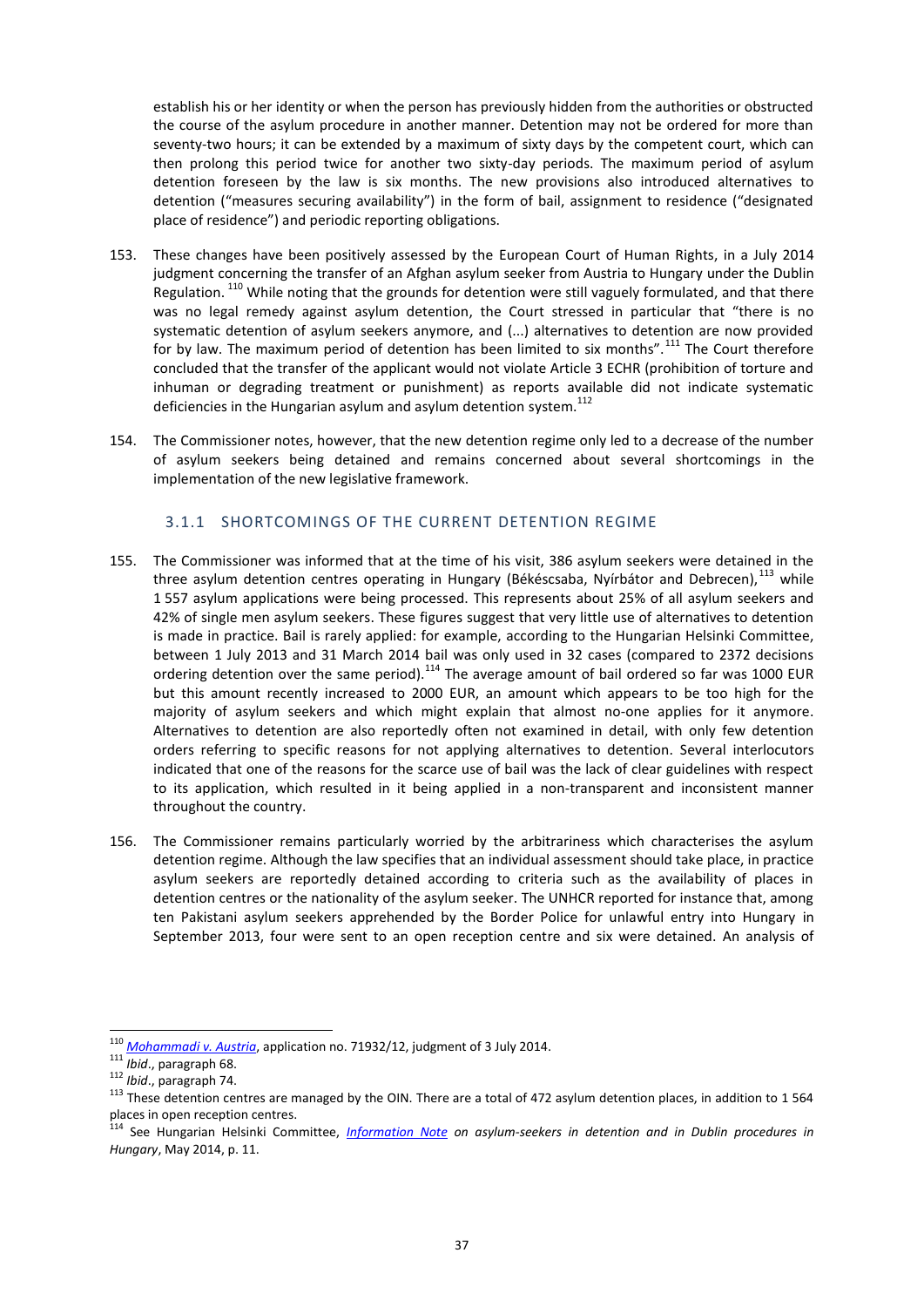decisions ordering detention indicates that these decisions are not individualised but use identical wording, without elaborating on the proportionality and necessity to impose detention on a given individual.<sup>115</sup>

157. In addition, the Commissioner is concerned by the lack of effective judicial review. According to the law,<sup>116</sup> there is no appeal against the decision of the OIN ordering asylum detention. The lawfulness of the detention will therefore only be examined in the context of the automatic court review system, performed at sixty-day intervals by criminal law judges, who are also competent for immigration detention cases. However, the Commissioner notes that the Supreme Court of Hungary found the judicial review in immigration detention cases to be ineffective, $^{117}$  since it led to detention being discontinued in only three cases out of 8000 decisions adopted in 2011, while for the rest detention was simply prolonged without any individual reasoning.

## 3.1.2 VULNERABLE ASYLUM SEEKERS

- <span id="page-37-0"></span>158. According to a number of the Commissioner's interlocutors, the asylum system in Hungary is not properly equipped to deal with vulnerability. In particular, a screening mechanism to identify persons with special needs is lacking. As a result, vulnerable people, such as traumatised people, minors or transgender persons, have sometimes been detained without any special measures in place. This includes special measures which should exist for illiterate persons as all requests have to be made in writing.
- 159. A particular issue that was brought to the Commissioner's attention is the detention of unaccompanied asylum seeking minors, despite the fact that it is prohibited by the law.<sup>118</sup> Civil society organisations have reported cases where asylum seekers visibly under 18 had been detained, probably due to incorrect age assessments. In 2013, the Ombudsman warned the authorities about deficiencies in the system of identification of minors, documenting instances where separated children were subject to detention.<sup>119</sup> There are indications that about 500 to 1000 unaccompanied minors, mainly from Afghanistan, are detained every year in Hungary, sometimes for long periods, together with adults. This is due to the lack of a proper age assessment mechanism, which currently consists in a physical observation by a police-employed doctor, sometimes with X-ray examination of the collarbone or wrist. No psycho-social assessment is carried out. It appears that the OIN, when dealing with asylum applications of alleged minors, do not request a new age assessment, basing its conclusions on the age assessment ordered by the police upon interception only.
- 160. Finally, while the law provides for the detention of families with minors for a maximum period of 30 days, the Commissioner is pleased to note that in practice families with children (as well as single women) are no longer detained in asylum detention centres.

## 3.1.3 CONCLUSIONS AND RECOMMENDATIONS

<span id="page-37-1"></span>161. Hungary still makes extensive use of detention for asylum seekers. In recent years, the authorities have persistently defended the use of asylum detention, often as a means to deter asylum applications in the country. Punishing those who are seeking safety in Europe is however not acceptable: the Commissioner recalls that these persons are not criminals and should not be treated as such.

<sup>115</sup> *Ibid*., p. 6.

<sup>116</sup> Section 31/C of the Act LXXX of 2007 on Asylum. The asylum seeker can only file an objection against an order of asylum detention.

<sup>&</sup>lt;sup>117</sup> Advisory Opinion of the Hungarian Supreme Court adopted on 30 May 2013 and approved on 23 September 2013, available in Hungarian at:

[http://www.lb.hu/sites/default/files/joggyak/idegenrendeszeti\\_osszefoglalo\\_velemeny\\_kuria.pdf.](http://www.lb.hu/sites/default/files/joggyak/idegenrendeszeti_osszefoglalo_velemeny_kuria.pdf)

<sup>118</sup> Section 31/B of the Act LXXX of 2007 on Asylum: "Asylum detention may not be ordered in the case of an unaccompanied minor seeking recognition".

<sup>&</sup>lt;sup>119</sup> Shortcomings in the Asylum Regulation related to Unaccompanied Minors – The Ombudsman's report, Press release, 1 March 2013.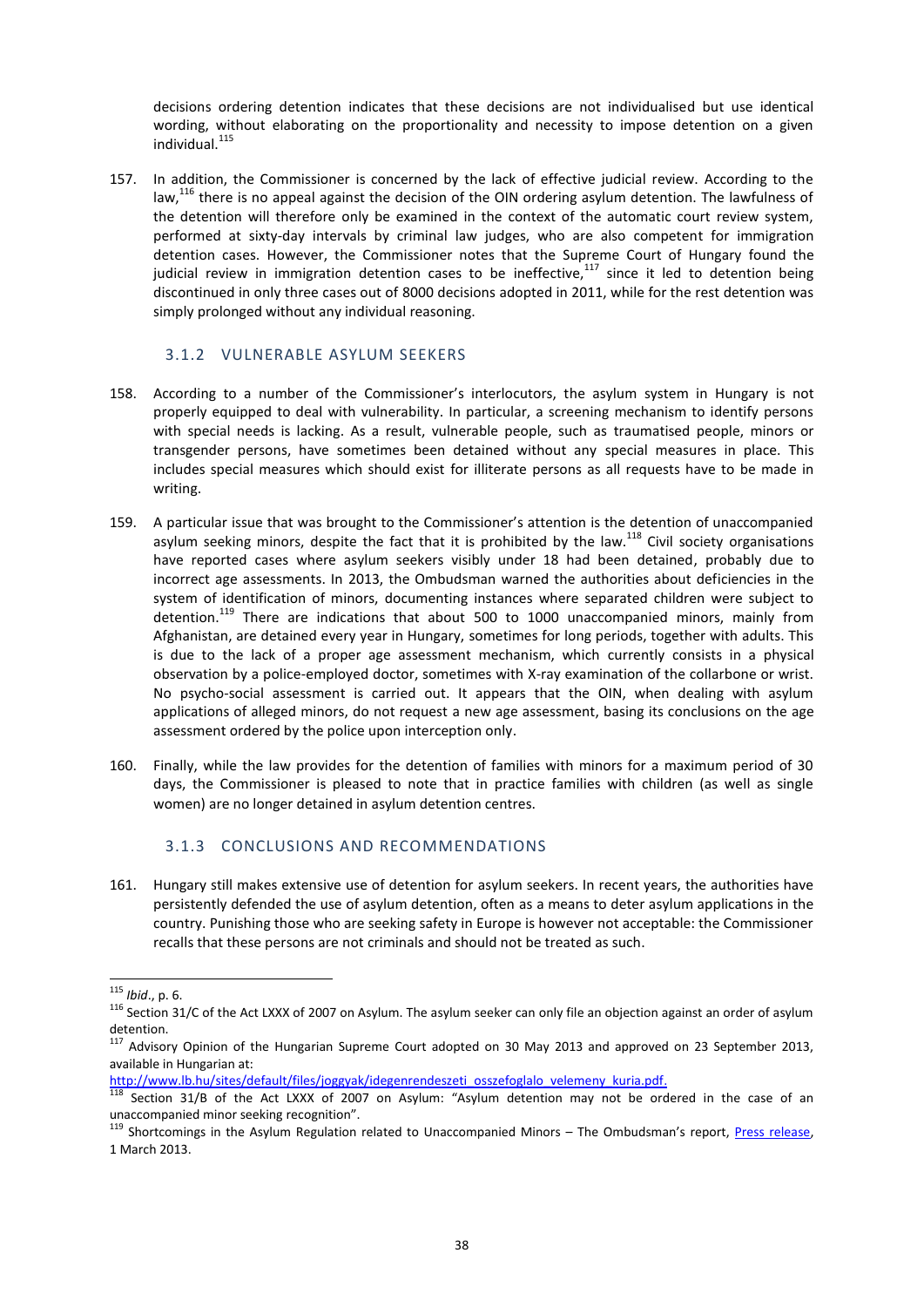- 162. While he welcomes the recent amendments which provide legal grounds for the detention of asylum seekers, with a view to reducing its use, and which introduce alternatives to detention, the Commissioner underlines that the grounds provided for in the law are too vague. Moreover, the main purpose of asylum detention, namely to ensure the availability of the applicant throughout the asylum procedure, raises questions of compatibility with Article 5§1(f) of the ECHR. The Court has stressed that, to avoid arbitrariness, detention under Article 5§1(f) "must be carried out in good faith; it must be closely connected to the purpose of preventing unauthorised entry of the person to the country; the place and conditions of detention should be appropriate, bearing in mind that the measure is applicable not to those who have committed criminal offences but to aliens who, often fearing for their lives, have fled from their own country (...); and the length of the detention should not exceed that reasonably required for the purpose pursued."<sup>120</sup>
- 163. The Commissioner calls on the authorities to ensure that the detention of asylum seekers is only used as a last resort, for the shortest possible period of time and on the basis of individual assessments. Alternatives to detention should be considered in priority: detention should only be used after first reviewing all other alternatives and finding that there is no effective alternative. Furthermore, there is a need to improve the judicial review of asylum detention, which should be sped up and conducted on the basis of a real individual assessment.
- 164. The Commissioner draws the authorities' attention to the recently adopted UNHCR Global Strategy on Detention, $121$  which aims at ending the detention of children; ensuring that alternatives to detention are available in law and implemented in practice; and ensuring that conditions of detention, where detention is necessary and unavoidable, meet international standards. In this context, Hungary has been identified as one of the countries to work with to revisit its detention practices and strengthen alternatives to detention. The Commissioner thus encourages the Hungarian authorities to co-operate with UNHCR with a view to making the use of detention of asylum seekers an exceptional measure in practice.
- 165. The Commissioner reiterates that children should not be detained under any circumstances as detention is not in their best interests. The authorities should establish an adequate system of age assessment in order to avoid placing unaccompanied minors in detention. More generally, greater attention should be paid to improving the identification of persons in vulnerable situations and ensuring that adequate measures are available to meet their needs and ensure their protection.
- 166. Although there have been no cases of detention of asylum seeking families recently, the Commissioner notes that their detention is still provided for by the law. The Court has spelled out that the child's best interests call not only for families to be kept together but also for the authorities to take all the necessary steps to limit, as far as possible, the detention of families accompanied by children and effectively preserve their right to family life (Article 8 ECHR).<sup>122</sup> The Parliamentary Assembly of the Council of Europe has also recently called on member states to adopt alternatives to detention that fulfil the best interests of the child and allow children to remain with their family members and/or guardians in non-custodial, community-based contexts while their immigration status is being resolved.<sup>123</sup> In the Commissioner's view, children should not be subjected to immigration detention, whether with or without their families. The Commissioner thus exhorts the authorities to remove the possibility of any such detention from the law.

<sup>120</sup> *[Saadi v. the United Kingdom](http://hudoc.echr.coe.int/sites/eng/pages/search.aspx?i=001-84709)*, application no. 13229/03, Grand Chamber judgment of 29 January 2008, paragraph 74.

<sup>121</sup> UNHCR, *[Beyond Detention:](http://www.refworld.org/docid/536b564d4.html) A Global Strategy to support governments to end the detention of asylum-seekers and refugees, 2014-2019*, 2014.

<sup>122</sup> *[Popov v. France](http://hudoc.echr.coe.int/sites/eng/pages/search.aspx?i=001-108710)*, applications nos. 39472/07 and 39474/07, judgment of 19 January 2012, paragraph 147.

<sup>123</sup> Parliamentary Assembly of the Council of Europe, [Resolution 2020 \(2014\),](http://assembly.coe.int/ASP/Doc/XrefViewPDF.asp?FileID=21295&Language=EN) *The alternatives to immigration detention of children*, adopted on 3 October 2014, paragraph 9.7.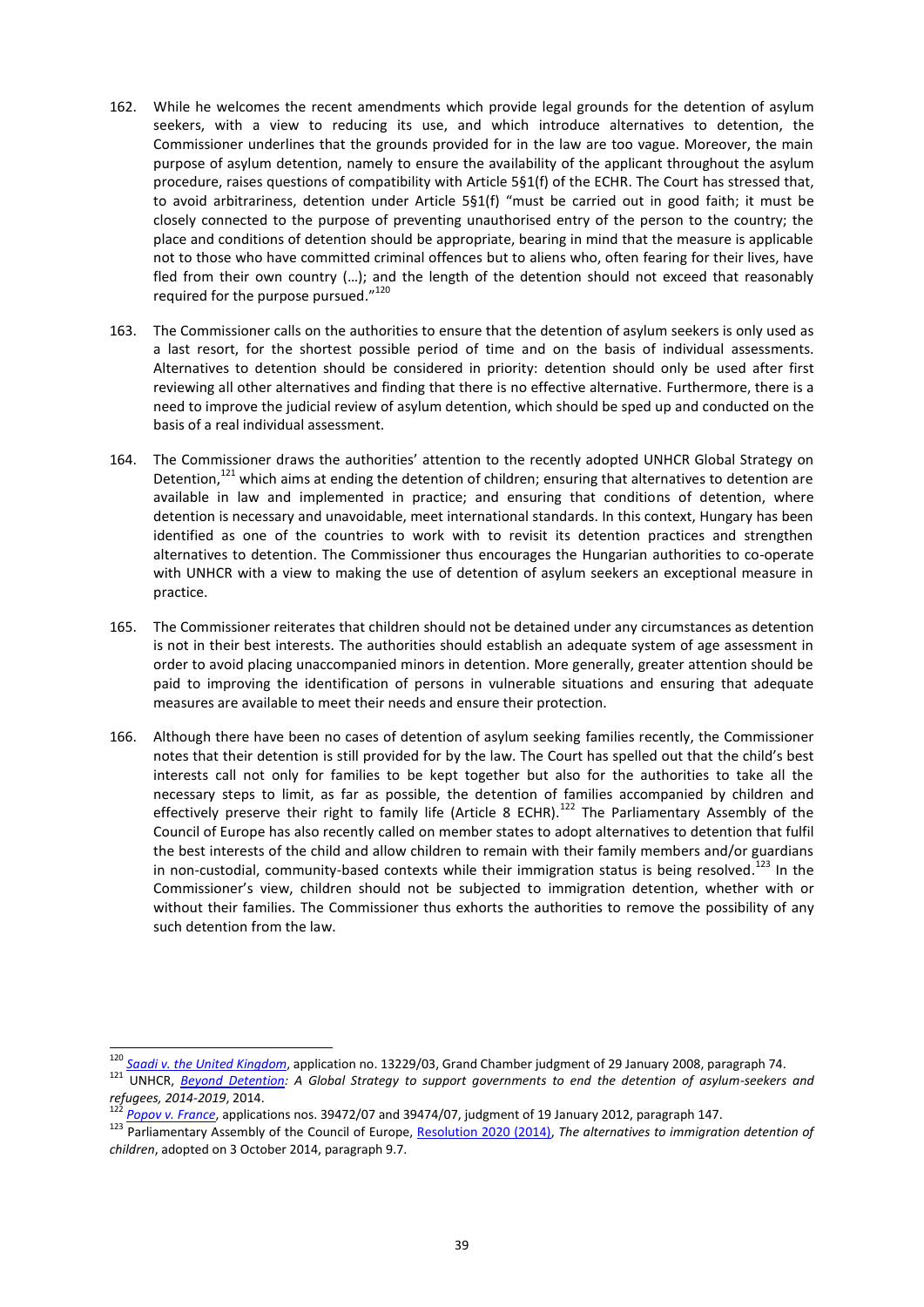# <span id="page-39-1"></span><span id="page-39-0"></span>3.2 INTEGRATION OF REFUGEES AND OTHER BENEFICIARIES OF INTERNATIONAL PROTECTION

### 3.2.1 INTEGRATION FRAMEWORK

- 167. The Hungarian authorities granted international protection to 415 persons, including 87 refugees, in 2012 and 415 persons, including 198 refugees, in 2013. In spite of these relatively limited numbers, the Commissioner is concerned that refugees and other beneficiaries of international protection in Hungary face serious integration challenges which threaten their enjoyment of social and economic rights, including a real risk of becoming homeless, high levels of unemployment, and problems in accessing health care services.
- 168. The case of a group of seventy-two Afghan beneficiaries of subsidiary protection in Hungary, who left Hungary in June 2013 to seek asylum in Germany, provides an illustration of these difficulties.<sup>124</sup> Following a 12-month-stay in the Bicske reception centre near Budapest ("Pre-Integration Camp"), extended for a couple of months after they had campaigned for better living conditions and integration possibilities, this group of persons, mainly composed of families with children, had to leave the centre and became homeless as the authorities could find no solution other than the placement in homeless shelters, separated from their children. The Commissioner notes that a number of subsequent transfers, including of members of this group, from Germany to Hungary were since suspended in consideration of the systemic deficiencies in the Hungarian reception system for beneficiaries of subsidiary protection.<sup>125</sup>
- 169. During his visit, the Commissioner was informed of recent changes introduced in Hungarian integration policy. Since 1 January 2014, a person recognised as a refugee or beneficiary of subsidiary protection may sign an integration contract with the OIN. The promotion of social integration of refugees and the implementation of integration contracts have been entrusted to the family support service. According to the legislation,<sup>126</sup> after an integration contract is concluded and the person has moved out of the reception centre, where refugees can stay for a maximum of 60 days following the date of the final decision on recognition, a worker of the family support service should keep contact with the signatory of the contract and assist him or her, notably in finding suitable accommodation and job opportunities, as well as identifying available education and language training. The signatory is also eligible for financial support for the duration of the integration contract (usually two years), although its amount decreases every 6 months.
- 170. According to information received by the Commissioner, however, the system to support the integration of refugees and other beneficiaries of international protection in Hungarian society still suffers from several deficiencies, mainly connected with the insufficient funding of the system, notably in the areas of interpretation and training, and problems of coordination between the various actors involved in its implementation.

## 3.2.2 FAMILY REUNIFICATION

 $\overline{a}$ 

<span id="page-39-2"></span>171. Hungarian law provides for the right to family reunification for beneficiaries of international protection.<sup>127</sup> One condition is the holding by the family member abroad of a valid travel document. During his visit, several interlocutors informed the Commissioner about rules on travel documents which in practice prevent family members from joining beneficiaries of international protection in Hungary. This is the case for instance for persons whose passports are not recognised by the Hungarian

<sup>124</sup> See Pro Asyl, *Hungary: Refugees Between Detention and Homelessness - Update and supplement to the report of March 2012*, April 2014 (English Translation), available at [http://bordermonitoring.eu/files/2012/03/Hungary-Report-English-](http://bordermonitoring.eu/files/2012/03/Hungary-Report-English-Translation.pdf)[Translation.pdf,](http://bordermonitoring.eu/files/2012/03/Hungary-Report-English-Translation.pdf) p. 4 and p. 12.

<sup>125</sup> See for instance Decision no. A 8 K 2283/13, available (in German) at: [http://bordermonitoring.eu/files/2012/03/VG-](http://bordermonitoring.eu/files/2012/03/VG-Karlsruhe-9-10-2013.pdf)[Karlsruhe-9-10-2013.pdf.](http://bordermonitoring.eu/files/2012/03/VG-Karlsruhe-9-10-2013.pdf) See also the report *Hungary: Refugees Between Detention and Homelessness* (above), p. 38, for a list of German decisions relating to returns to Hungary.

<sup>&</sup>lt;sup>126</sup> Paragraph 61 of Government Decree 301/2007 (XI.9.) on the implementation of the Act on Asylum.

<sup>127</sup> Section 19 of Act II of 2007 on the Entry and Stay of Third-Country Nationals.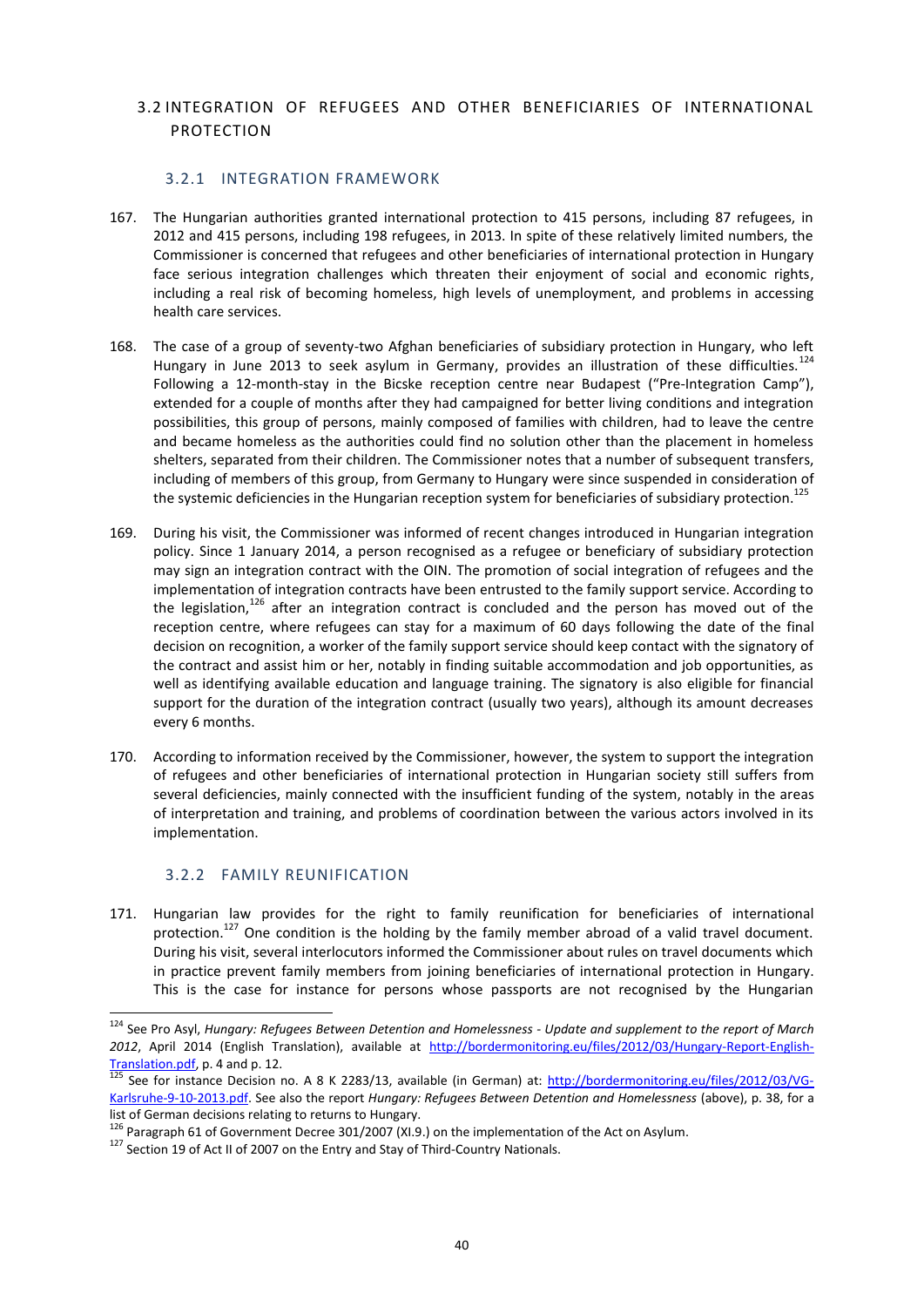authorities. This mainly concerns Somali nationals, since Hungary, similarly to the vast majority of EU member states, does not accept Somali travel documents, but Syrian nationals or stateless Palestinians from Syria are also affected. Travel documents issued by the International Committee of the Red Cross are not accepted either.

- 172. Unlike other European states, Hungary has not identified a practical alternative in order to overcome this obstacle. As a result, it is almost impossible for a whole range of beneficiaries of international protection to enjoy their right to family reunification, with highly negative consequences on their possibilities for integration, too.
- 173. The Commissioner is aware of the decision of the Constitutional Court of Hungary<sup>128</sup> which concluded that Somali nationals were not prevented from enjoying the right to family reunification as other means, such as a visa issued on separate forms,<sup>129</sup> were available. It seems, however, that alternative measures are not used in practice and no solution could be found to facilitate the travel to Hungary of a number of family members of refugees, who are still unable to enjoy their right to family reunification several years after the initial request for reunification has been made.

## 3.2.3 CONCLUSIONS AND RECOMMENDATIONS

- <span id="page-40-0"></span>174. The Commissioner urges the Hungarian authorities to strengthen their efforts to improve the integration and the enjoyment of social and economic rights by recognised refugees and other beneficiaries of international protection. While he notes with interest that the Hungarian authorities have started to address this issue, he calls on them to ensure that their integration efforts are supported by adequate financial and human resources and start at the earliest possible time. He also stresses the need for better coordination of the different actors involved and for further efforts to improve the availability of interpretation services and training.
- 175. The non-enjoyment by refugees and other beneficiaries of international protection of their right to family reunification, due notably to bureaucratic problems, is of particular concern to the Commissioner. He recalls that, in its recent case-law, the Court has reiterated that family unity was an essential right for refugees and that family reunification was a fundamental element in enabling persons who had fled persecution to resume a normal life.<sup>130</sup> The Court also stressed that there existed a broad consensus at the international and European level concerning the need for refugees to benefit from a more favourable family reunification procedure than that foreseen for other foreigners.<sup>131</sup> In a number of cases, the Court concluded that, since the national authorities had not given due consideration to the applicants' specific circumstances, the family reunification procedure had not offered the requisite guarantees of flexibility, promptness and effectiveness to ensure compliance with their right to respect for their family life (Article 8 ECHR).
- 176. The Commissioner also draws the attention of the Hungarian authorities to the Recommendation of the Council of Europe Committee of Ministers to member states to "deal with applications for family reunion from refugees and other persons in need of international protection in a positive, humane and expeditious manner."<sup>132</sup>
- 177. The Commissioner therefore calls on the Hungarian authorities to ensure that beneficiaries of international protection can fully and effectively enjoy their right to family reunification, including by

<sup>130</sup> *[Tanda-Muzinga v. France](http://hudoc.echr.coe.int/sites/eng/pages/search.aspx?i=001-145358)*, application no. 2260/10, judgment of 10 July 2014, paragraph 75.

<sup>&</sup>lt;sup>128</sup> Decision 766/B/2009 of the Constitutional Court of the Republic of Hungary, 20 December 2010. In this case, four Somali nationals who were granted refugee status in Hungary had introduced a motion to the Constitutional Court alleging that Somali refugees were unable to reunite with their family members in Hungary as the national passport of Somalia was considered not valid by Hungary.

<sup>129</sup> Pursuant to Council Regulation (EC) No. 333/2002 of 18 February 2002 on a uniform format for forms for affixing the visa issued by Member States to persons holding travel documents not recognised by the Member State drawing up the form.

<sup>131</sup> *Ibid*.

<sup>132</sup> Recommendation N° R (99)23 of the Committee of Ministers to member states on family reunion for refugees and other persons in need of international protection, 15 December 1999, [Rec\(99\)23,](https://wcd.coe.int/com.instranet.InstraServlet?command=com.instranet.CmdBlobGet&InstranetImage=540364&SecMode=1&DocId=428672&Usage=2) paragraph 4.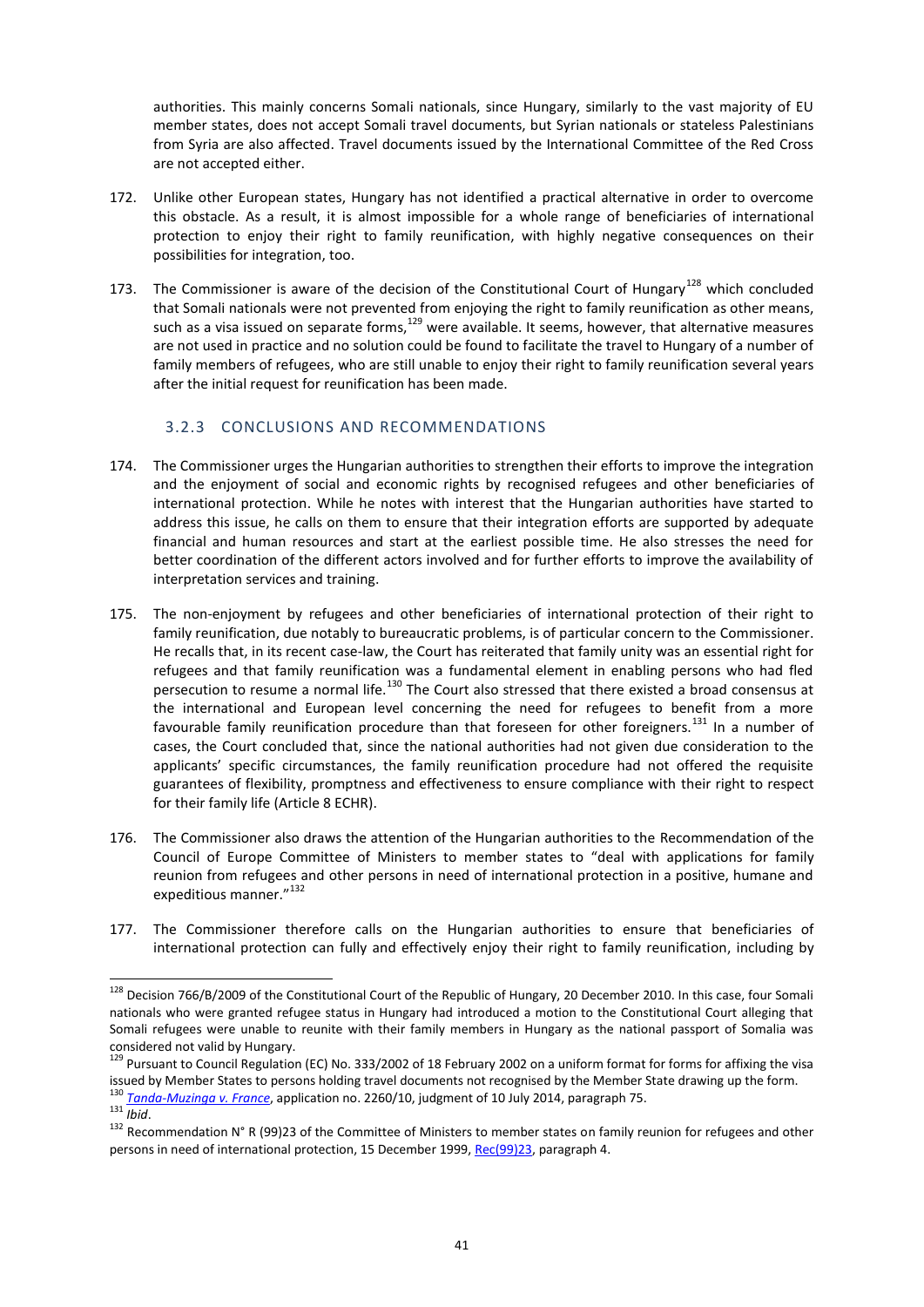rapidly developing alternatives,<sup>133</sup> such as issuing a one-way *laissez-passer* to family members who do not have valid travel documents.

## <span id="page-41-0"></span>3.3 STATELESSNESS

- 178. The Commissioner welcomes that Hungary has ratified the main international and European treaties in the field of combatting statelessness<sup>134</sup> and put in place a procedure to assess and confer formal status the field on stateless persons. Furthermore, the Hungarian Government has honoured its pledges at the ministerial meeting in Geneva in December 2011 commemorating the anniversaries of the 1951 and 1961 UN Conventions and has notably withdrawn the declaration made to Articles 23 and 24 of the 1954 UN Convention relating to the Status of Stateless Persons, thus ensuring the full enjoyment of the rights contained in those Articles (access to public relief, labour legislation and social security) to all stateless persons recognised by Hungary.
- 179. Stateless status determination is carried out by the OIN: since July 2007, 200 applications have been processed and 113 persons have been recognised as stateless.
- 180. The Commissioner notes, however, that the Hungarian legislation<sup>135</sup> still prevents persons who are not lawfully residing in Hungary from applying for stateless status, despite repeated calls from UNHCR and other stakeholders (including the UN Special Rapporteur on contemporary forms of racism, racial discrimination, xenophobia and related intolerance) to remove the requirement of lawful stay in the country.
- 181. During his meeting with the Deputy State Secretary at the Ministry of Interior, the Commissioner was informed that the main aim of this limitation was to avoid any "pull factor", *i.e*. to prevent unlawfully staying non-nationals from submitting an application for stateless status with the sole purpose of avoiding deportation. It was also explained that, in practice, a person unlawfully staying in Hungary but willing to be recognised as stateless should ask for asylum in the first place, as asylum seekers are provided with humanitarian residence permits during the asylum procedure. With this residence permit, the person would thus meet the criteria of the Hungarian legislation and could start a procedure for the determination of his or her stateless status. The Commissioner understands, however, that it is disputed whether a humanitarian residence permit issued on the basis of an on-going asylum procedure constitutes a proof of lawful stay, when the asylum seeker entered Hungary irregularly. More importantly, he emphasises that the 1954 UN Convention does not foresee unlawful stay as a ground for excluding stateless status.
- 182. Despite safeguards against statelessness existing in domestic legislation, statelessness at birth also remains an area of concern. Recent research<sup>136</sup> has identified three particular groups at risk of statelessness: children born in Hungary to stateless persons with no domicile, children born to parents who are unable to pass on their nationality to their children (because of *jus soli* or gender discrimination, for instance) and certain children born to beneficiaries of international protection. It has also been reported that several children of beneficiaries of international protection have remained of "unknown nationality" for many years, although their parents could have theoretically passed on their nationality to their children, but were unable to do so in practice, due to the impossibility of contacting the authorities of the country of origin.

<sup>133</sup> See UNHCR's recommendations in this regard in *Refugee Family Reunification, UNHCR's Response to the European Commission Green Paper on the Right to Family Reunification of Third Country Nationals Living in the European Union (Directive 2003/86/EC)*, February 2012, available at[: http://www.refworld.org/docid/4f55e1cf2.html,](http://www.refworld.org/docid/4f55e1cf2.html) p. 15.

<sup>&</sup>lt;sup>134</sup> The 1997 European Convention on Nationality (ratified in 2001), the 2006 Council of Europe Convention on the avoidance of statelessness in relation to State succession (ratified in 2009), the 1954 UN Convention relating to the Status of Stateless Persons (acceded to in 2001) and the 1961 UN Convention on the Reduction of Statelessness (acceded to in 2009).

<sup>135</sup> Section 76(1) of Act II of 2007 on the Entry and Stay of Third-Country Nationals.

<sup>136</sup> See Gábor Gyulai, *Nationality Unknown? An Overview of the Safeguards and Gaps Related to the Prevention of*  Statelessness at Birth in Hungary, Hungarian Helsinki Committee, January 2014, available [http://www.refworld.org/docid/5310640b4.html.](http://www.refworld.org/docid/5310640b4.html)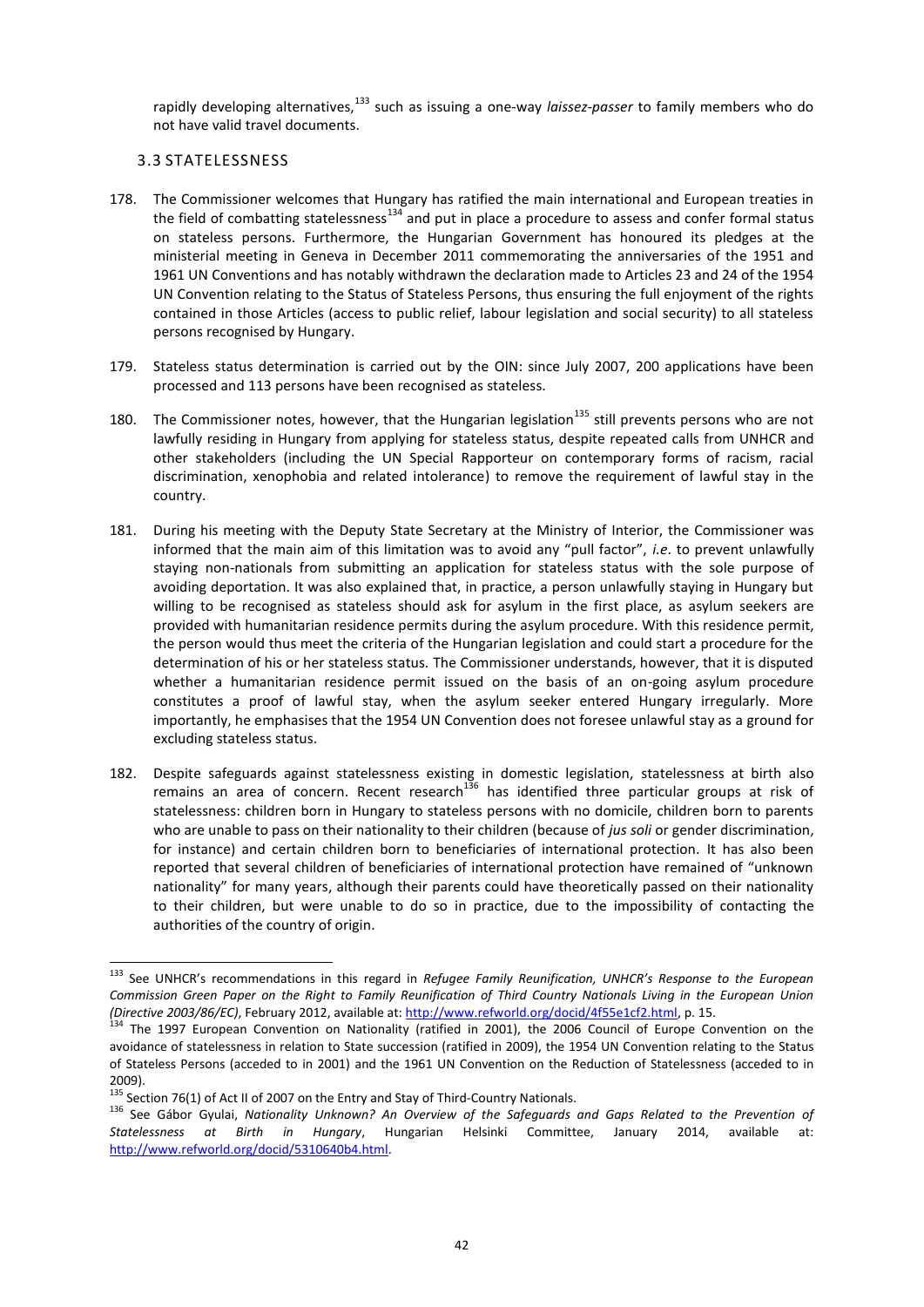## 3.3.1 CONCLUSIONS AND RECOMMENDATIONS

- <span id="page-42-0"></span>183. While commending Hungary's efforts to combat statelessness, the Commissioner calls on the Hungarian authorities to amend their legislation so as to remove lawful stay from the pre-conditions for applying for stateless status in Hungary. The Commissioner shares UNHCR's views that this limitation is in breach of Hungary's international obligations under the 1954 UN Convention and that everyone in a state's territory must have access to statelessness determination procedures.<sup>137</sup> In practice, this limitation excludes a group of persons in a situation of particular vulnerability, stateless irregular migrants, from the statelessness determination procedure. It is also "particularly inequitable given that lack of nationality denies many stateless persons the very documentation that is necessary to enter or reside in any State lawfully."<sup>138</sup>
- 184. Regarding statelessness at birth, $139$  the Commissioner calls on the authorities to take all necessary measures to close the gaps which may impede children's right to acquire a nationality and may thus lead to statelessness. In this respect, the Commissioner recalls Article 7 of the UN Convention on the Rights of the Child, which provides that all children have a right to a nationality, Article 1 of the UN 1961 Convention on the Reduction of Statelessness, which requires states parties to grant nationality to a person born on their territory who would otherwise be stateless, and Article 6 of the 1997 European Convention on Nationality, which requires states parties to provide in their internal law for their nationality to be acquired by children born on its territory who do not acquire at birth another nationality.
- 185. The Commissioner would also like to draw the authorities' attention to the Recommendation on the nationality of children, adopted by the Committee of Ministers of the Council of Europe in 2009, and which stressed that member states should register children as being of unknown nationality only for as short a period as possible.<sup>140</sup>

 $\overline{a}$ <sup>137</sup>UNHCR *Handbook on Protection of Stateless Persons*, 30 June 2014, available at:

[http://www.refworld.org/docid/53b676aa4.html,](http://www.refworld.org/docid/53b676aa4.html) paragraph 69. <sup>138</sup> *Ibid*.

<sup>&</sup>lt;sup>139</sup> See also the Commissioner's [Human Rights Comment](http://www.coe.int/en/web/commissioner/-/governments-should-act-in-the-best-interest-of-stateless-childr-1?redirect=http%3A%2F%2Fwww.coe.int%2Fen%2Fweb%2Fcommissioner%2Fblog-2013%3Fp_p_id%3D101_INSTANCE_xZ32OPEoxOkq%26p_p_lifecycle%3D0%26p_p_state%3Dnormal%26p_p_mode%3Dview%26p_p_col_id%3Dcolumn-1%26p_p_col_count%3D1#xZ32OPEoxOkq) "Governments should act in the best interest of stateless children", 15 January 2013.

<sup>&</sup>lt;sup>140</sup> Recommendation [CM/Rec\(2009\)13](https://wcd.coe.int/ViewDoc.jsp?id=1563529) of the Committee of Ministers to member States on the nationality of children, paragraph 8.